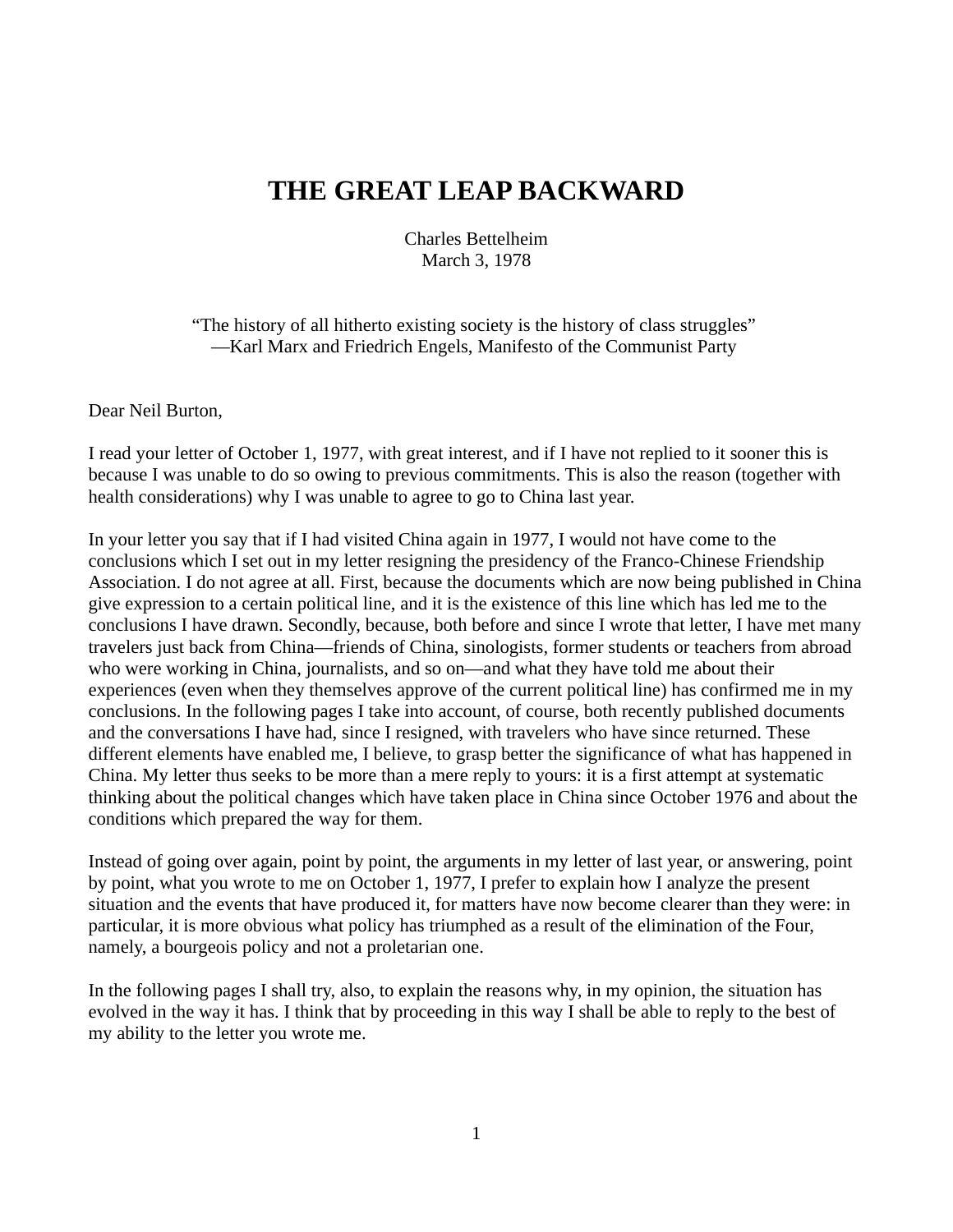#### **The End of the Cultural Revolution**

The first question that needs to be examined is that of the relation between the present situation and the Cultural Revolution. On this point we must note straightaway that the leadership of the Chinese Communist Party has now proclaimed that the Cultural Revolution is ended. This statement is certainly correct. It amounts to a recognition that a change has taken place in the relation between social and political forces, resulting in the extreme restriction of the activity of the masses, and of the freedom of initiative and expression that the Cultural Revolution was to have enabled them to conquer.

In fact, when we look back and analyze what has happened since 1965-66, we can say that this change in the relation of forces was already apparent in the first months of 1967 (when the political form of the Shanghai Commune was created and then abandoned),[1] and that thereafter it continued, with zigzags in the same direction. The announcement of the end of the Cultural Revolution was thus the culmination of a historical process that lasted for several years, a process of class struggle requiring protracted analysis. The way in which this announcement took place calls for two observations.

It is to be noted, first, that the announcement was not accompanied by any systematic striking of the balance of the Cultural Revolution as a whole. The failure to do this means that no distinction has been made by the new leadership of the Chinese Communist Party between changes of a positive kind, from the standpoint of the working people, which have taken place thanks to the Cultural Revolution, and those changes or practices that may have had negative consequences. The door is thus left open for a de facto challenge to everything contributed by the Cultural Revolution. This is so even though homage is paid, in words, to the Cultural Revolution, and it is said that there will be other such revolutions. Without a clear analysis of the past, as thoroughgoing as possible, it is very difficult to find one's way correctly in the future.

Secondly, alongside the announcement that the Cultural Revolution is over, the measures which have been taken since more than a year ago, and the themes expounded in official speeches and in the press, constitute a de facto negation of the Cultural Revolution. There has been a veritable leap backward. These two aspects of the present situation are obviously not accidental. They are the product of profound tendencies, the result of a certain relation of forces between classes and also of a political line which forms part of this relation of forces and reacts upon it.

I expect that you disagree with the formulations I have just set forth, so I shall develop my line of argument. This argument can, of course, only be partial; for it to be otherwise one would need to do what the Chinese Communist Party has not done, namely, to undertake the striking of a systematic balance of the Cultural Revolution as a whole, recalling the aims that were proclaimed at the outset, estimating the extent to which there were advances and retreats, and analyzing why they occurred. Such a task could be accomplished only by a political organization linked with the masses. It would also require a number of documents and items of information which I do not possess—and which a stay in China would not, of course, enable me to collect, because, where many points are concerned, what is involved is documents and information that it is considered need to be kept "secret."

This being so, what I propose to do is to reveal certain aspects of the leap backward effected in recent months, and then to consider the reasons for it. Before doing that, however, it is necessary to recall some of the proclaimed intentions of the Cultural Revolution, especially those which constituted a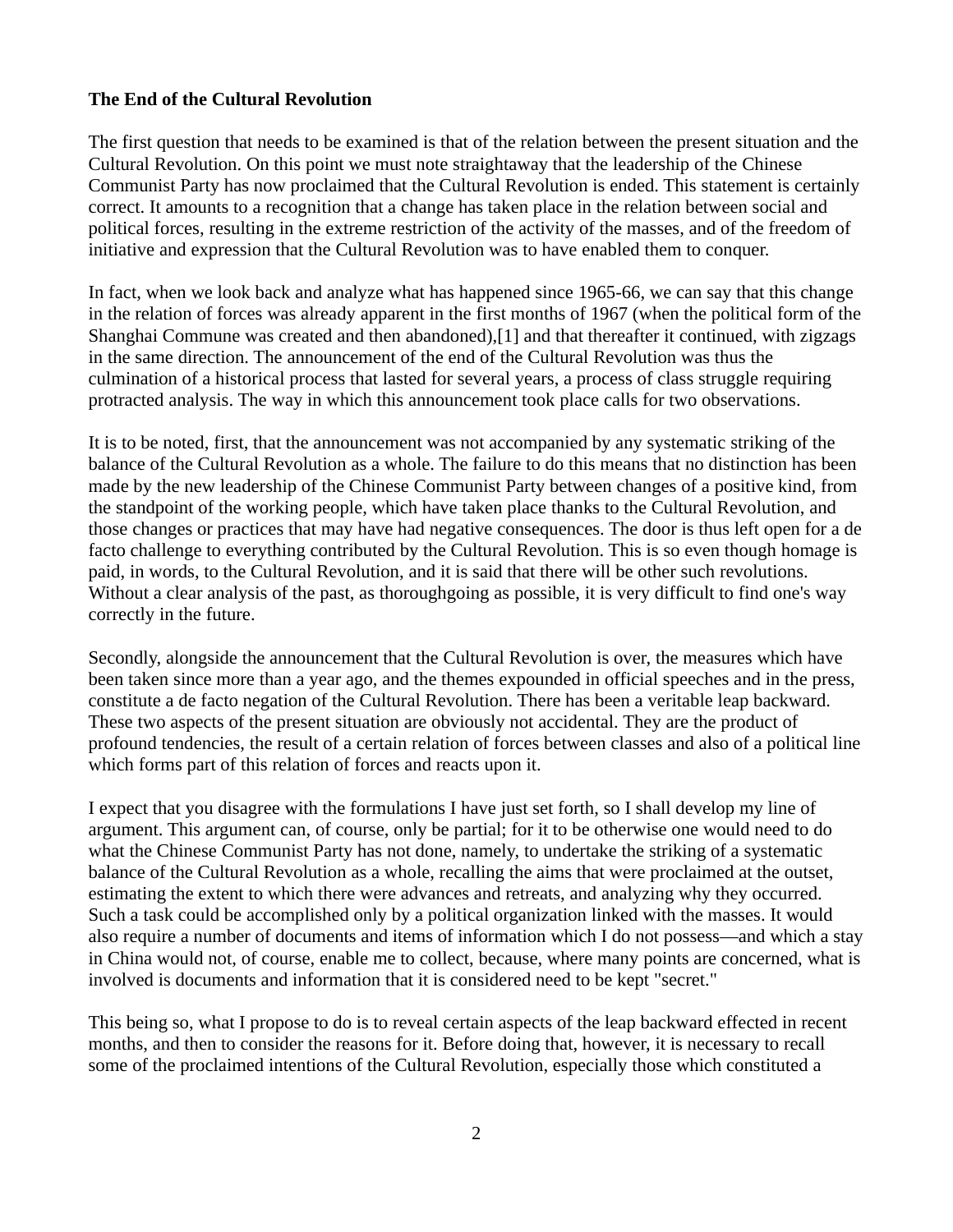sharp turn away from previous practices—intentions which, at certain periods, became more or less realized in Chinese life, and which are now being challenged.

# **The Problem of Mass Democracy**

When we study the "Sixteen-Point Decision" adopted on August 8, 1966, by the Central Committee of the Chinese Communist Party, we see that one of the fundamental aims it proclaimed was to promote the development of a political line that would enable the masses to express themselves freely, without being subjected to constraint when expressing minority views, "even if the minority is wrong" (point 6 of the "Sixteen-Point Decision"). The activity of the masses was to be allowed to assume many different organizational forms and to lead to the formation of organs of power in the factories, mines, and enterprises, in the various quarters of the cities and in the villages, in the state organizations, and in educational establishments. All this activity was to culminate in "a system of general elections like that of the Paris Commune." The elected members were to be continuously criticized by those who had elected them, and could be replaced or recalled by the masses (point 9). This aim was not seen as being merely provisional in character, for its "great historic importance" was emphasized. An essential principle was also recalled (since it had not been honored in the preceding period), namely, that "the only method is for the masses to liberate themselves, and any method of doing things on their behalf must not be used"; the masses must educate themselves in the movement" (point 4). In accordance with this principle, the party can play its role only by not hesitating to promote the activity of the masses. The party leaders at every level must therefore encourage the masses to criticize the shortcomings and mistakes in their own work (point 3).

At the same time, it was said that criticisms ought to be made in a spirit of unity and with a view to rectifying mistakes rather than eliminating those who had committed them. Finally, what was to be aimed at was "to achieve the unity of more than 95 percent of the cadres and more than 95 percent of the masses" (point 5).

One of the purposes proclaimed was the transformation of the superstructure, in which bourgeois ideology continued to bulk large, so that, in particular, it was necessary to "transform education, literature, art, etc." (points 1 and 10).

The link between the struggle for revolution and the struggle for production was also mentioned, and it was stressed that priority should be given to the former.

From 1966 onward, a movement developed that underwent ebbs and flows which need to be analyzed if one is fully to comprehend the present situation, but, as I have said already, such an analysis cannot be made in any detail at present. This movement also had its ideological and theoretical aspects. It led Mao Tse-tung and those who are today being vilified by the present leadership of the party to recognize in practice the difference between changing the juridical ownership of enterprises and changing the relations of production and distribution, so that a series of statements appeared which pointed out that it was possible for capitalist enterprises to exist "behind a socialist signboard," that the wage system prevailing in China was not very different from capitalism, that the bourgeoisie was present in the party, and so on.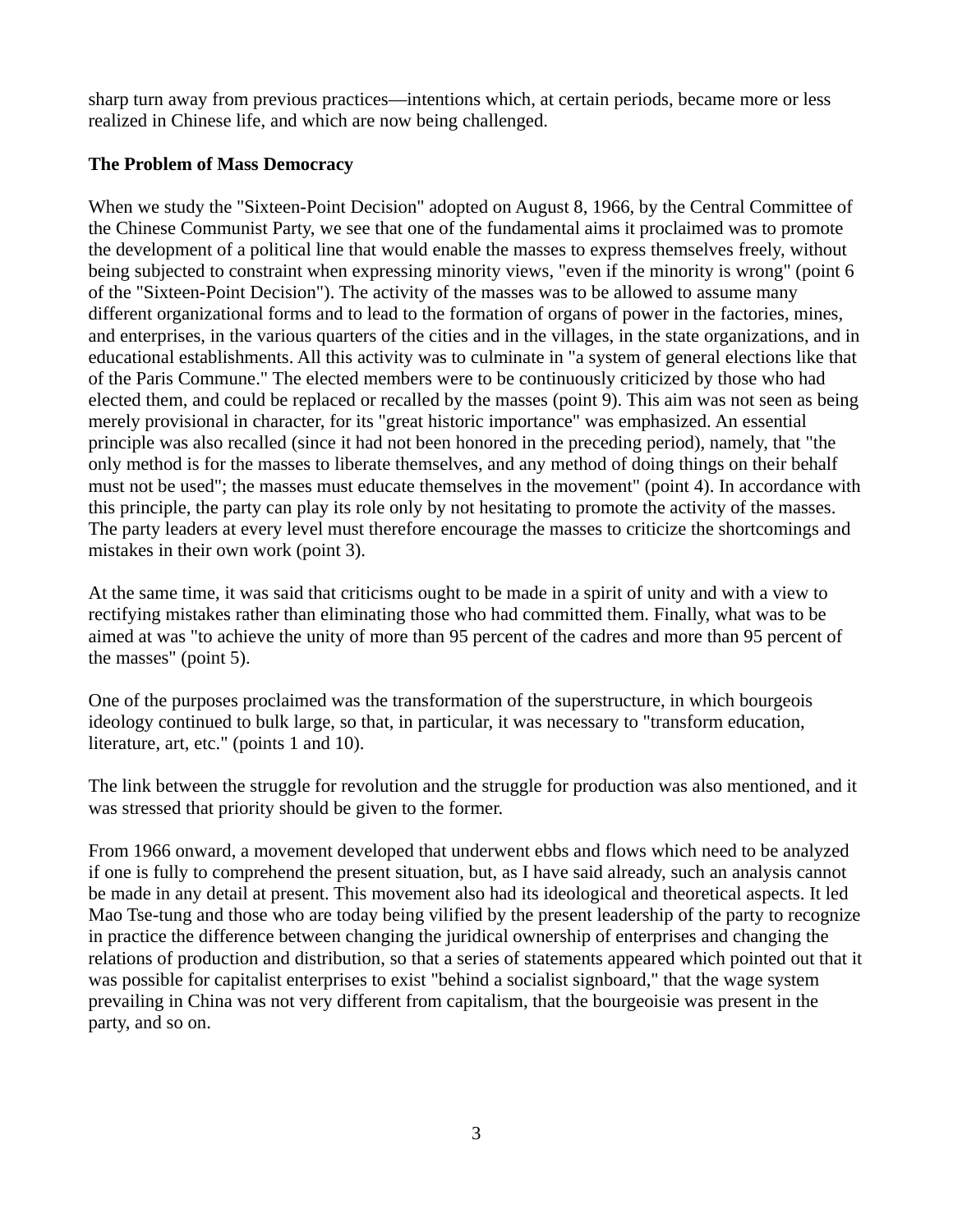One has only to read the Chinese press today to see that, since Mao's death, the intentions of the Cultural Revolution and the theoretical developments which accompanied it are being more and more openly abandoned. The so-called criticism of the Four serves as a pretext for this abandonment.[2]

# **The Leap Backward Effected Since the End of 1976**

As I have said, the retreat from the proclaimed objectives of the Cultural Revolution did not begin at the end of 1976. It had begun much earlier, in connection with the ebb and flow of the class struggle. Nevertheless, the period which opened with the death of Mao Tse-tung and the elimination of the Four has been marked by the extent to which the leap backward has been accomplished and by the open abandonment of a series of analyses developed since 1966. This abandonment means a repudiation of the gains made for Marxism by the Chinese Revolution—in other words, a repudiation of Marxism itself.

As regards the ebbs that occurred before Mao's death, I shall confine myself to recalling a few facts. I have already mentioned the dropping of the political form of the Shanghai Commune, which was replaced by the revolutionary committees, set up after 1967. But these committees themselves gradually withered. This withering proceeded in several ways: the principle of revocability of the committee members by the masses, and their periodic re-election, was respected less and less, the authority of the committees was gradually encroached upon by that of the corresponding party committees, and the frequent confusion of functions by those who belonged to both committees tended to deprive the revolutionary committees of their role of democratically expressing the aspirations and initiatives of the masses they were supposed to represent.

The same process of withering affected other organs that issued from the first years of the Cultural Revolution. Thus, the workers' management groups I wrote about in Cultural Revolution and Industrial Organization in China went to sleep. When I returned to China in the autumn of 1975, there was only one factory where I heard anything about these groups (after I had insisted on knowing whether such groups existed as I did in all the factories I visited), and what I was told left me with the impression that they were there only as ghosts, while everywhere else they seemed to have vanished completely.

This withering signified a step back in relation to the requirements for progress toward socialism, for that presupposes that the working people themselves become to an increasing extent masters, collectively, of their own conditions of life and labor. This step back did not happen "by itself." It resulted from class struggle, from the resurgent influence of the bourgeoisie, and above all of the bourgeoisie present in the machinery of the state and of the party, who were tending to strengthen their authority, to "free themselves" from the authority of the masses, and so to be able to dispose of the means of production which, in a formal sense, belong to the state.

In 1976, however, this retreat could still be seen as the effect of a momentary ebb, for the Cultural Revolution was still the order of the day and a number of analyses were still being made which clarified (even if not always thoroughly) the prerequisites for a revolutionary change in production relations and class relations. Today the situation is different, and we see a bourgeois and revisionist counteroffensive proceeding on all fronts: on the front of practical measures and concrete decisions, and on the front of ideological positions.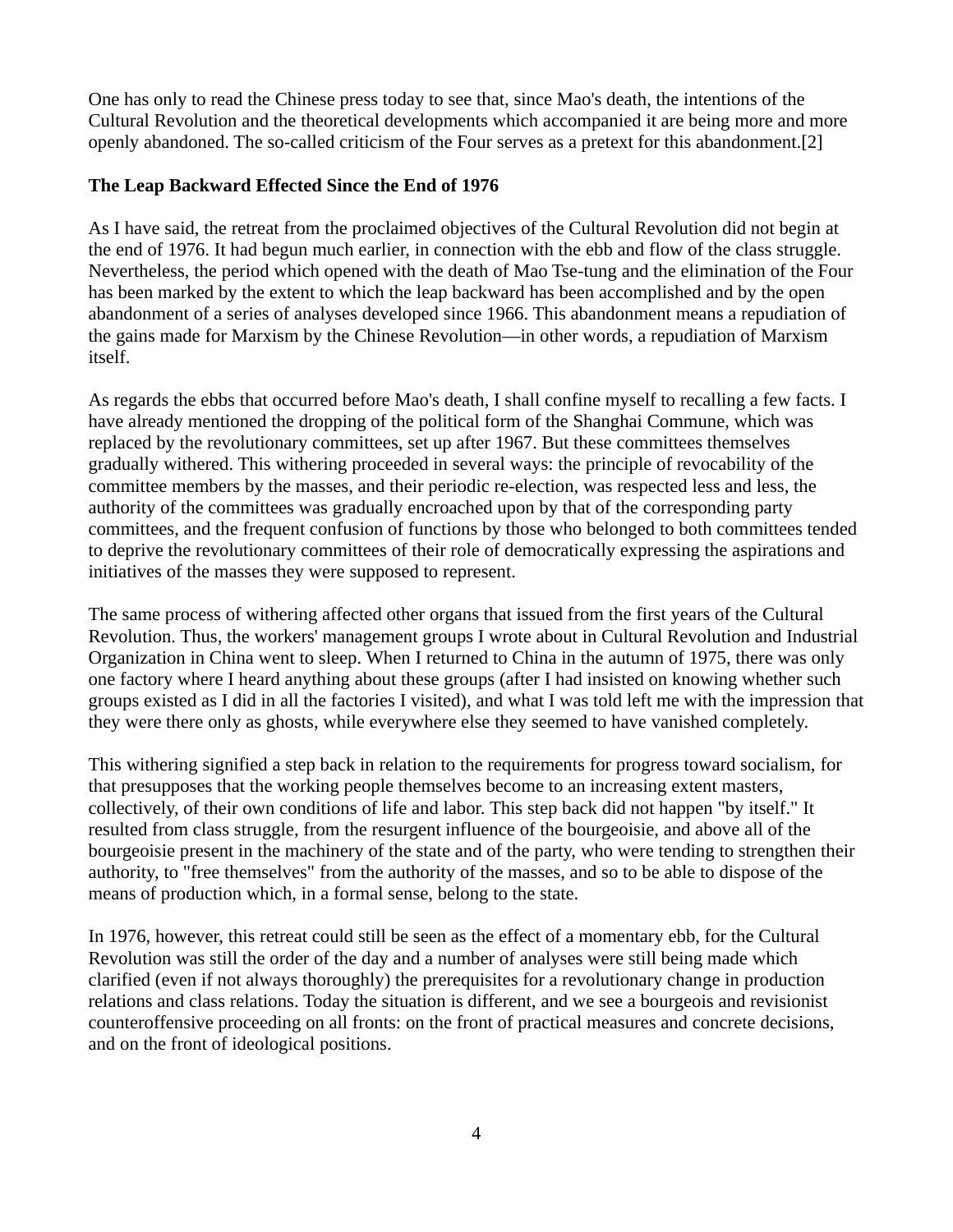# **The Revolutionary Committees in the Production Unitsand the Strengthening of One-Man Management**

This counteroffensive is aimed especially at what remains of the revolutionary committees at the level of the production units. It also seeks to strengthen one-man management and the exclusive role of the party committee, the different forms of "three-in-one combination" groups, and the tightening of labor regulations and labor discipline.

One of the first overt manifestations of the counteroffensive was the speech delivered on January 31, 1977, by Pai Ju-ping, first secretary of the Shantung Party Committee (broadcast by Radio Tsinan on February 1, 1977). Among the themes ex-pounded in this speech (and which have reappeared since in numberless speeches by the highest authorities), we find that of the need to strengthen the role of the party committees in the economic sphere, with nothing said about the tasks of the revolutionary committees. In this speech, as in many others, not a word was said about the free expression of criticism by the workers. On the contrary, the speaker denounced criticisms which had been sent to the party committees, and placed one-sided emphasis on obedience. If he declared that "we must rely on the working class," this was not because of that class's spirit of initiative but because "it is strictest in observing discipline and obeying orders."

As I have said, these ideas are now being put forward more and more frequently. Thus, on April 6, 1977, Radio Peking stated: "In a socialist enterprise the relation between the party and other organizations is that between a guide and his disciples." Here, too, it is no longer a question of the initiative of the masses, or of learning from the masses. The sole wielder of authority is the party committee. The workers have only to let themselves be guided.

Anything that favors initiative on the part of the masses and of whatever is left of their organizations is denounced as corresponding to the "road of economism, syndicalism, anarchism, and radical individualism." Control exercized over the leaders is treated as breach of discipline, and the Four are criticized specifically for developing the idea of a contradiction between proletariat and bourgeoisie inside the factories, and speaking of antagonism between management and masses (New China News Agency [NCNA], May 21, 1977).

We thus see the revival of a doctrine that Mao Tse-tung rightly condemned, namely, that of the primacy of unity over contradiction, a doctrine characteristic of the ideology of the Soviet Communist Party in Stalin's time.

The ideology now being developed tends to place the cadres and technicians above the workers and to subject the latter to the authority of regulations composed by the former.

# **Factory "Despotism"**

What we are watching is, in fact, a massive counteroffensive aimed at sweeping away everything that was said and done against the existence of oppressive regulations in the factories (what were called "unreasonable regulations").

It is now declared that these regulations (which it is indeed recognized, though only in passing, are determined by production relations) "reflect the objective laws governing the complex processes of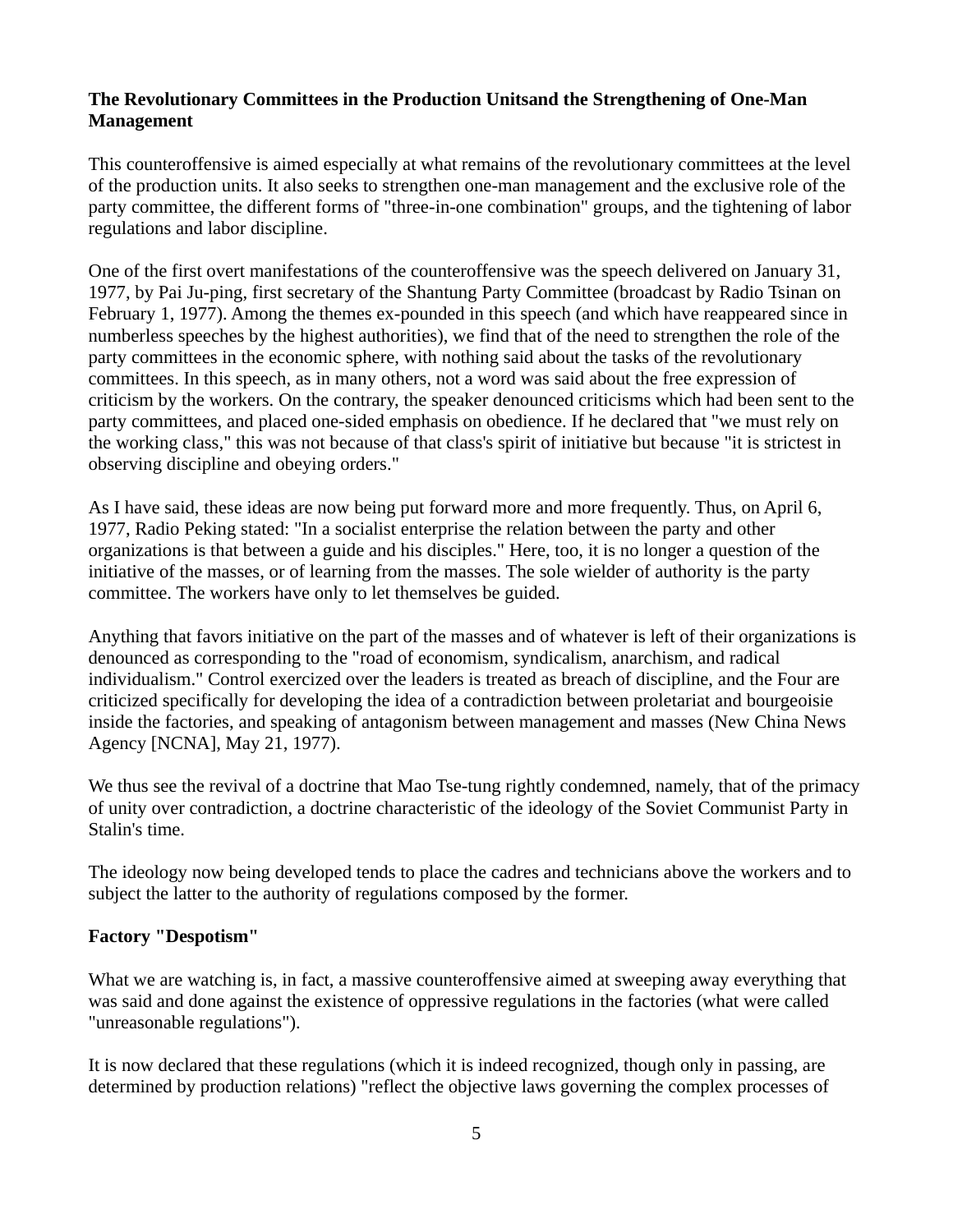modern large-scale production." The working class must therefore accept these regulations, since they reflect "objective laws." And Engels is brought in for support, by quoting a formulation which he put forward in a polemic against anarchism. In this work, written in 1873 and entitled On Authority, Engels wrote: "If man, by dint of his knowledge and inventive genius, has subdued the forces of nature, the latter avenge themselves upon him by subjecting him, insofar as he employs them, to a veritable despotism independent of all social organization. Wanting to abolish authority in large-scale industry is tantamount to wanting to abolish industry itself, to destroy the power loom in order to return to the spinning wheel."[3]

As Harry Braverman rightly points out, where Engels speaks of a "despotism independent of all social organization" and uses the concept of "authority" in a suprahistorical way, he allows himself to be carried away by his polemic. He thus loses sight of everything Marx wrote about the socially determined character of "factory despotism."[4] The use being made of this passage from Engels shows that what is being carried out in China today is, precisely, the strengthening of despotism in the factory —in the name of transhistorical "laws."

What we see here is not just a "theoretical consideration," but an attempt to justify the strengthening of repressive practices employed in relation to the workers. From now on, increasingly, growth in production, in the output and quality of goods, is expected to result, in the main, not from development of worker's initiative, organization, and consciousness, but from the enforcement of strict regulations. Thus, on August 14, 1977, Radio Peking said: "Rules and regulations ought never to be eliminated. Moreover, with the development of production and technology, rules and regulations must become stricter, and people must follow them precisely." Commenting on that last sentence, the speaker added: "This is a law of nature [!]. As production develops, so must we establish rules and regulations that are stricter and more rational." A prospect to inspire enthusiasm!

Criticism of the Four serves, among other things, as a pretext for advocating stricter regulations. Already in 1976 Yao Wen-yuan had criticized the idea of increasingly severe regulations. He wrote: "How far are we to go in this severity? Are we to introduce the capitalist mode of production, which even keeps check on the time the workers spend when they go to the toilet?"

From then on there was to be no more hesitation in praising "certain bourgeois rules and regulations" and "certain aspects of the way capitalist enterprises are managed," even to the point of saying that "these result from the workers' experience, and are therefore scientific"![5]

The pretext for strengthening what Marx called "factory despotism" is, on the one hand, the allegedly bad situation of the Chinese economy "in consequence of the activity of the Four," and, on the other, the "requirements" of the "four modernizations" (industrial, agricultural, military, and scientific-andtechnological). I shall come back to these questions and their significance later. For the moment I want to emphasize particularly that it is in the name of these "requirements" that "emulation campaigns" are being set afoot—a development about which something needs to be said.

# **The Emulation Campaigns**

I want, first of all, to make the point that the Soviet experience of the 1930s, and China's experience of the period preceding the Cultural Revolution, showed that as soon as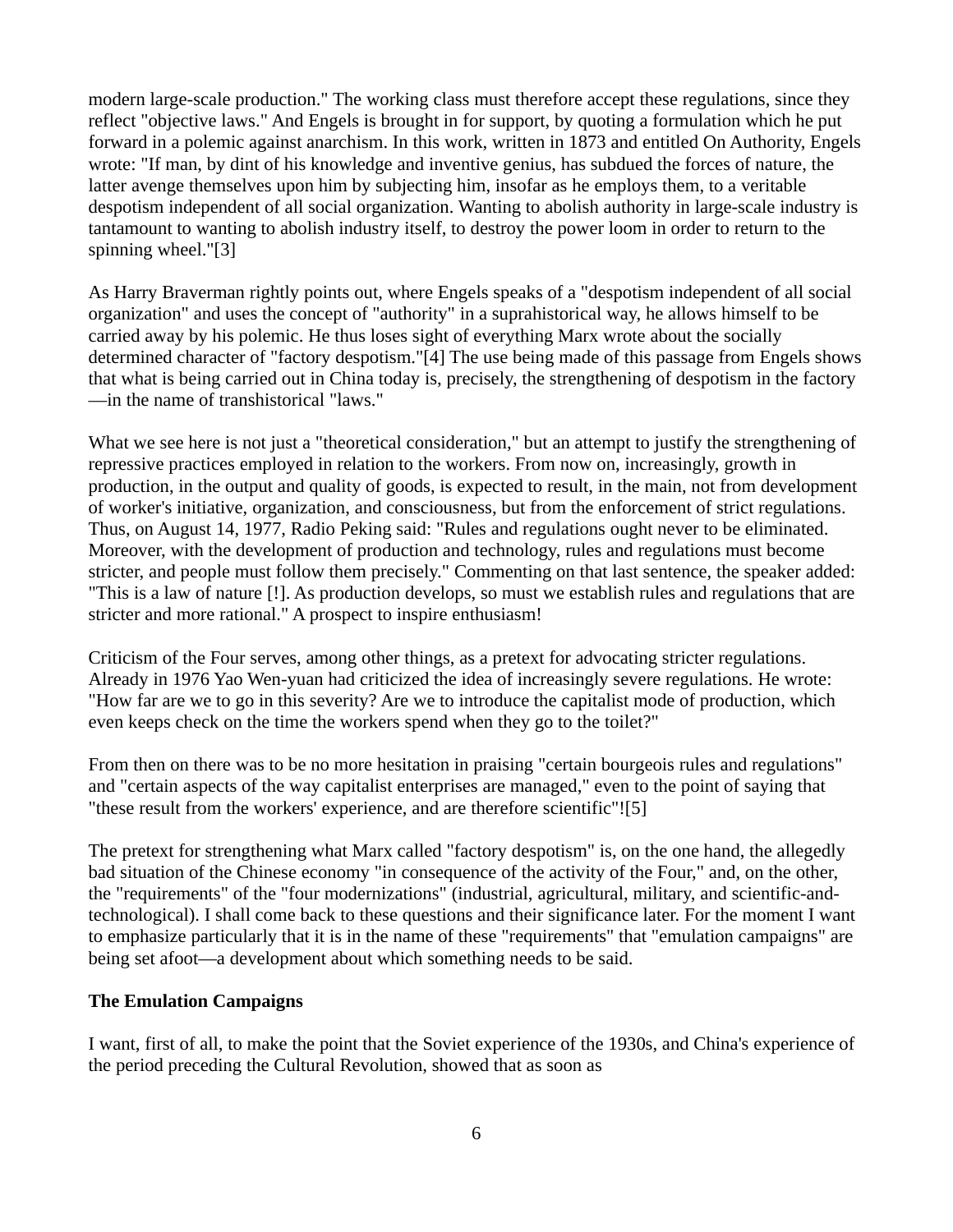emulation ceases to result from a genuine movement of the masses and becomes a "campaign" organized from above, it ceases to be in any way "socialist." It becomes a means whereby the cadres and technicians exert pressure on the workers in order to increase the intensity and productivity of labor. Such a campaign strips the workers even further of any control they may have over their conditions of labor, and so expropriates and exploits them even more than before. During the Cultural Revolution campaigns of this sort were not launched, but this did not prevent various forms of emulation from being developed in certain workshops, factories, mines, etc.

It was apparently in March 1977 that "emulation campaigns" had started in China. This happened after the national conference on the railways when it was announced that: "The experience of establishing great order and rapidly improving work on the railways is valid for all other departments and fronts" (NCNA, March 12, 1977). Jen-min Jih-pao of March 10 also issued a call for emulation campaigns. On March 22 that paper explained that emulation campaigns serve to establish "great order" and obtain "rapid results," raising productivity and output as quickly as possible by increasing labor discipline.

The character of these campaigns as movements which are centralized and organized from above is clearly apparent in a dispatch from NCNA dated January 7, 1978, which states that, with a view to "accelerated expansion of coal production, the Ministry of Coal Mining . . . has recently organized 125 of the country's mines in an emulation movement to last one hundred days, starting on January 1."

This dispatch explains that the ministry requires that the mines participating in the campaign "go all out to mobilize the masses and set up a strong command network as a measure aimed at accomplishing within one hundred consecutive days their tasks of coal-getting, in respect of quantity, quality, consumption, cost of production, and other production norms." The mines are invited to beat the record for all corresponding periods.

It could not be put more plainly that this "emulation campaign" is destined to subject the workers to a "command net-work" and compel them not merely to fulfill the norms (fixed by the authorities) but also to beat production "records."

Campaigns like these have nothing in common with real socialist emulation. They fit in, moreover, with a whole political line which "restores the commanding role" to the economy, to production and profit. In relation to the principles of the Cultural Revolution period this represents a 180-degree turn. At the level of formulations, nothing gives better expression to this turn than a phrase used in a Radio Peking broadcast: "Politics must serve economics" (November 27, 1977).

# **Profit, Accumulation, and Concentration of ManagerialPower Within the Enterprises**

What a formulation like this implies has been made clear by a series of documents and declarations that have appeared since the end of 1976, all of them stressing the role of profit. Thus, issue no. 8 of 1977 of Hung Chi emphasizes above all the idea that enterprises must increase their profits and accumulate more funds for the state. It even says: "Asking whether one should run a factory for profit or for the revolution is a strange question." As if that could not be the actual source of contradictions, and as if it was not necessary to define the principal aspect of this contradiction!

Again, this article in Hung Chi states: "The more profit that a socialist enterprise makes in this way [i.e., by increasing production, practicing strict economy, raising the productivity of labor, and reducing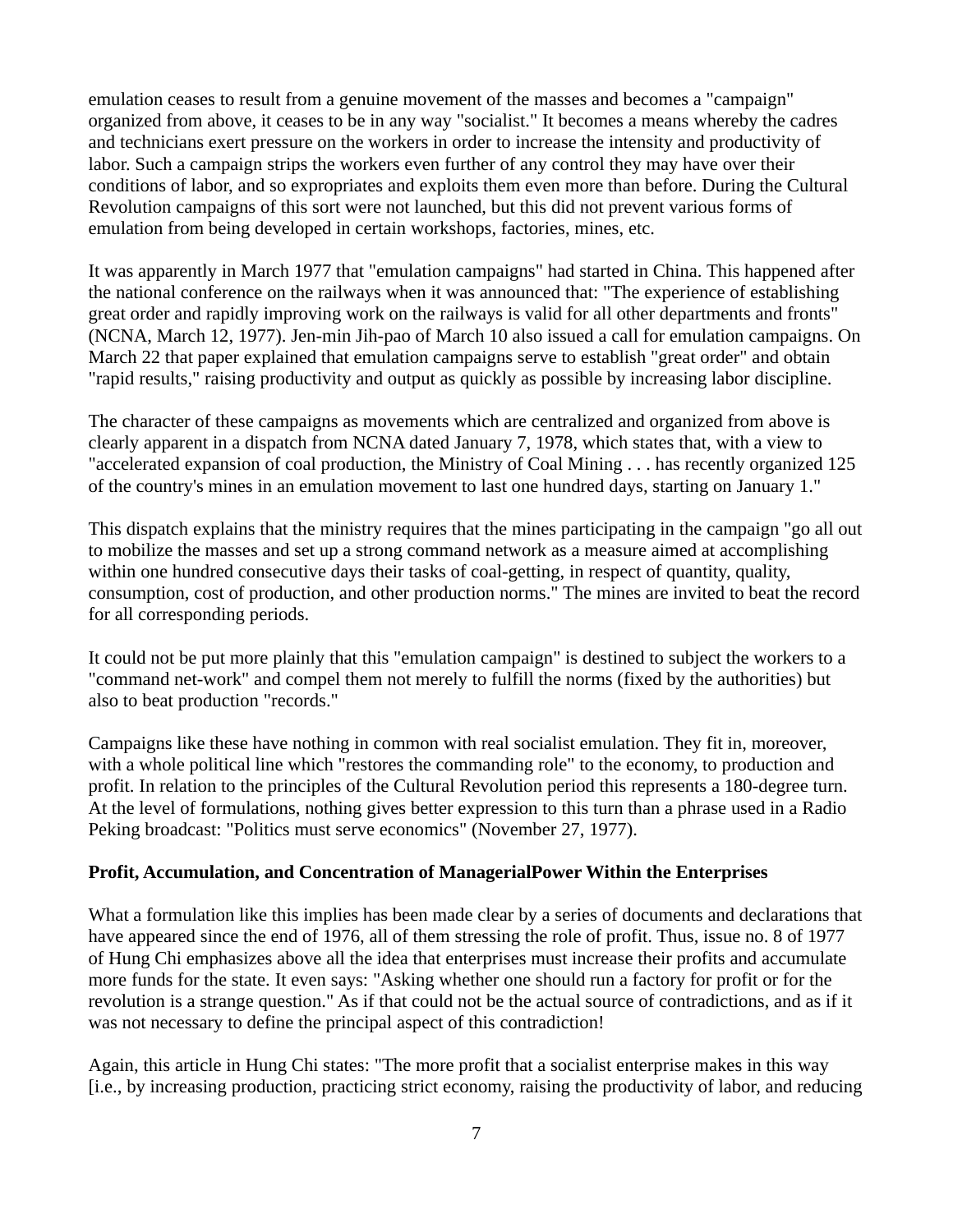costs], the more wealth it creates for socialism." It is thus assumed that the use made of the accumulated funds is automatically advantageous to socialism. And, above all, it is not even conceived that, in the struggle to increase profit (in which workers' initiative, the role of workers' management, and mass innovations are practically no longer mentioned), the leading role of the working class may eventually be repudiated. Yet when this leading role ceases, the doctrine that "making more profit means creating more wealth for socialism" becomes meaningless—and becomes, moreover, the same thesis that the Soviet revisionists have been repeating for years.

The editorial in Jen-min Jih-pao of August 27, 1977, tries, without being explicit about it, to "get rid" of this problem. This it does in a confused way—but how could it do otherwise? It speaks of the socialist "essence" of China's enterprises and of the profit that they make, writing, for example: "It is a glorious responsibility for the socialist enterprises to work hard in order to increase accumulation for the state and make bigger profits. Under socialist conditions what an enterprise gains is, in essence, different from capitalist profit. The gains made by a socialist enterprise are a manifestation of the workers' conscious effort to create material wealth, provide funds for consumption, and accumulate capital for the building of socialism. This differs entirely from capitalist exploitation of the workers' surplus value . . . Improving the management of enterprises and increasing their gains, on the one hand, and the [revisionist] idea of putting profit in command, on the other, are two completely different concepts."

This sort of statement is exactly equivalent to what the Soviet economists say when they, too, speak of "socialist profit" and the "socialist wage"; but it is not enough to stick the adjective "socialist" on an economic category to determine the social nature of the reality it refers to. That depends on the social conditions under which the production process takes place. Numerous documents of the Cultural Revolution period dealt with this question (even though not always very clearly) and pointed out that one cannot equate state ownership of enterprises with their having a socialist character—the enterprises in question do not possess any socialist "essence" independent of the production relations, the forms of division of labor and of management that prevail in them.

Today, however, the official ideology seeks to deny precisely that which was emphasized during the Cultural Revolution. It is concerned with glorifying profit in order to call on the workers to "work hard," to be disciplined, and to "obey orders and regulations"—that is, to cut down the scope of political intervention by the workers. Thus, the editorial of November 9, 1977, in Jen-min Jih-pao speaks of the "losses of a political nature" suffered by the enterprises, which must, it says, "be reduced to the minimum."

This fully corresponds to the line which withdraws technological initiative and management from the workers, the revolutionary committees, and the workers' management groups (and also from the various "three-in-one combination" organizations, of which hardly anything is said anymore), in order to concentrate these powers in the hands of the "two chief leaders" in each enterprise. It is clear that this is the current line, as can be seen, for example, in the speech made by Yu Chiu-li at Taching, and in a Radio Peking broadcast of October 18, 1977, which dwelt on the principle by which the "two chief leaders of an enterprise must personally take charge of matters concerned with accumulation and profit."

Whatever phrases may be inserted in order to recall, in ritual fashion, that in the management of enterprises the "class struggle must still be taken as our axis," it is clear that profit is now to be the central preoccupation.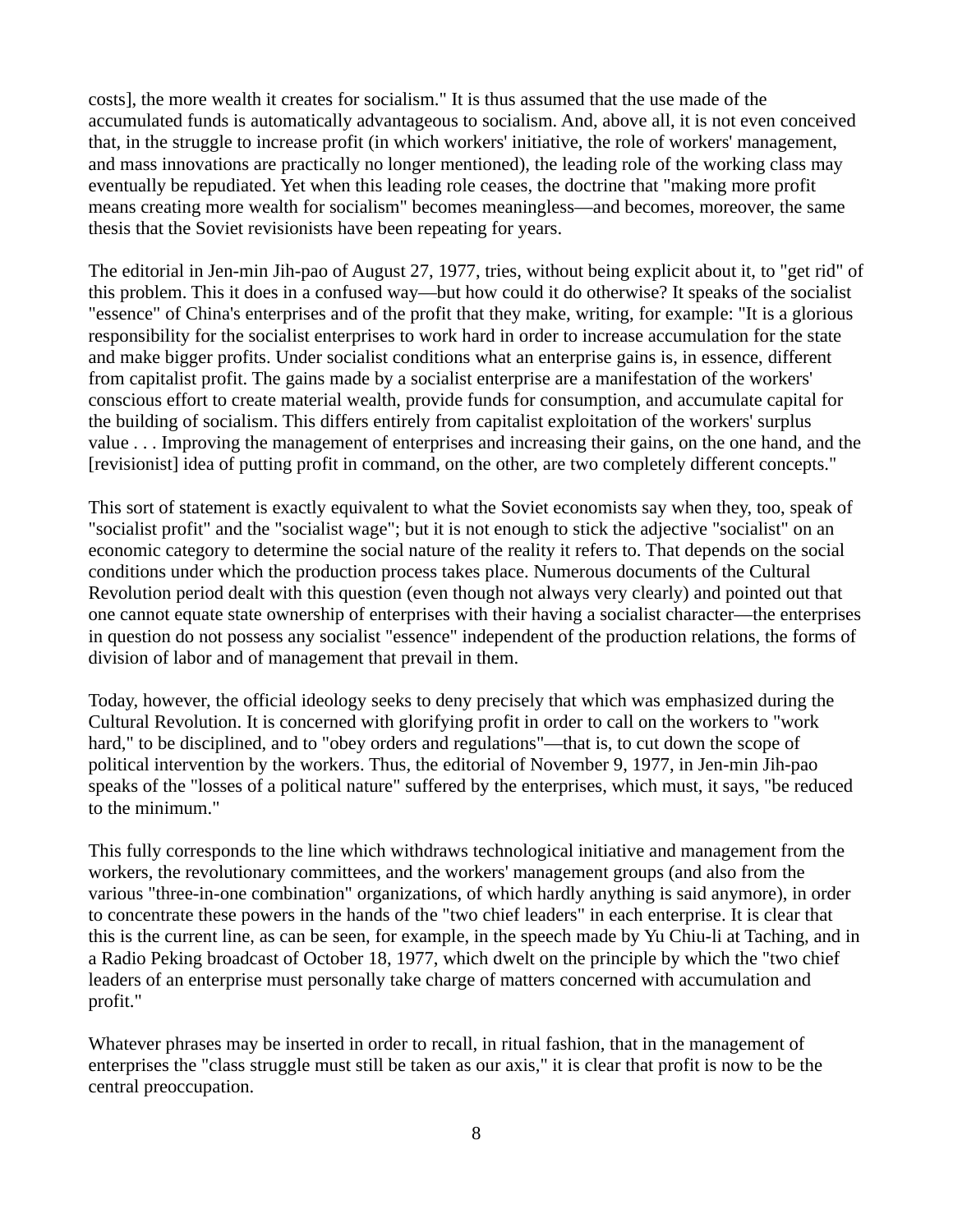This has a number of implications. On the one hand, the stress laid on profit is used to strengthen hierarchical authority, to toughen regulations, and to get rid of intervention by the workers in management matters. On the other hand, the insistence with which the profits to be made by the enterprises is spoken of accompanies an ideological turn. Today practically no mention is made of the distinction between "enterprise profit" (meaning financial profit, the local manifestation of the valorization of capital) and "social profit," the importance of which was stressed at the end of the 1960s and the beginning of the 1970s. Henceforth, therefore, enterprises which do not make a (financial) profit can no longer be singled out as "enterprises of the Taching type," which means that they can no longer be put forward as examples.[6]

The role ascribed to profit is obviously also linked with the type of industrialization that is coming to prevail in the name of the "modernization" of industry. (I shall come back to this question.) In any case, historical experience and theory alike teach us that putting the accent on enterprise profit in this way can only aggravate inequalities between regions and hinder the development of local industry and of small- and medium-sized industry. Yet it was this last-mentioned form of development that was characteristic of the mode of industrialization in China (especially after 1958), and it achieved some remarkable successes.

I am not, of course, one of those who think that the line which is dominant in this sphere today is due essentially to "mistakes." More precisely, even if one can speak of "mistakes," it must be seen that these are the result of a class point of view, of the tendency to consolidate capitalist relations, capitalist forms of the division of labor, of the organization of production, and of management—and therefore of the tendency to put the role played by the cadres, technicians, and intelligentsia first.

# **The Struggle Against "Egalitarianism" in the Sphere of Wages**

We find the same class line at work in what is being said and done in the sphere of wages. Here the dominant aspect of the present line is the struggle against so-called egalitarianism, and for differentiation in wages.

Thus, an article in Guan-min Jih-pao of November 1977 goes so far as to say that "egalitarianism is still the biggest problem in China"—this being the actual title of the article. Such an affirmation runs counter to what Mao Tse-tung said in February 1975: "Before Liberation it was more or less like capitalism. Even now we practice an eight-grade wage system, distribution to each in accordance with work done and exchange by means of money, and all this scarcely differs from the old society."

One of the reasons why the accent is now put on the fight against "egalitarianism" is that it is once again a question of resorting to "material incentives"—though, for the moment, this is done with some caution, as the Chinese working class is aware of what that line implies. In practice this takes the form, in a certain number of cases, of going back to piece-wages (whereas, during the Cultural Revolution, piece-wages were replaced by time-wages), and in other, less numerous, cases, the form of more or less generous bonus payments. All this is done in the name of accelerating the growth of the productive forces and increasing the productivity of labor—that is, in the name of arguments of an economistic and productivist character.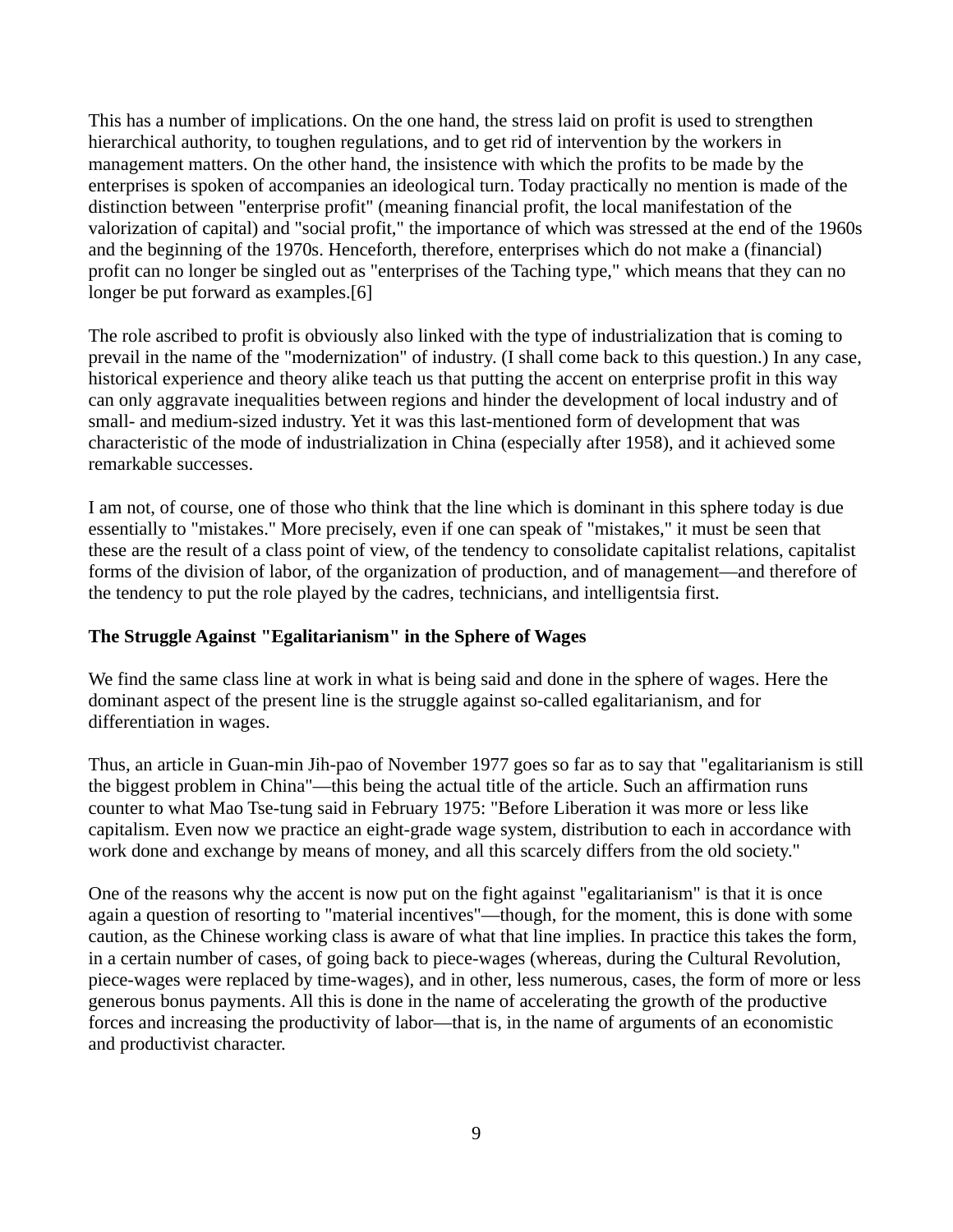One article is especially significant in this connection—the article by Chao Lu-kuan (NCNA, November 22,1977) which, starting from the principle, "To each according to his work," strives (still with great caution) to make a case for piece-wages (Chao does not mention, of course, Marx's observation that "the piece-wage is the form of wage most appropriate to the capitalist mode of production"[7]) and for "the utilization of the necessary material rewards as a supplementary form."

This article and many like it that have appeared since 1977 increasingly make individual interest the driving-force of the struggle for production. This interest is substituted for the role played by a consciousness that one is working to satisfy the people's needs and to build socialism, the role which was put in the forefront during the Cultural Revolution.

Such a substitution corresponds to the interests of the bourgeoisie in the party. It can only divide the working class by fostering the growing inequalities among the workers. Going back to piece-wages and material incentives after practicing for years the payment of time-wages, and after having long since renounced material incentives, means taking an immense step backward. This step backward favors the managers of enterprises and the technicians: it tends to strengthen the state bourgeoisie, those who occupy leading posts in the economic and administrative machinery and in the party. This is the class content of the new line, whatever may be the pretexts invoked by its supporters.

# **The New Orientations in Agricultural Policy**

Since the end of 1976 a new orientation in agricultural matters has become apparent. Basically, this reduces the initiative of the peasant masses and increasingly subordinates them to a highly centralized leadership over which the working people exercise no real control. It tends to impose on the people's communes work norms that are decided externally, and to promote technological changes that are also mainly inspired by organs situated far away from the immediate producers.

The class content of this new orientation is clear. On the one hand, it is a matter of favoring the development of a production process that subordinates the peasant masses, to the utmost degree possible, to domination by the cadres, local and central, and so to a bourgeoisie of a new type. On the other hand (but the two aspects are interconnected), it is a matter of creating conditions enabling the maximum amount of surplus labor to be extracted from the peasantry, so that they may pay the highest possible amount of tribute to finance the "four modernizations" which are indispensable if the power of the state bourgeoisie is to be consolidated.

While the class content of the new orientation in agricultural policy is clear, it is nevertheless true that it takes as its pretext certain real problems whose importance was previously under estimated. These problems are, in the first place, problems of production: after progressing in a remarkable way for about ten years, agricultural production seems to have reached a threshold which it is essential to rise above in order to cope with the food needs of an increasing population.[8] These problems are also problems of consolidating the existing production relations and of changing the process of labor and production, which includes technological change.[9] They are problems, likewise, of the superstructure, of ideology and politics. There can be no question of reviewing all of them here, and even less of claiming that they can be solved in a simple way. It is only possible to examine some of the "solutions" that are being put forward today, and to consider what they imply and what their class meaning is.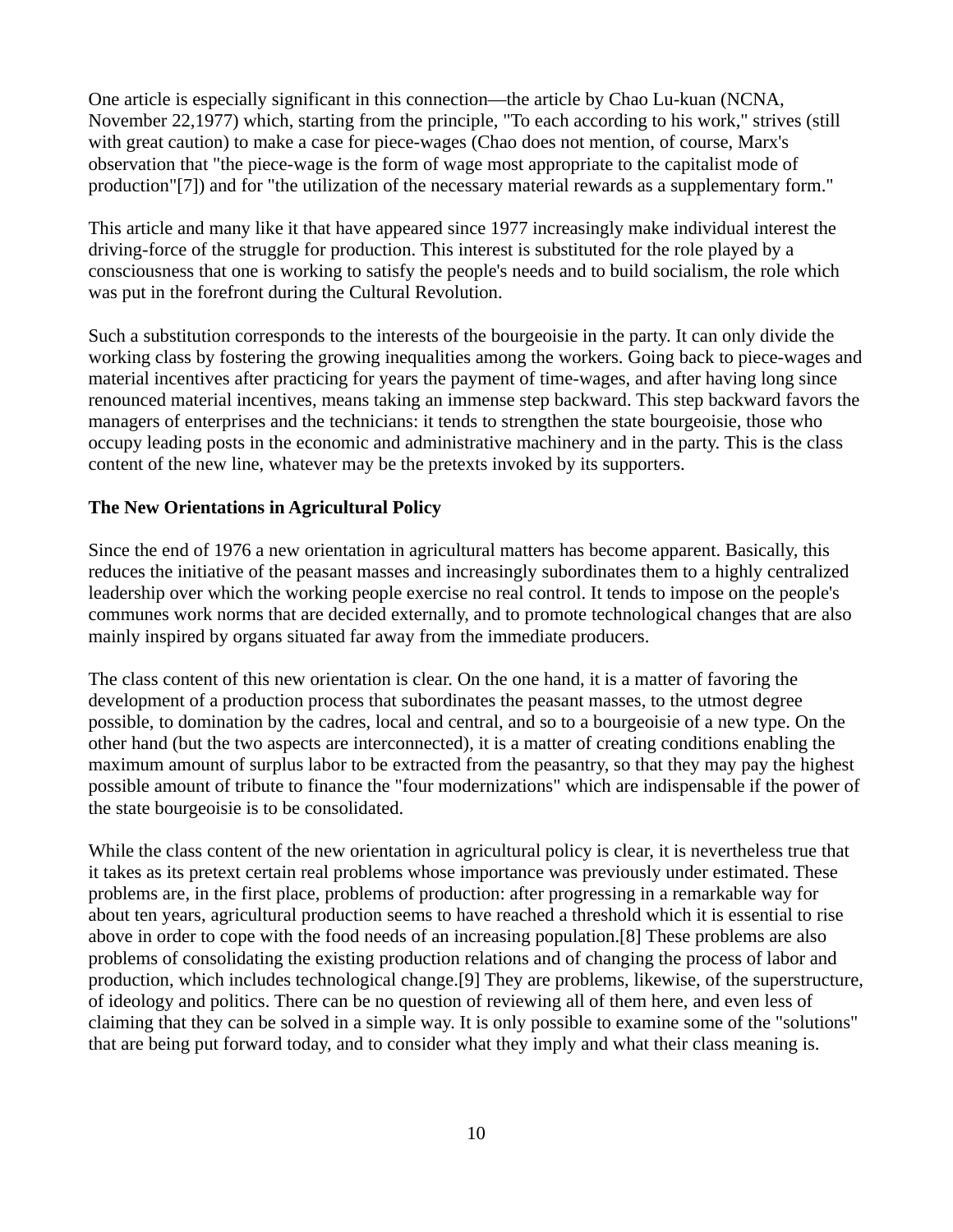Two forms of the tendency for the structures of collective production to break down have been frequently mentioned since the end of 1976, though it is clear that the same phenomena existed earlier, having been mentioned in a number of "big-character posters," especially in South China. One of these forms is the increase in size of individual plots and in the extent of family activities associated with them. As far back as December 1976, the existence of these problems was mentioned, for example in a broadcast from Radio Nanking on December 13.

Another form of the tendency for collective labor to break down (and one which seems to present a sufficient threat to collective agricultural production for it to have been mentioned often) is the increasing involvement of rural labor in extra-agricultural activities, along with an uncontrolled movement of the work force. These phenomena were condemned for instance, in a report entitled "Strengthen the Front Line of Agricultural Production," which was circulated by the NCNA on September 2, 1977. This document mentions that certain collective or state production units recruit labor from other communes or brigades. It also mentions that, in some communes and brigades, workers engage in other activities besides agricultural production, and that these communes or brigades include too many unproductive members.

Following the publication of this report, the provincial radio stations mentioned that investigation groups were being formed by the party committees. One of the tasks of these groups is to ensure that temporary or contract workers who are no longer with their communes go back to the countryside.

Here we are certainly faced with serious phenomena which contribute to threatening the continuity and, a fortiori, the growth of agricultural production. I know of no fundamental analysis directed at accounting for these phenomena and drawing conclusions from them. On the other hand, we know that since the end of 1976 concrete measures of every kind have been taken, about which I now want to say something, because, as I mentioned earlier, these measures seem to me to have a clear class meaning, even though they are, or may appear, to be, to some extent in contradiction one with another.

A first series of measures aims at reducing the size of individual plots, where these exceed the percentage laid down in the regulations. These measures are aimed at consolidating the economy of the people's communes, which is indispensable for increased collective production, but they may correspond either to a revolutionary or to a revisionist orientation; in present conditions the revisionists must also rely upon collective agricultural production adequate to sustain their program of "modernization."

Other measures, mentioned by Radio Peking on December 20, 1976, aim at restricting certain collective "additional productive activities." This seems to imply a threat to rural industrialization, which has developed on a large scale since the Great Leap Forward and the Cultural Revolution. It is essential that it be continued, especially in order to reduce the contradiction between town and country, to ensure a socialist development of the productive forces, and to satisfy the immediate needs of the masses.

To be sure, the restriction on collective "additional productive activities" may seem to be dictated by "problems of labor supply," but this restriction corresponds basically to a revisionist conception—to the desire of the leaders of centralized industry to control all industrial production. It is therefore not possible to suppose that its sole or even its main purpose is to ensure that more labor power is available for agricultural production.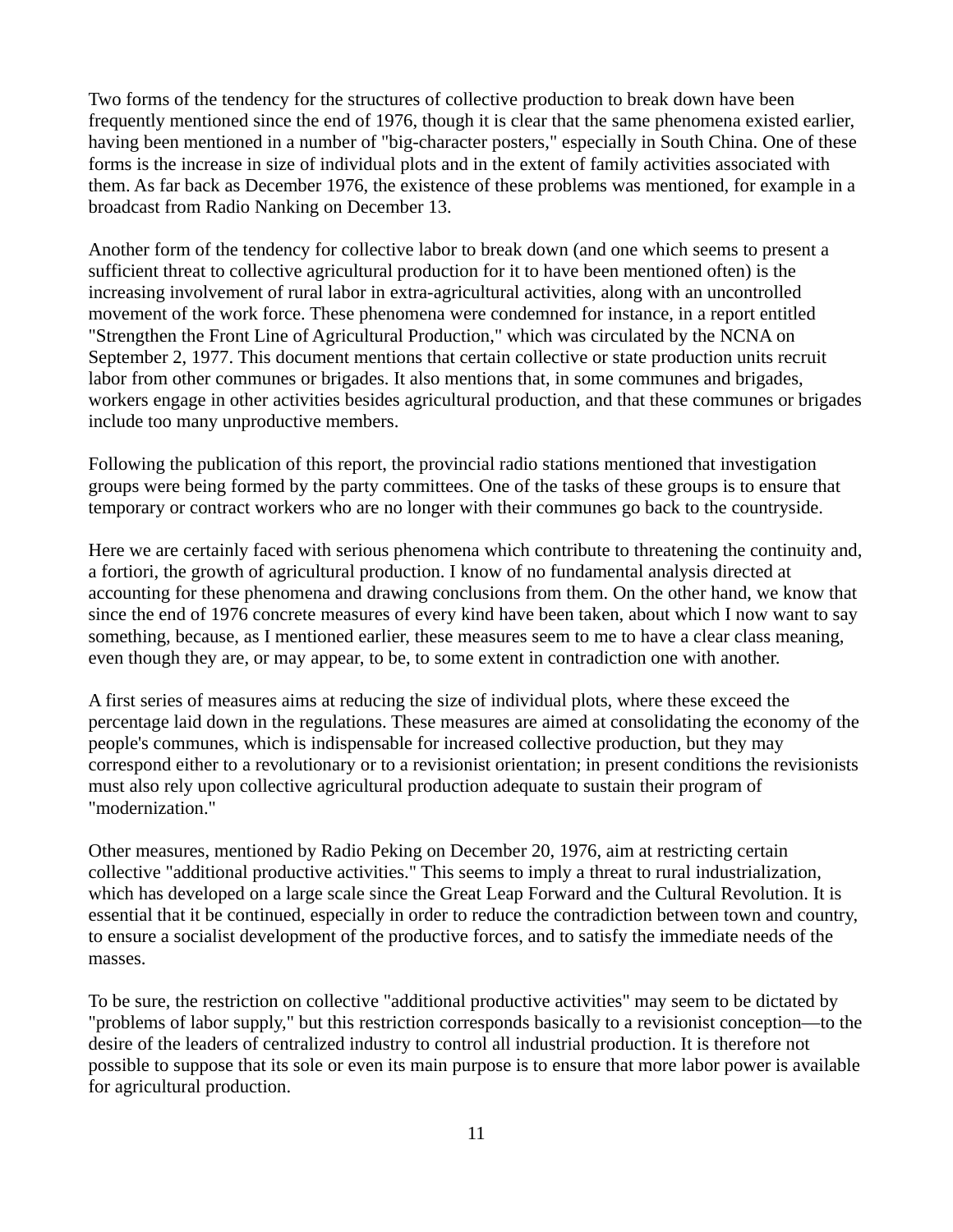This is all the less possible because family or individual subsidiary activities are being encouraged, and rural markets have been made respectable again. I find it hard to estimate whether this is some sort of "concession" granted to the peasants (so as to enable them to increase their incomes), or whether the purpose is to obtain certain additional products which it seems impossible at present to obtain in any other way. In any case, the line of favoring family and individual subsidiary production is very clear. It was confirmed by a national conference held in the autumn of 1977 at which it was declared that wide scope should be allowed to these productive activities, which, it was said, constitute "an essential complement to the socialist economy." It was added that these ought not to be criticized as representing a "form of capitalism," for such criticism would be characteristic of a "revisionist line" (NCNA, October 13, 1977).

More significant still, in my opinion, is the way in which the present political line tries to solve the problems created by the "shortage of labor power" from which Chinese agriculture suffers. The dominant aspect of this line is the resort to authoritarian measures imposed upon the peasantry from above. This is done under the slogan of "rational use of rural labor power." Thus, on November 23, 1976, Radio Haikow (Hainan) said that it is necessary "to learn to organize labor power" and called for the production team to be subjected to the "unified command of the brigade and the commune." It was also said that labor power must be sent wherever production can most effectively be increased and wherever it is possible to get the best results.

I do not doubt that the "economic objective" aimed at is desirable. But I very gravely doubt whether the methods advocated are either "socialist" or "effective." Actually, the proposed measures lead to the peasants being treated as a work force which a unified command sends wherever it considers their intervention will be most useful. This is a capitalist, not a socialist, way of organizing labor, a form of organization which the peasants cannot but resist. It is a long time since things were "organized" in this way in the collective farms of the USSR, and everyone knows the result of that!

We know, too, the setbacks which have resulted from attempts to treat the struggle for increasing agricultural production as so many "battles" to be directed, more or less centrally, by "general staffs." Yet a number of recent declarations show that such pseudo-military measures are viewed with favor by the present leadership of the Chinese Communist Party. Adoption of measures of this kind means a lack of confidence in the peasants.

This lack of confidence cannot but be reinforced by the way the peasants inevitably, and rightly, react to measures which tend to transform them into a work force required to "maneuver" under the orders of a "unified command. " As though the Chinese peasants do not themselves know how to produce and how to organize so as to increase production!

The tendency to organize the peasants' work from above and in an authoritarian way entails unavoidable consequences. The new leadership prepares to confront these consequences with a series of measures announced in a report circulated by NCNA on September 2, 1977. So far as the immediate future is concerned, these measures consist of tightening up labor discipline, laying down a system of work norms, and fixing rates of payment related to these norms. The report states explicitly that it is necessary to strengthen labor discipline, record attendance at work, strengthen the system of responsibility, improve the organization of work, establish "simple" methods of payment (related to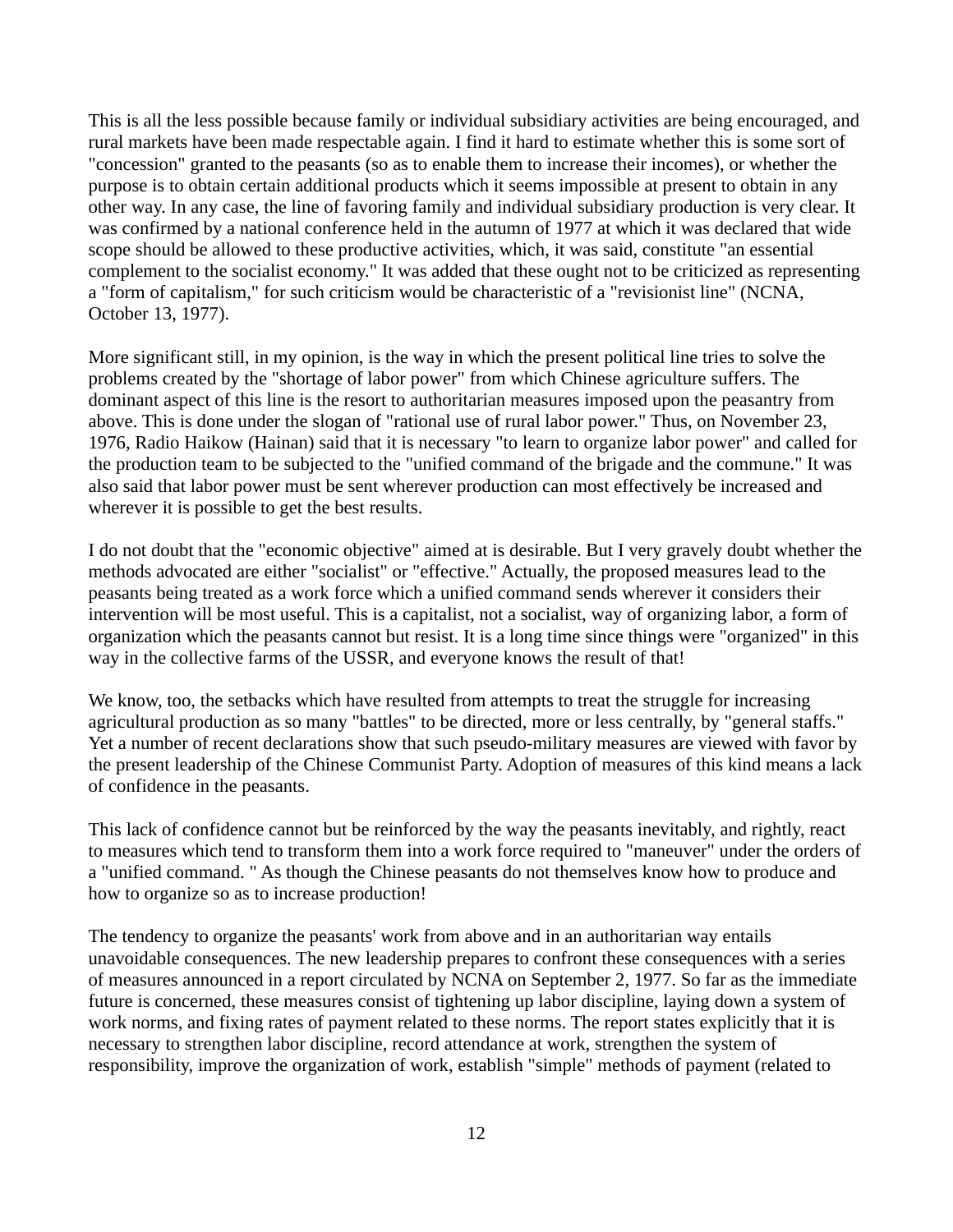work done), organize emulation, and undertake regular evaluation of the work done by individuals and production units.

The summer of 1977 already saw some districts taking this road. On June 16,1977, Radio Lanchow quoted as an example the district of Hoshui, in Kansu province, which had introduced "a good system of recording attendance at work" and was applying a system of work norms combined with a system of inspection. This signifies a complete reversal of the line followed since the Cultural Revolution, during which fixed norms were exceptional and a system of self- evaluation prevailed.

The Soviet experience has shown fully that these systems of fixing work norms and checking on the peasants' work only bring mediocre or even derisory results.

# **"Accelerated" Mechanization of Agriculture**

The way in which the leadership of the Chinese Communist Party has decided to speed up the mechanization of agriculture shows clearly that this leadership is far from supposing that the methods of work organization which it advocates (but which it is obliged to resort to since it lacks confidence in the peasants) will solve the problems of agricultural production. Indeed, it is one thing to take the correct and necessary decision to follow the road of mechanizing agriculture, and quite another to rush hastily along this road as the Chinese Communist Party is doing now, as when it says that mechanization is to be realized "in the main" by 1980. Such haste leads inevitably to disappointment, but it is doubtless dictated by social contradictions, since "technological requirements" would, in fact, dictate a step-by step, methodical advance.<sup>[10]</sup>

This haste, and the social contradictions of which it is the product, together with the striving to subject the peasantry to a unified command, seems to be leading to an abandonment of the correct policy, hitherto accepted, of carrying out mechanization principally on the basis of each brigade and each commune, with these units relying mainly on their own resources.

Numerous statements make it plain that agricultural equipment is to be centralized in workshops dealing with several brigades and communes (which reminds one of the machine and-tractor stations in the USSR, which were set up in haste in similar circumstances and for the same reasons, and which have produced disappointing and well-known results). These central workshops are controlled by the party's regional committees. Clearly, the direction taken (which is logical, given the current policy) points toward "great agricultural battles" led by the provincial authorities, who have machinery centers at their disposal and act through the prefectures and municipalities. Everything is to be placed under the command of the party. The party committees are called upon, accordingly, to form "leading groups for agricultural mechanization."

The centralization thus advocated tends to take away from the people's communes and brigades the role they used to play in producing small-scale mechanical equipment appropriate to their needs. This centralization, and the haste with which an operation as serious and difficult as agricultural mechanization is being conducted, are now causing a number of difficulties. The difficulty most talked about is one that is well known in the Soviet Union, namely, the problem of supplying the agricultural sector with spare parts.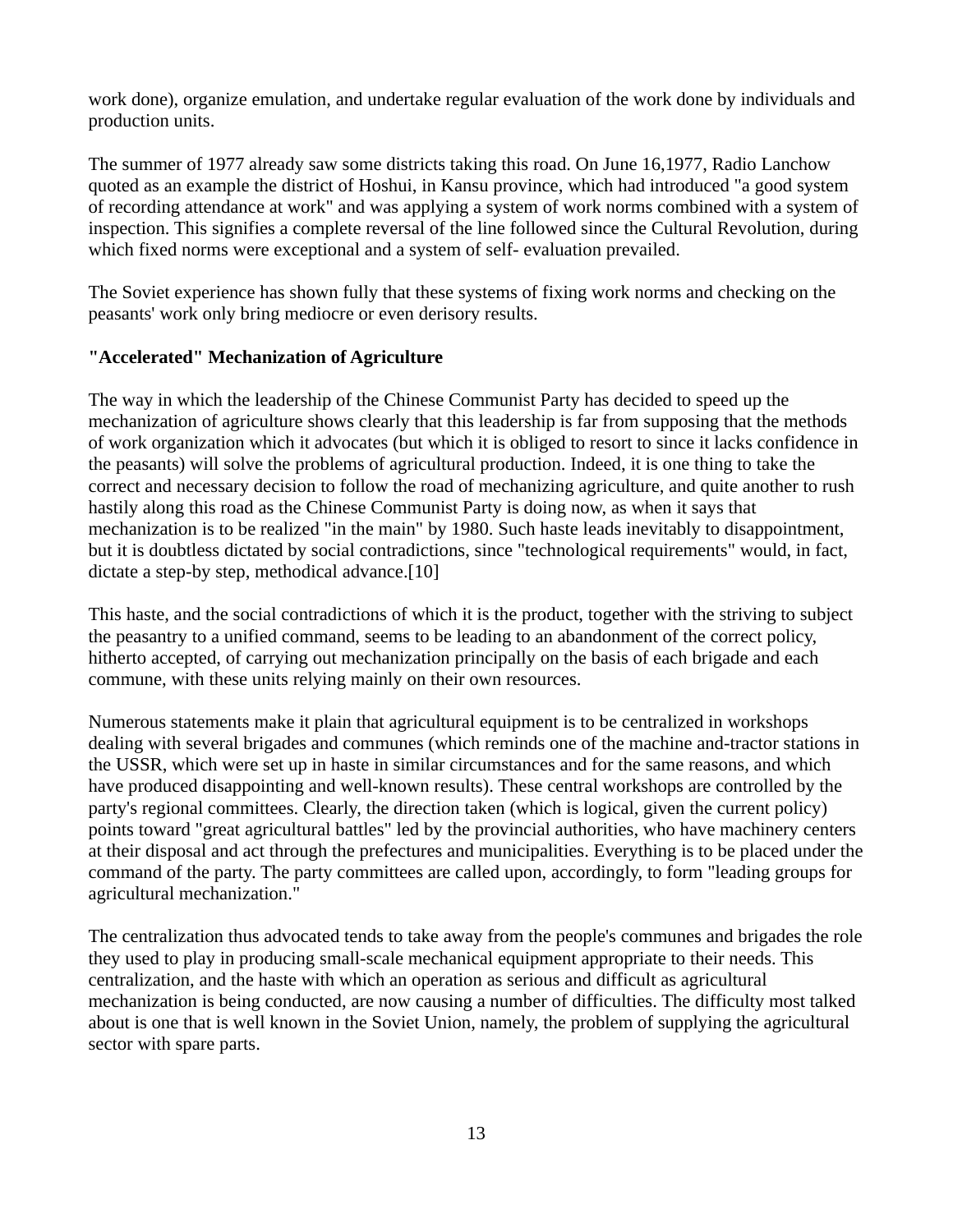In this connection, let us dwell for a moment upon three readers' letters published by Jen-min Jih-pao on January 6, 1978 (and circulated by NCNA on the same day). One of these

letters was sent by a cadre from the people's commune of Hsiehtun (Chouhsien district, Anhwei province) to the Red East Tractor Factory in Loyang. The letter criticizes the factory for not having solved correctly the problem of spare parts. The commune was unable to find the spare parts that it needed anywhere (this was during the winter of 1976). After having written unsuccessfully to the tractor factory, the commune decided to send a delegation, but the delegation was not received. Only after a letter had been sent to the factory through Jen-min Jih-pao did the factory "reconsider its attitude" and make a "self-criticism" to the effect that its short-comings were "principally due to the frenzied sabotage of agricultural mechanization by the 'Gang of Four.'"[11] The management of the factory said that it was determined to "clean up the labor regulations."

The letter from the Hsiehtun people's commune to Jen-min Jih pao then says that after this "selfcriticism," the factory sent several technicians to the commune; they examined the tractor and took two of the commune's tractor drivers back with them to the factory to buy the spare parts they needed.[12]

If I have given so much space to an affair that might seem to be no more than an anecdote, it is because it seems to me highly significant in a number of ways:

(1) It shows that already in the winter of 1976, when agricultural mechanization had not gone far, it was very hard for a people's commune to get spare parts for its tractors.

(2) It reveals a situation quite similar to the one that the Soviet Union has known for over forty years.

(3) It allows us to predict the grave risks that China's agriculture will run after mechanization if the factories continue to "deal with" problems of supplying spare parts in this way.

(4) It shows that the basic cause of these problems was not even touched upon, since the management of the factory got out of its awkward spot by blaming its shortcomings on the influence of the "Gang of Four" and took the opportunity to "clean up the labor regulations," that is, to tighten labor dis-cipline, whereas what was needed was to solve a problem of priorities in production, the management of stock, and distribution.

To anyone with any experience of the problems presented by the mechanization of agriculture, it is obvious that the current "acceleration" signifies a flight forward caused by the aggravation of social contradictions.[13] These are bound up with the way in which an attempt is being made to command the peasantry—that is, with the development of bourgeois relations and practices. In its turn, this development bears witness to the changes that have taken place in the relations of strength between classes. These changes are increasingly leading to a situation in which a massive introduction of modern technology is seen as the way to solve all difficulties. The haste with which the Chinese Communist Party is trying to carry out the "four modernizations" is typical of the present situation.

The acceleration of the mechanization of agriculture and the emphasis on the "four modernizations" reflect a bourgeois conception of technological progress.[14] In this way, a process is beginning that inevitably must result in raising, substantially and rapidly, the rate of accumulation, which must tell heavily upon the standard of living and working conditions of the workers and peasants.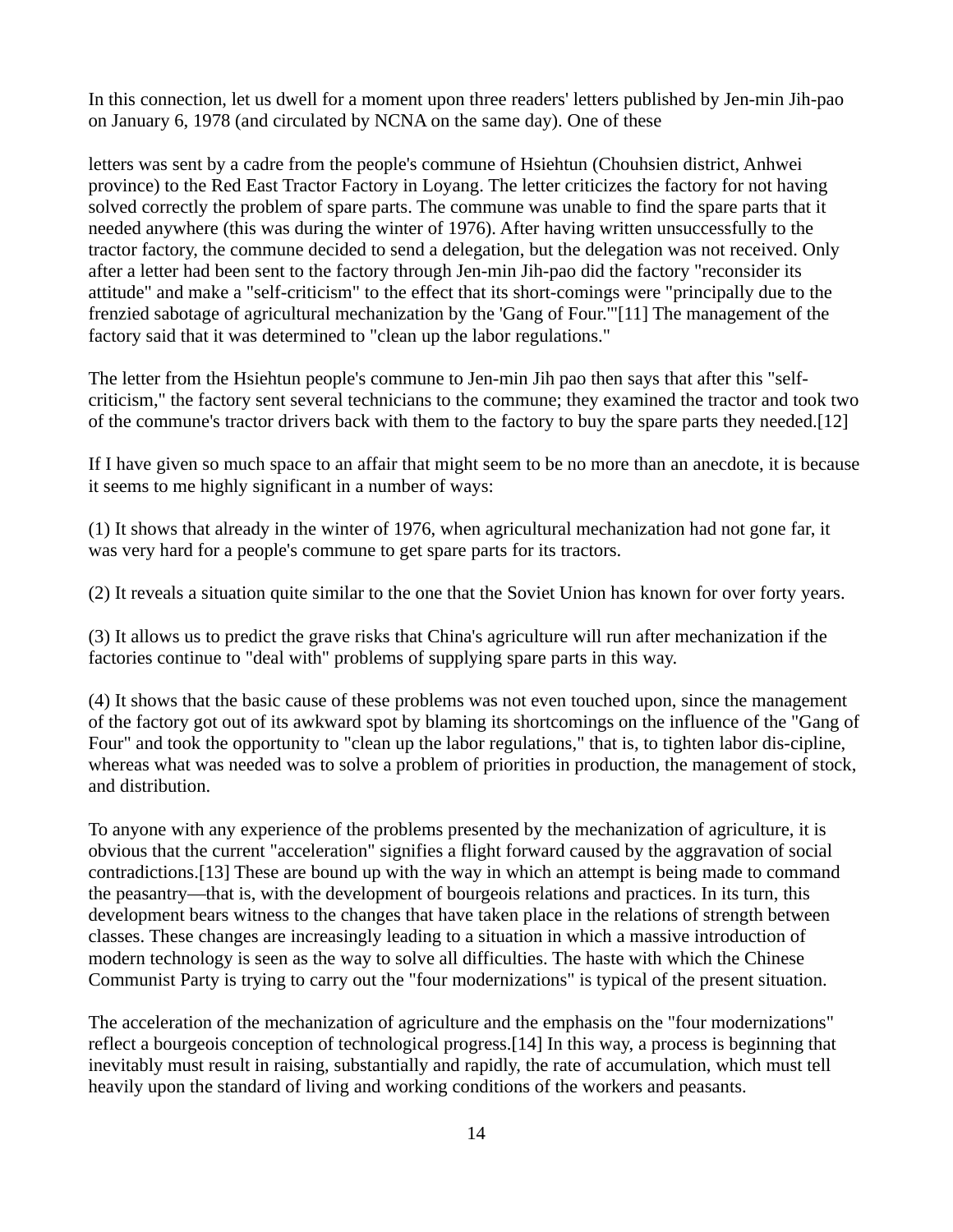It is also important that the priority assigned to mechanization over other technological changes in agriculture testifies to the class nature of the present political line. Actually, it is not mechanization alone that will make it possible to solve the problem of increasing agricultural production (which does not mean that mechanization is not one element in the solution to this problem). The problem can be solved only through differentiated methods—by developing the use of selected seeds, by diversifying the fertilizers used[15]—which presupposes mass experimentation and initiative. But the current line does not point that way. It points toward the increased subordination of the peasants to a central authority which will be in a position to extort the maximum of surplus labor from them. Mechanization is seen mainly as a means of more effectively ensuring this subordination, by favoring the predominance of dead labor (centrally controlled) over living labor.

# **The Purging of the Leading Organs in Agriculture**

It is in this context that the way in which the task of "carrying through the revolution in the superstructure" is now interpreted acquires its full meaning. Thus, in Hung Chi (no. 6, 1977), Wang Chien defines this task as one of "strengthening the revolutionization of the leading organs" by ensuring that the leadership is in the hands of "Marxists," and of "educating the peasants in Marxism, Leninism, and Mao Tse-tung Thought."

To those who can read, this means purging the organs of leadership, removing all who do not share the present views on discipline, command, "modernization," and so on. It also means "educating the peasants" by inculcating in them these present views, but no longer learning from them.

# **Foreign Trade Policy**

The current orientation of economic policy includes many other aspects which reveal its revisionist character. They can not all be examined here, but something must be said about certain problems of foreign trade and about the way it is proposed that these be "solved." A particularly significant document in this connection was presented at one of the conferences held in early 1977 on Mao's work On the Ten Major Relationships, namely, the sixteenth in the series, which was devoted to foreign trade.

This document (broadcast on February 15, 1977, by Radio Peking) sets forth the concept of "normal foreign trade" (which has nothing in common with Marxism, and which is, more precisely, anti-Marxist). This concept aims at "justifying" the priority given to increased exports of coal and oil in exchange for imports of new technology and equipment, thus seeking to find "arguments" in support of a policy which would give China's foreign trade a structure similar, as Chang Chun-chiao correctly observed, to that of a "colonial economy."

I do not, of course, mean that this is the "aim" pursued by the present leadership of the Chinese Communist Party. They certainly want to modernize China and make it independent of the big imperialist powers. What I do mean is that, by utilizing the bourgeois notion of "normal foreign trade" and giving priority to exports of raw materials, this leadership is incapable of attaining the goal it does aim at. The Soviet Union, which took the same road nearly fifty years ago, is still, in its relations with the industrial countries, mainly an exporter of raw materials. It has not succeeded in developing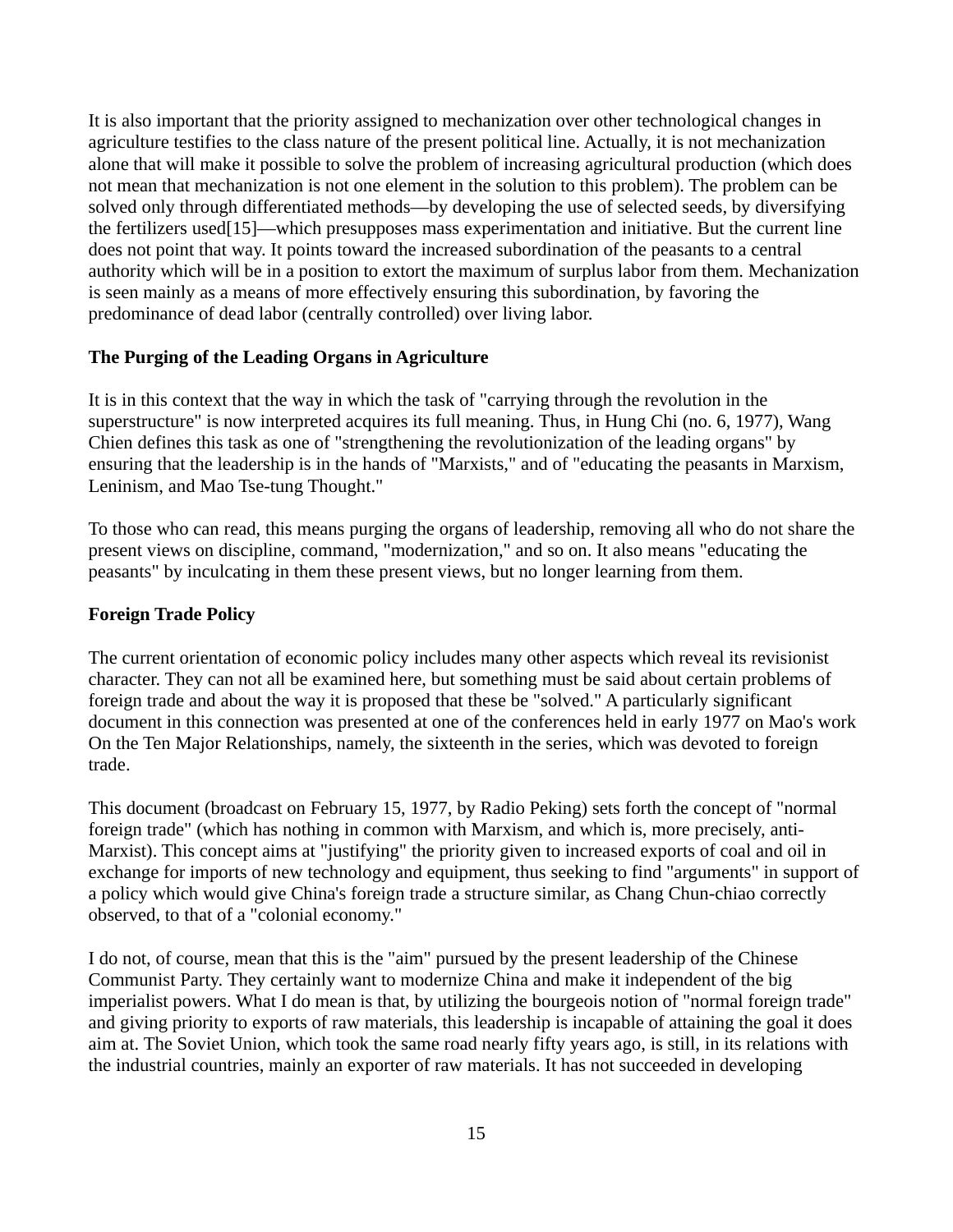technologies that would put it on the same footing as the industrialized countries, and so continues to import technology and equipment on a mass scale.

The situation in which the Soviet Union finds itself is not of course, due mainly to a particular "conception" of foreign trade, but this "conception" forms part of a whole, of a political line which has led to this result. I think, too, for the reasons I have set out above and for others which I shall set out later, that it is fundamentally the same political line that is triumphant in China today. This is a revisionist line—a line which, with certain special features, was applied in the Soviet Union in the 1930s.[16]

Incidentally, I note that the empty notion of "normal foreign trade" is not an isolated case. Official documents in China increasingly use such expressions, which are quite alien to Marxism.

#### **The Destruction of the Reform of Education**

But let us return to other concrete manifestations of the offensive now being conducted against the Cultural Revolution. One of the most important of these concerns the system of education. When it is said (as in the circular of the Central Committee of the Chinese Communist Party on holding a national science conference, September 18, 1977; see Peking Review, no. 40, 1977) that "we must do a really good job in the educational revolution," while at the same time the end of the Cultural Revolution has been proclaimed, this can only be interpreted to mean that it is intended to carry through to completion the counter-revolution in education, that is, to reject most of the changes accomplished since 1966. A study of recent decisions and documents proves that this is what is happening and that, here too, we observe a "leap backward."

The recruitment of students is once more being effected on an elitist basis. Examinations have been restored to a place of honor (see Cahiers de la Chine Nouvelle, no. 2748, 1977), and give an advantage to those with academic and book knowledge. Thus, Jen-min Jih-pao of October 21, 1977, while acknowledging that some manual workers with practical experience may be admitted to the universities, stresses that it is necessary "to take those who are the best on the intellectual plane" and that "the students must be selected, in a given proportion, from among the new graduates of the secondcycle secondary school." This means a partial return to the system that existed before the Cultural Revolution, beginning with the abolition of the two-to-three-year probationary periods that future intellectuals and cadres have to spend in the country. It means also abandoning the designation of those who are to go to university by their fellow-workers. In fact, in October 1977 between 20 and 30 percent of the students were recruited directly from among the "best" pupils of the secondary schools. The information available to me shows that, as was to be expected, these are largely the children of cadres, who have in many cases been specially prepared for these examinations by means of cramming. The privileges possessed by those who have money, and, above all, by the sons and daughters of cadres, are thus reinforced.

The lengthy eulogy to the situation before the Cultural Revolution which we find in the circular of September 18, 1977, shows clearly that the present leadership of the Chinese Communist Party wishes to return to a similar situation.

Equally characteristic is the reconstitution of a dual network of educational institutions, which was severely condemned during the Cultural Revolution. As Jen-min Jih-pao of October 26,1977, explains: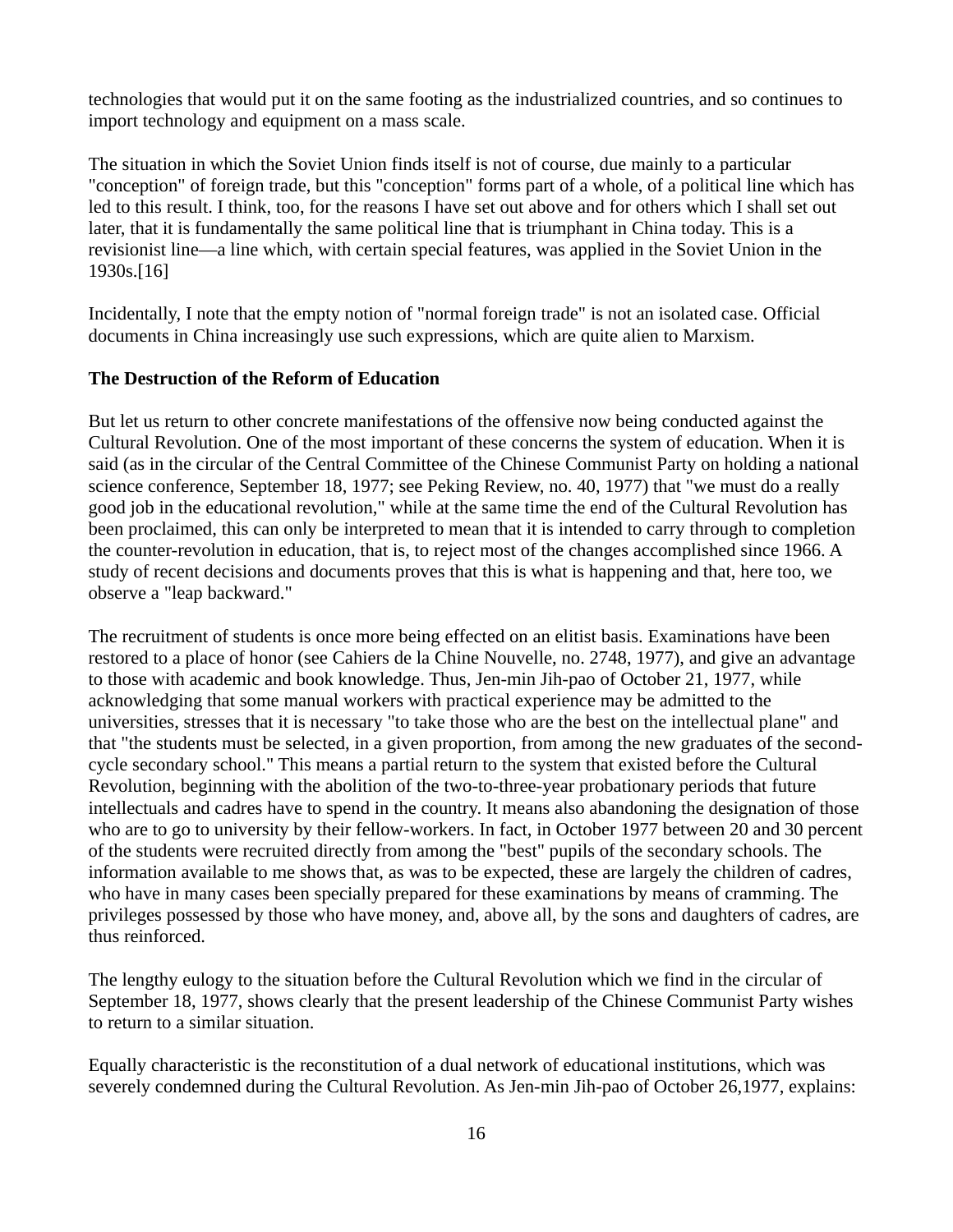"Admission to colleges is still limited. The young people who fail their examinations are the majority. So long as they continue to study diligently and strive to master scientific and cultural knowledge, they will have a second chance to take the examination in the future, or else they will be able to pursue advanced studies in the July 21 Worker Colleges and other part-time universities." Thus the "best" will go directly into higher education while the rest will swell the ranks of the skilled manual workers.

I do not claim that everything that was done in the sphere of education during the Cultural Revolution was "perfect" or not in need of serious discussion. On the contrary—and this seems to me inevitable—I think, based on what has been said by students and teachers who have been to China during recent years, that certain aspects of the reforms introduced left something to be desired, and that substantial improvements were called for. But it seems clear to me that it is not by going back to the situation before the Cultural Revolution that improvements can be made. Instead, there should be an extensive public assessment of the lessons to be drawn from the experience of the Cultural Revolution in the sphere of education, and this requires a broad debate. But this is not what is done when a return is made to 1965, while declaring that "we must do a really good job in the educational revolution."

This way of behaving is, moreover, in line with the hastiness characteristic of the whole of the current campaign for the "four modernizations." Above all, though, it is aimed at reestablishing the power of the academic authorities, at strengthening the power of the intellectuals and the cadres. In this respect, the importance being given to mathematics is quite symptomatic, for the same tendency is also developing in Western Europe and in the United States. This importance emerges from numerous articles—for instance, the formulation used by Wu Wen-chiu in Jen-min Jih-pao of August 11, 1977: "The degree of a country's industrialization is mainly in direct proportion to the development of mathematics in that country."

This is a baseless assertion aimed at increasing the "prestige" of mathematical knowledge and of those who "possess" it. It forms part of an ideology which emphasizes the role of the intellectuals. It goes far beyond what needs to be said and done in order to restore professional and theoretical knowledge to its proper place, a place which had, without doubt, been lost to some extent during the previous years.

Altogether, the orientation adopted regarding labor discipline and labor regulations, the revolutionary committees in the factories, wage differentials, the organization of agricultural production, the acceleration of agricultural mechanization, the reform of teaching, etc., all form part of the rejection of the "socialist innovations" contributed by the Cultural Revolution, that is, of the conquests of that revolution.

We are thus not watching a movement to rectify the mistakes made in the course of the Cultural Revolution—the most important revolutionary movement of the second half of the twentieth century. What we see is an attempt at the theoretical and practical liquidation of this revolutionary movement.

#### **The Attempt to Liquidate the Cultural Revolution "Theoretically"**

On the theoretical plane, the leadership of the Chinese Communist Party does not dare to launch a frontal attack on the Cultural Revolution, because this would mean openly attacking the line of Mao Tse-tung. It claims to be faithful to this line, because it needs such a claim in order to appear "legitimate." Nevertheless, the present leadership is developing camouflaged attacks which are attempts at theoretical "liquidation." The forms assumed by these attacks are many. I shall mention only a few.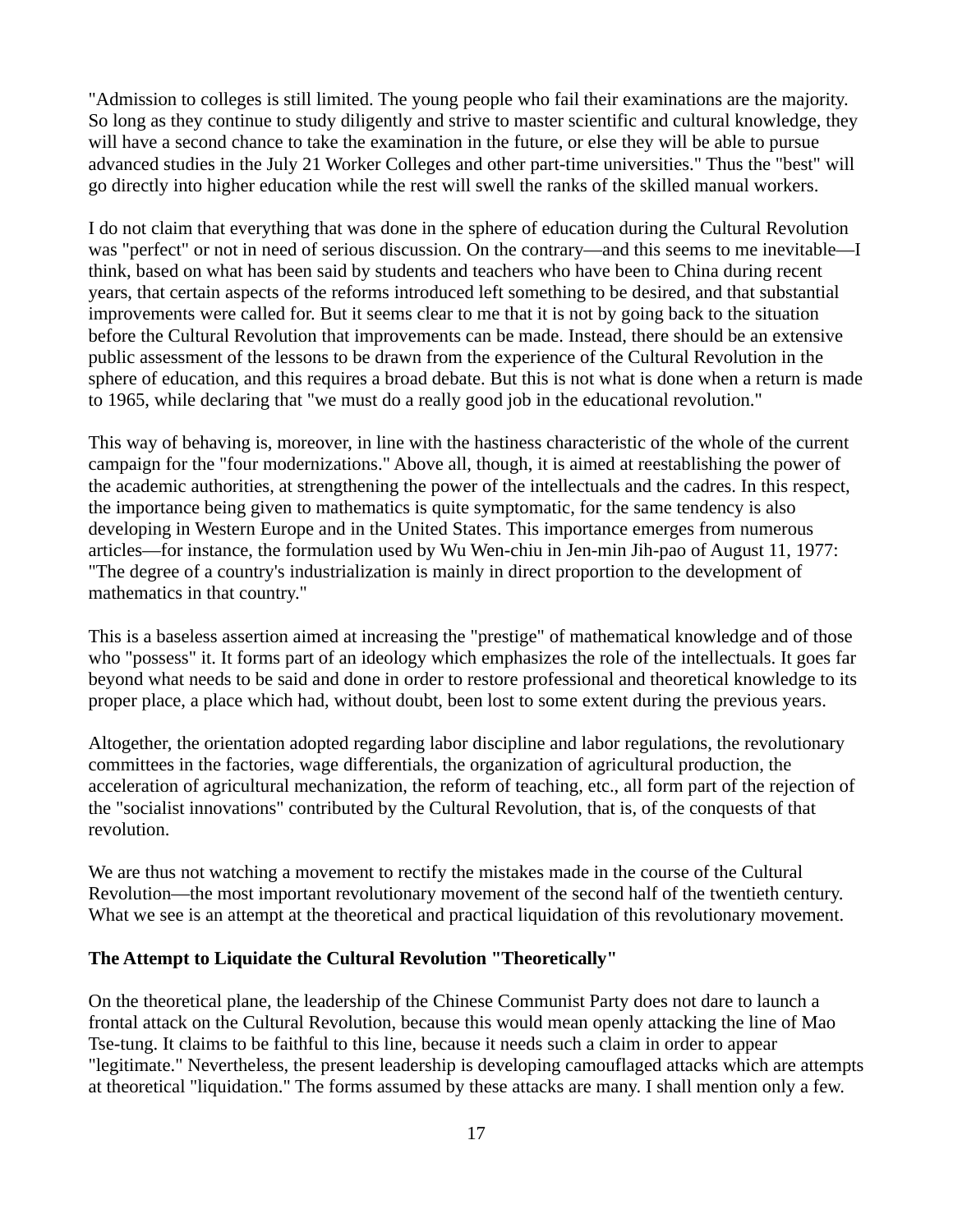One of the most significant consists in denying the line of demarcation which the Cultural Revolution represented in the practice and theory of the Chinese Communist Party. We know that Mao Tse-tung regarded this line of demarcation as fundamental. Towards the end of his life, he declared that he had devoted himself to two purposes: "Driving Japanese im- perialism out of China and overthrowing Chiang Kai-shek, on the one hand, and, on the other, carrying through the Great Proletarian Cultural Revolution." Mao thus put the Cultural Revolution and the liberation of the country on the same footing.

The present leadership, however, is trying to wipe out the line of demarcation traced by the Cultural Revolution. It is trying to do this not only practically, by its concrete policy and by returning Rightists to posts of command they were removed from between 1966 and 1976, but also "theoretically." It is doing this by gradually ceasing to speak of the "socialist innovations" which came out of the Cultural Revolution. It is doing it by putting formally "on the same level" that which was accomplished between 1949 and 1965 and that which was accomplished between 1966 and 1976, and giving preference, de facto, to the conceptions and practices of the earlier period. It thereby denies that, down to 1966, the political line included elements which hindered the march toward socialism, and that, after 1966, the political line included new revolutionary orientations which implied a radical qualitative change, the transition to a new stage of the revolution.

This wiping-out of a fundamental line of demarcation is effected by means of a one-sided glorification of what was accomplished between 1949 and 1966. It is effected also by attacking the Four and blaming them for having stressed the quite different political significance of the changes which were made then and the changes made in subsequent years. In this connection, the Four are attacked in these terms: "The Gang of Four drew a somber picture of new China during the first seventeen years after its foundation. The Gang did not merely deny that there were any socialist innovations before the Cultural Revolution; they also demanded action against what had been done in the years before the Cultural Revolution in terms of developing socialist innovations, thereby totally repudiating what was realized during the seventeen years following the foundation of the People's Republic of China."

The same document, which was broadcast by Radio Peking on April 8, 1977, stated: "In the seventeen years after the foun-dation of the People's Republic of China, despite the interference and sabotage constituted by the revisionist line of Liu Shao-chi, the revolutionary line of Chairman Mao always remained in the leading position."

The aim of this statement is not merely to attack the Four. It is also an underestimation of the "interference" from the revisionist line during the years 1949-65. It is vital for the present leadership to do this, because it is returning to a revisionist line itself.[17] It means, further, denying the fundamental difference between the revolutionary line of before and after 1966. This difference relates to the movement of the revolution into a new stage—a stage that the present leadership wishes to hear no more about.

We find the same desire to wipe out this fundamental line of demarcation in the circular, already quoted, of September 18, 1977, which blames the Four for having "negated the fact that Chairman Mao's revolutionary line has occupied the dominant position in this field [i.e., science and technology] since the foundation of New China" (Peking Review, no. 40, 1977). Yet a formulation like this obscures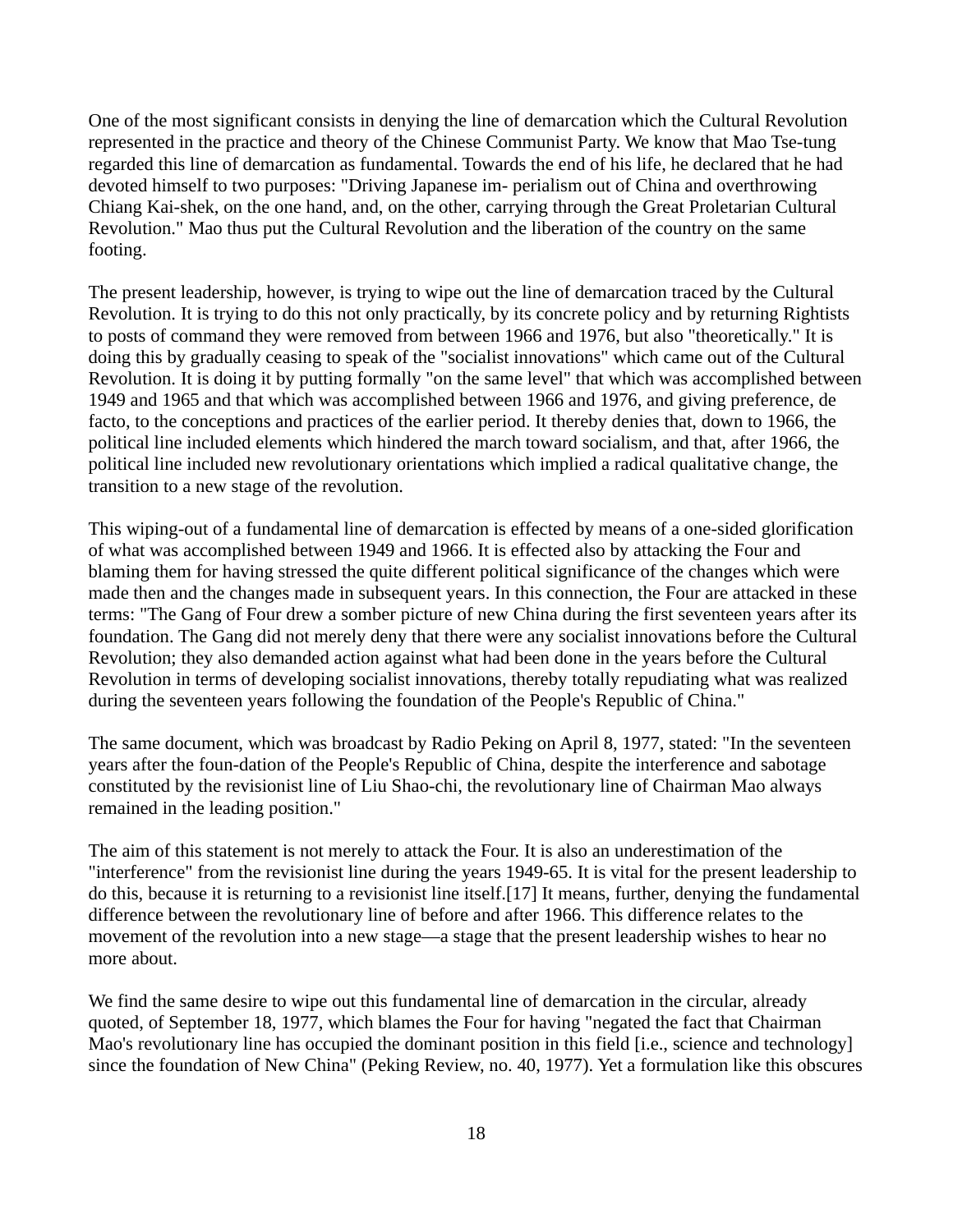the situation which existed between 1949 and 1965, the situation that made the Cultural Revolution necessary.

As I mentioned earlier, the attempt to liquidate the Cultural Revolution "theoretically" takes many forms and gives rise to varied formulations. Here are some that are especially significant.

For example, whereas during the Cultural Revolution it was said that every enterprise was a place where the class struggle went on and that production itself was pursued amid definite class relations and class contradictions, it is now said that an enterprise is above all a place of production, interpreting in a one-sided way and isolating from its context a phrase of Mao Tse-tung's. This same theme was taken up in April 1977 by Sung Chen-ming, secretary of the party committee at Taching, who went so far as to say: "Throughout the world, production is the principal concern of every factory, every country, and every nation." This is a formula which all the capitalists of the world repeat ad nauseam.

In a different form, the same theme was expounded by the Chinese press in November 1977, when a series of documents were published which separated in mechanical fashion the class struggle from the struggle for production, thereby denying that these struggles are interconnected, and that the former basically dominates the latter. Thus, it was stated that "Revolution is the struggle of one class against another and aims at altering social relations between men; production is the struggle of man against nature. The laws governing production differ from the laws governing the class struggle" (document broadcast by Radio Peking on November 27, 1977).

This formulation is completely silent about the fact that the "struggle against nature" always develops under definite social conditions, within definite class relations, and that the way it is carried on also involves class consequences. Marx explained all that long ago, and the Cultural Revolution drew the political deductions from it. Today, however, the leaders are trying to make people forget it so that they can practice the most vulgar "economism."

This economism can be seen in Wang Chien's article in Hung Chi (no. 6, 1977), in which he defends the idea that a change in the production relations and in the superstructure in present-day China must be governed by the requirements of the "development of the productive forces," so as to "strengthen the material basis for consolidating the dictatorship of the proletariat." Here we find ourselves back with the theme of the primacy of the development of the productive forces, a theme rightly denounced during the Cultural Revolution and one which served the Soviet state bourgeoisie as an ideological weapon for extending and consolidating its power.

In reality, this theme dominates the whole series of sixteen conferences held on the pretext of discussing On the Ten Major Relationships. This becomes apparent when we examine Hung Chi (no. 1, 1977). There is nothing here about the necessity for revolutionary transformation of production relations, though this transformation is the fundamental objective of the uninterrupted revolution under the dictatorship of the proletariat. All that is discussed is "adjusting those parts of production relations" that hinder the development of the productive forces, because, we are told, the "aim of the socialist revolution is to emancipate the productive forces."

We come back, here as well, to an economism which makes the productive forces, and not the class struggle, the fundamental revolutionary factor, so that this sort of statement can appear: "In the last analysis, the economic basis is the decisive factor in social progress, and the productive forces are the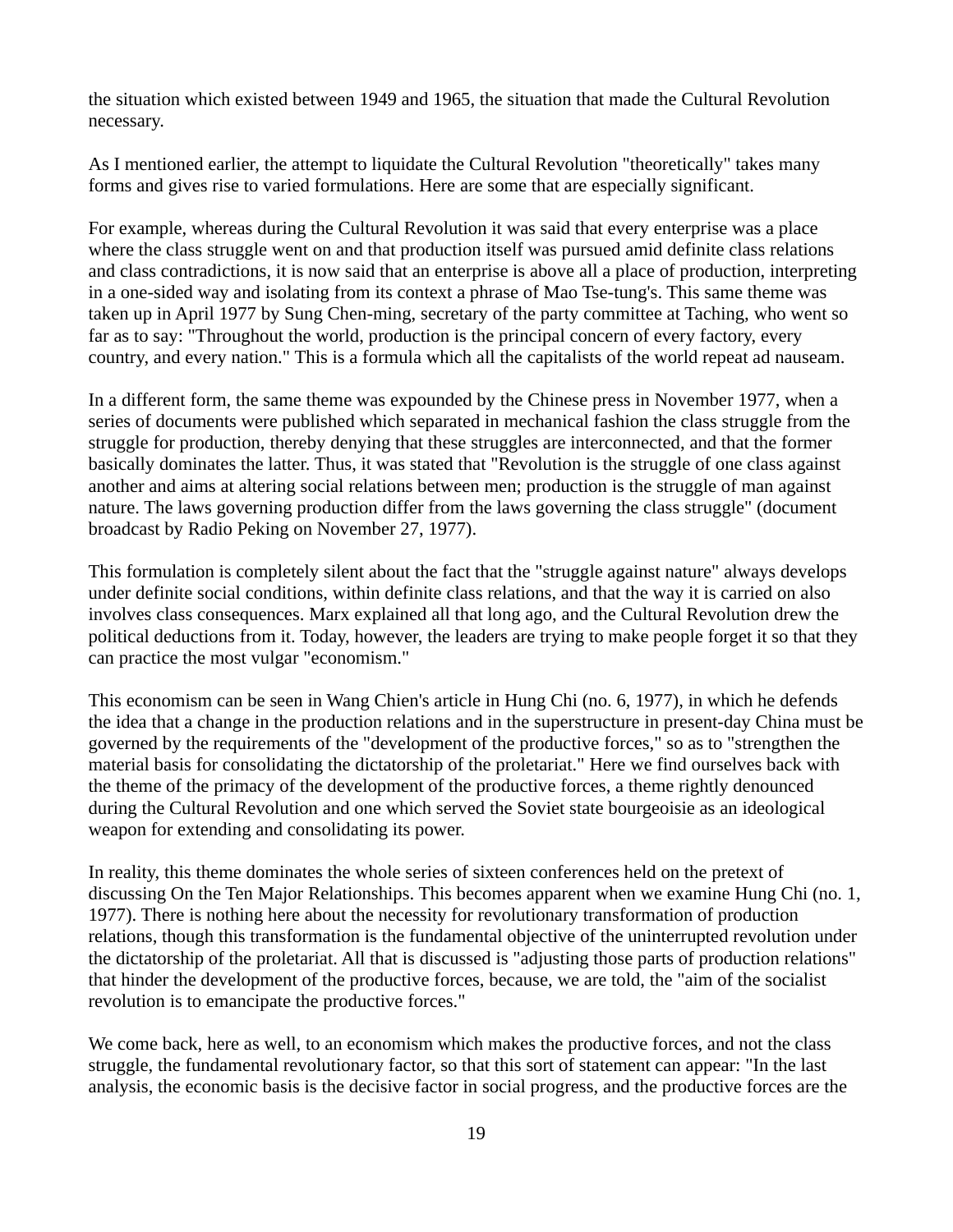most active and revolutionary factor in the economic basis. Thus, in the last analysis, it is the productive forces that determine production relations" (NCNA, September 21, 1977).

Thus the theses maintained by Liu Shao-chi at the Eighth Party Congress in 1956 reappear—theses which, though still condemned in words, are now being reiterated without acknowledgment .

# **Back to the Theme That a "Socialist System" Exists**

In order to provide a theoretical "foundation" for its economism and productivism, and to oppose any radical change in production relations (and so in the division of labor, in the privileges of the cadres and technicians, etc.), the new leadership of the Chinese Communist Party returns to other old themes which the Cultural Revolution had made it possible to criticize. One of these was that of the "socialist system," a concept which tended to replace the concept of the transition to socialism and which fulfills the same function as that of the "socialist mode of production" in the ideology of the Stalin period and in Soviet revisionism.

The commentaries devoted to the sixteen conferences that discussed On the Ten Major Relationships speak of the "socialist system" which was allegedly "established" in 1956 and which has now to be consolidated by developing the productive forces.

At the heart of the concept of the "socialist system" we find the concept of "socialist ownership," which is itself identified with state ownership. These identifications signify that recognition is no longer given to the existence of a series of contradictions, although this is in fact one of the main contributions of On the Ten Major Relationships, and that, even in the event that this is recognized, primacy is accorded to unity over contradiction.

The seventh of the conferences declared: "Since the factories are owned by the state, the relation between the factories and the workers has, to some extent, been embodied in the relation between the state and the workers." The purpose of this "theoretical" rubbish is to claim that, since the workers are "masters of the state" and the state is "master of the factories," the workers are therefore "masters of the factories."

In this way the contradictions of the transition to socialism (including those which were pointed out by Lenin in 1921) are simply denied. The workers have only to obey the orders they are given, for these orders are given them by themselves! A splendid dialectic, aimed at defending the interests of a state bourgeoisie!

The same fundamental role attributed to "socialist ownership," or "public ownership," is proclaimed in many other writings. For example, when the emulation campaigns were launched, Jen-min Jih- pao of March 10, 1977, stated calmly that "under socialism the working people are the masters of society, and the relations within this society are relations of cooperation between comrades."

The existence of the bourgeoisie is ignored and, of course, there is no question of recognizing its presence in the party and at the head of many enterprises. Thus some basic themes of the Cultural Revolution are repudiated.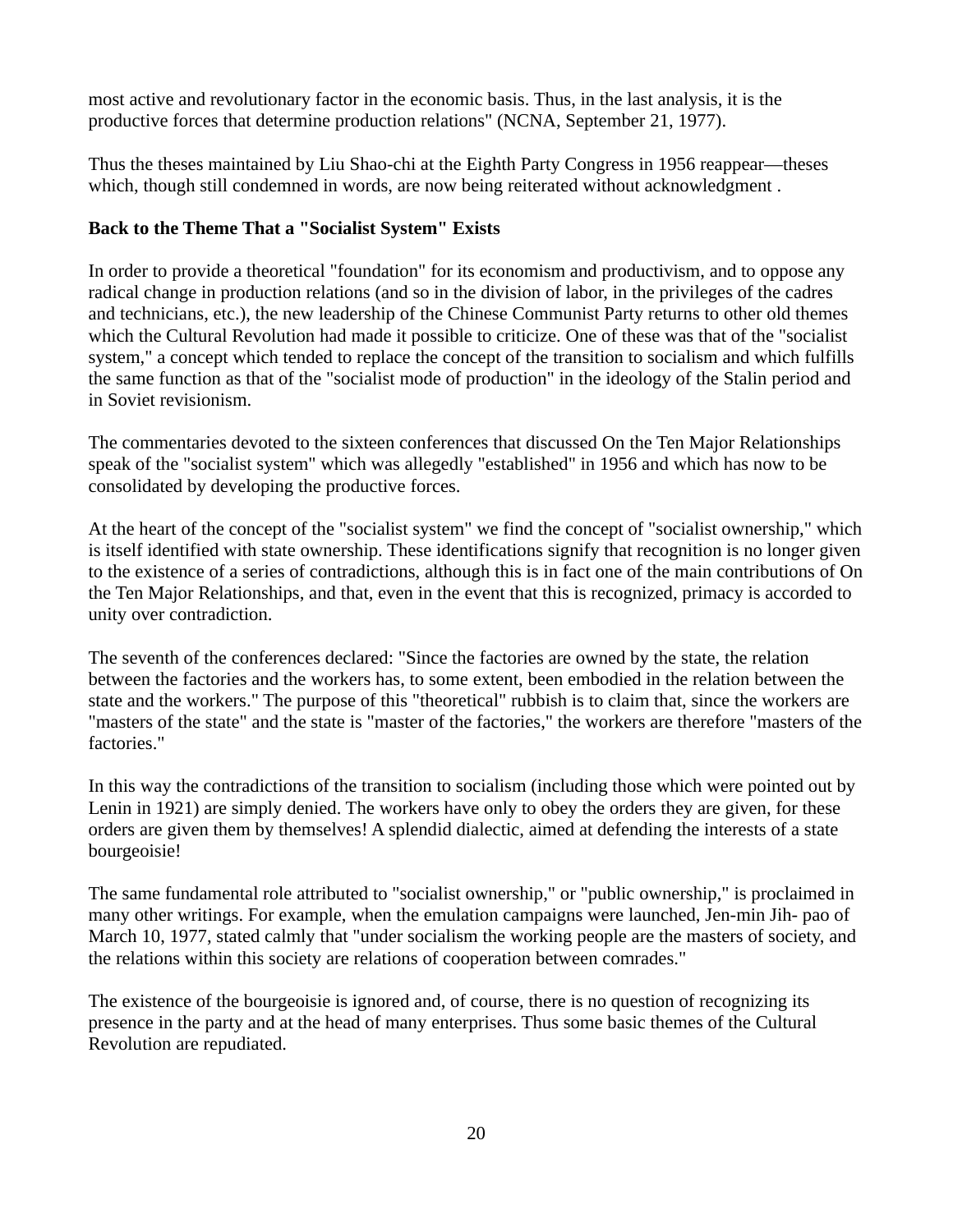The typically revisionist refusal to recognize the existence of the fundamental contradiction between bourgeoisie and proletariat also enables Chi Chen to write in Hung Chi (no. 3, 1977): "In the socialist enterprises the working class is master. The basic interests of the workers, the cadres, and the technicians are identical. Their relations are relations of mutual aid and cooperation between comrades. At the same time, owing to the division of labor, differences continue to exist between manual work and mental work, and some contradictions sur-vive. These are contradictions among the people." In this way the class struggle is denied, together with the decisive importance of the struggle to overcome the contradiction between manual and mental work.

But it is not so easy to wipe out the teachings of the ten years of the Cultural Revolution. In particular, it is not easy to make people forget what was said during those years, especially by Chang Chun-chiao, who made a frontal attack (even if not always with sufficient clarity) on some of the problems presented by so-called socialist ownership. Certain "theoreticians" cannot avoid, therefore, recalling (while distorting so as to make criticism easier) some of Chang's statements. An example is provided by the article in Hung Chi (no. 5, 1977) in which Lin Chin-jan attacks the observations made by Chang Chun-chiao in a piece published in 1975 under the title: "Complete Dictatorship over the Bourgeoisie." We know that in this piece Chang sought to determine the nature of the limits to the socialist transformation of ownership in China, limits indicated by the current formulation stating that this transformation has been accomplished "in the main." By analyzing this problem Chang took an important step forward, for he stressed the juridical and formal aspects of this transformation. He showed the need for a revolutionary change in production relations, thereby epitomizing one of the central aims of the Cultural Revolution.[18]

It is precisely this central aim of the Cultural Revolution, together with the theoretical formulations corresponding to it, that Lin Chin-jan attacks in his article. In order to make his attack convincing, Lin Chin-jan speaks of the "fundamental" completion of the socialist transformation of ownership and declares that, as a result of this "fundamental" completion, the class struggle has to develop mainly on the ideological and political fronts. Lin Chin-jan thus deletes that which is decisive, namely, the struggle waged by the workers themselves with a view to transforming the labor process and production and, thereby, production relations. He advocates substituting for the class struggle as this developed during the Cultural Revolution (a struggle concerned with the different forms of the social division of labor) a "struggle of ideas," a struggle between "modern ideology" and the vestiges of "old" ideas. This abandonment of the class struggle implies the transformation of Marxism into its opposite. It enables the state bourgeoisie to attack demands which workers may advance, on the grounds that these are "incompatible with the development of the productive forces," and are due to the fact that these workers are still subject to the influence of "bourgeois and petty-bourgeois ideas."

Lin Chin-jan's article continues as might be expected from the economistic nature of this thesis. From his conception of a "fundamental" socialist change of ownership, he concludes that the principal aspect of the continuation of the revolution under the dictatorship of the proletariat consists in developing a "powerful material basis." All this amounts to is substituting the struggle for production for the struggle between the proletariat and the bourgeoisie, and calling for the struggle for production to be led by experts and technicians. By following this road one can only strengthen the capitalist division of labor and those capitalist production relations which have not yet been destroyed.

It seems that many Chinese workers and party cadres are not letting themselves be misled by these revisionist and economistic conceptions. The ideologists in the service of the present leadership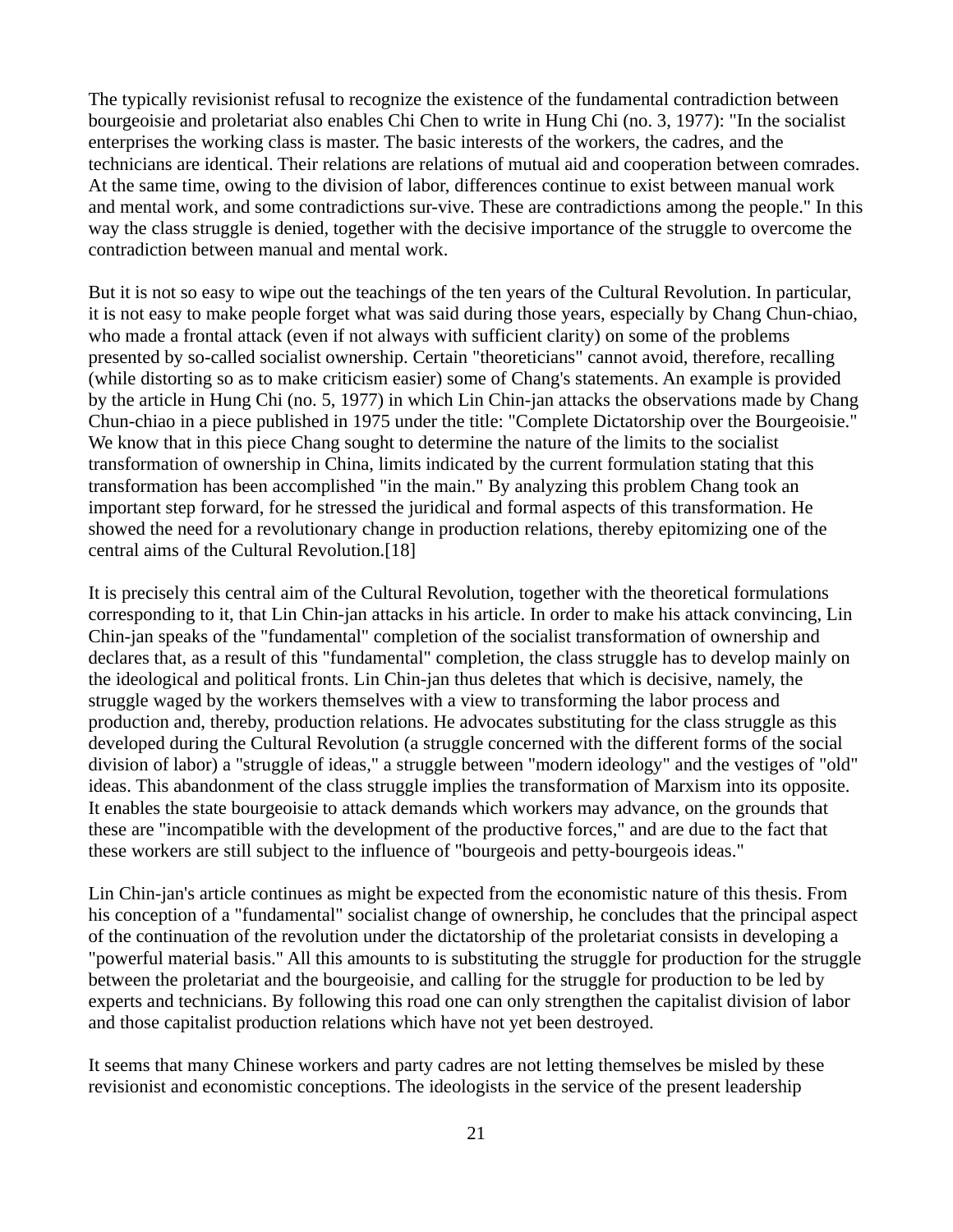therefore keep on returning to the problems raised by Chang Chun-chiao's article. An example is the article by Wang Hui-teh (Peking Review, no. 1, 1978) entitled: "Why Did Chang Chun-chiao Kick Up a Fuss over the Question of Ownership?" In this article Wang Hui-teh blames Chang Chun-chiao for repeating in 1975 a phrase uttered by Mao in April 1969, when he said: "It seems that it won't do not to carry out the Great Proletarian Cultural Revolution, for our foundation is not solid. Judging from my observations, I am afraid that in a fairly large majority of factories—I don't mean all or the overwhelming majority of them—leadership was not in the hands of genuine Marxists and the masses of workers."

According to Wang there is no longer any need for concern with the problem of management of the enterprises, for, thanks to the Cultural Revolution, "only the leadership in a very small number of factories was not in the hands of the proletariat," so that, since power is also held by the working class, the problem of socialist ownership has been "resolved."

Wang's argument raises a series of questions. First, the question of the managerial personnel of the state enterprises. This question is explicitly mentioned by Wang, who declares that, thanks to the Cultural Revolution, it has been definitively settled in favor of socialism. But whence does Wang derive this "certainty"? Between 1969 and 1975, and, a fortiori, between 1976 and 1978, have not many things happened, in particular the return en masse of the right-wingers who had been eliminated by the Cultural Revolution? Do we not have grounds for supposing that the situation today is worse than in 1969?

Finally, the problem of socialist ownership is also that of the class nature of state power. Chang Chunchiao tried to deal with this problem dialectically (I do not claim that he entirely succeeded) by showing that the class nature of power is not fixed once and for all, that it is determined by the class struggle between the proletariat and the bourgeoisie, a struggle which goes on within the party, so that power is never "purely proletarian" but can pass into the hands of the state bourgeoisie (something that Mao also said when he declared that the Chinese Communist Party could, in certain circumstances, develop into a "fascist party"). But Wang declines, and with reason, to discuss these problems in that way. For him the questions of power and of ownership have been "solved," and he claims to "prove" this by resorting, tautologically, to quotations, which, moreover, he interprets in his own fashion. This method produces the following "reasoning": "First, 'China is a socialist country.' That is to say, our society is socialist in nature, not capitalist. Secondly, as for the economic base of our society, the system of ownership has already been changed from feudal, capitalist, and small-production private ownership into socialist public ownership. Thirdly, we must see to it that the supreme leadership of the party and state will not fall into the hands of bourgeois conspirators and careerists like Lin Piao. Ours is a state under the dictatorship of the proletariat. . . ."

What we have here is a series of assertions, not a demonstration. The first two assertions assume that the question has been settled. The last leaves absolutely open the "socialist ownership" question of what elements of bourgeois domination existed in 1975, and in what way the dictatorship of the proletariat was combined with its opposite, and the question of whether or not the class nature of the state was changed after the events of October 1976 and the installation in power of the group led by Hua Kuo-feng and Teng Hsiao-ping.

The problem of the nature of property relations and forms of appropriation cannot be solved except by concrete analyses of all the matters mentioned above. This is what Chang Chun-chiao was trying to do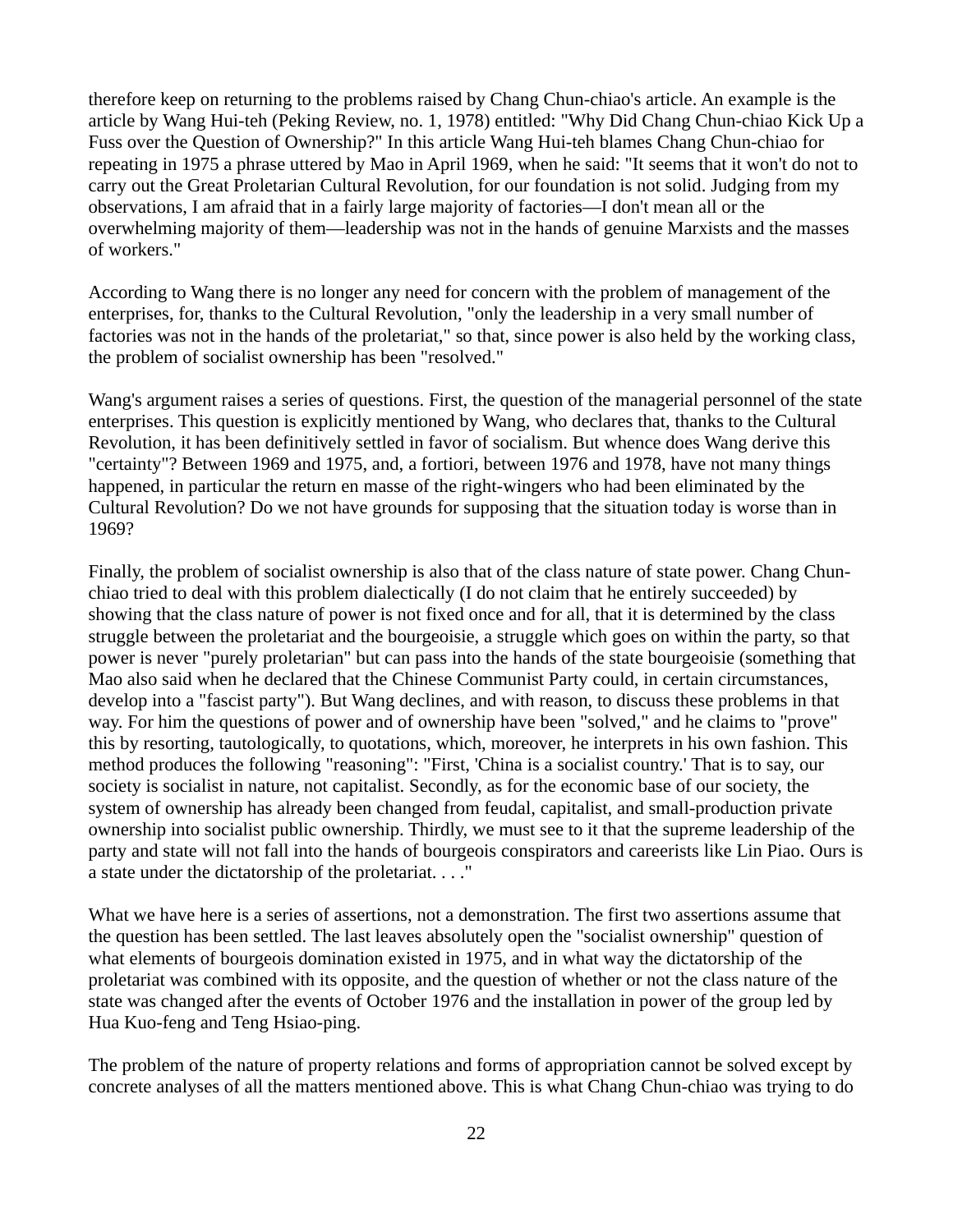in his article, and what the ideologists of the present leadership cannot accept. For them there is no problem—state ownership is "socialist" and the workers have only to "work hard" and "obey orders" in order to strengthen and extend this ownership. It is a thesis which negates the teachings of the Cultural Revolution and which serves the interests of the state bourgeoisie.

One thing more about this question, so as to emphasize how dominant is a purely juridical (which means anti-Marxist ) conception of "socialist ownership." An example of this dominance is provided by the series of articles by Hsueh Mu-chiao published in Peking Review (nos. 49-52, 1977), in which he goes so far as to say that in 1953 it was enough for the state to transform some private capitalist enterprises into mixed enterprises, by investing capital in them, taking charge of supplying them with raw materials and marketing their products and sending in someone to manage them, for these enterprises to become" 'three-fourths' socialist" (Peking Review, no. 52, 1977). This is an absolute caricature of Marxism, and illustrates very well the nature of the "Marxism" practiced by the present leadership of the Chinese Communist Party.

#### **The Relations Between Agriculture and Industry, and Between Heavy and Light Industry**

The same abandonment of Marxism in favor of a caricature of Marxism is shown in connection with the relations between agriculture and industry, and between heavy and light industry. It proceeds in an extremely confused way owing to the formal "fidelity" proclaimed by the present leadership of the Chinese Communist Party to the political line of Mao Tse tung, a "fidelity" which contradicts its actual practice.

The result is more or less as follows (shown, for instance, by the report of the third conference devoted to On the Ten Major Relationships, which was broadcast by Radio Shanghai on February 10, 1977). On the one hand, the priorities accepted by the Chinese Communist Party under Mao's leadership are reaffirmed, in this order: agriculture, light industry, heavy industry. On the other hand, emphasis is placed on the "objective economic law of priority growth of the means of production" (which is, in fact, a law of capitalist development), whereas the development of agriculture is seen mainly from the standpoint of its contribution to the accumulation of capital. These points were repeated and accentuated in the report of the fourth conference (Radio Peking, February 3, 1977), devoted to the Soviet path of industrialization. This path is praised, with criticism confined to the "one-sided" character of the priority given to heavy industry at the expense of agriculture. Completely neglected is the problem of equilibrium in exchange between agricultural and industrial products.

In short, here too we come back to an economistic and productivistic conception which is the "theoretical" expression of the present line. In this domain there is a return not merely to what prevailed before the Cultural Revolution, but even to conceptions that prevailed in China as far back as 1956.

#### **The "Pace" of Development**

On the plane of class relations this backsliding is linked with the strengthening of the positions of the intelligentsia, the cadres, and the specialists, that is, of the state bourgeoisie (I shall endeavor later on to inquire into the conditions which have made this strengthening possible). This strengthening is reflected in the ever greater importance accorded to the "pace" of development.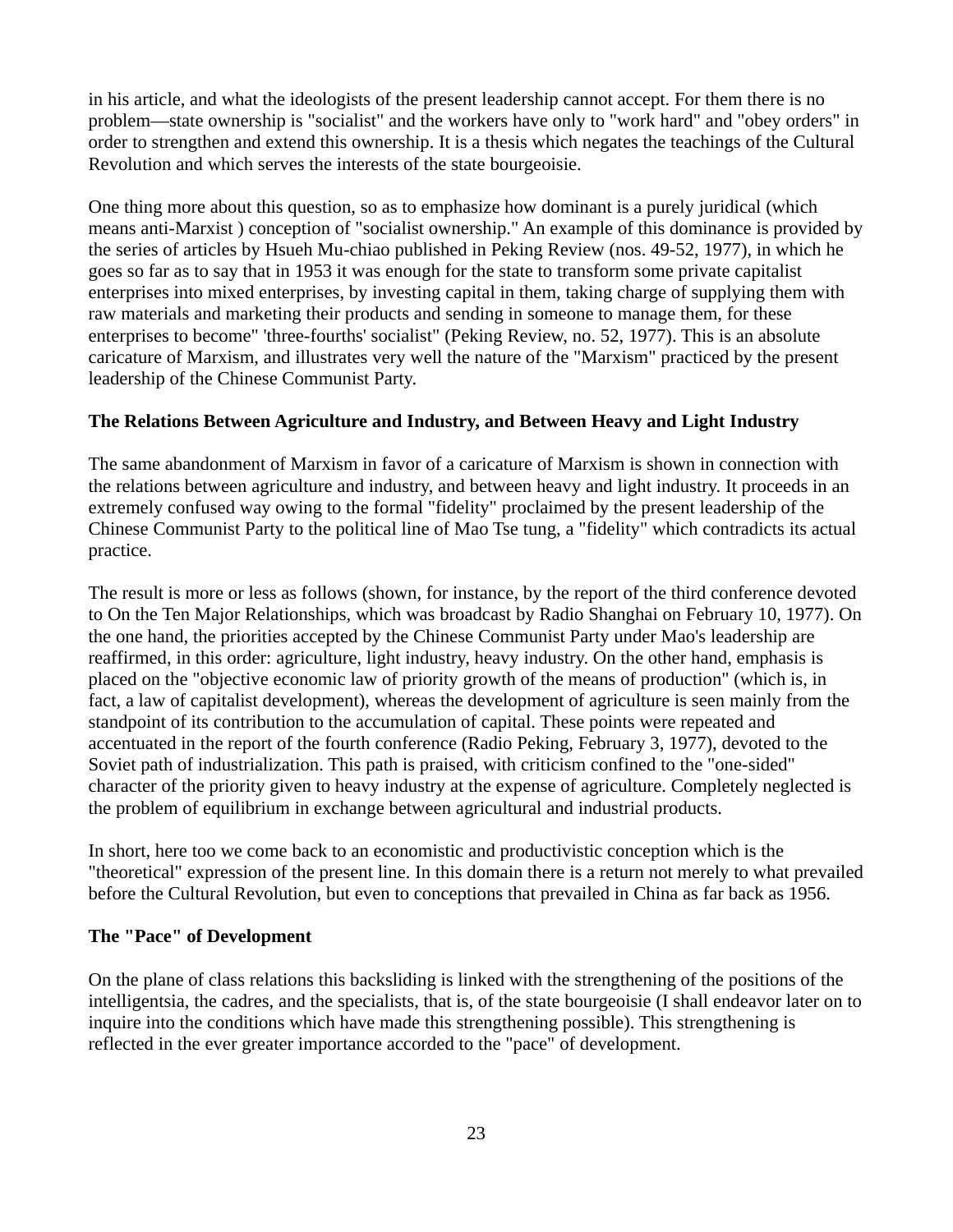This question is at the heart of the preoccupations of the present leadership. Significantly, the central organs of the Chinese press made it the principal theme of their joint editorial published on New Year's Day 1978. Here were phrases such as the following which had disappeared from the Chinese press after the Cultural Revolution: "The speed of construction is not just an economic question, it is a serious political question. Why do we say the socialist system is superior? In the final analysis, it is because the socialist system can create higher labor productivity and make the national economy develop faster than capitalism. . . . The question at present is that we must advance at high speed instead of resting content with what we have achieved. . . . In a word, quickening the pace of economic construction is dictated by the development of international and domestic class struggles" (Peking Review, no. 1, 1978).

Thus, acceleration of the "pace of development" is supposed to be "deduced" from the requirements of the class struggle, whereas, in fact, it is a matter of trying to substitute the struggle for production for the workers' class struggle, that is, to subject the workers to the "requirements" of rates of production, to demand of them more and more work and discipline.

The stress thus laid upon the pace of production has a dual meaning on the plane of class relations. On the one hand, as I have said, it reflects the strengthening of the position of the intelligentsia, the cadres, and the specialists. On the other, it is a means of contributing to a further strengthening of these positions—not only by subjecting the workers and peasants to increasingly severe labor discipline and work norms, but also by making the leading role assumed by the intelligentsia and the specialists seem a necessity. In this respect the editorial quoted is very significant, for it accords central importance to the intellectuals, to education, and to the acquisition of scientific knowledge. In this way the stress laid upon speeding up the pace of development also serves as an argument for attacking the reform of education carried out during the Cultural Revolution.

On the plane of production relations, the stress laid on speeding up the pace implies, since it is linked not with revolutionizing the production relations but with the increased role of "science" concentrated in the hands of "specialists," an increasing dominance of capitalist expanded reproduction, and so a growth in the rate of accumulation and in the demands of self-valorization of capital. It therefore implies submission of the workers to the demands of profit. Along the capitalist road which is thus being followed one necessarily comes up against the actual limits of capitalist accumulation, and this leads inevitably to economic crises which have grave repercussions on the standard of living of the masses and on the subsequent scope of the development of the productive forces.

Soviet experience shows that, though these crises develop under specific conditions, they are nonetheless real. I have no room here to deal fundamentally with this problem, which I shall examine in detail in the third volume of Class Struggles in the USSR. The stress on speeding-up the pace calls for some further observations. In the first place, it is of the same order as the productivist slogan issued by Stalin in the 1930s: "Tempos decide everything." The application of this slogan led to the grave crises of 1932-33 and 1936-37, which were accompanied by unprecedented political convulsions and, after 1938, by a fundamental change in recruitment to the party, which became very largely a recruitment from the intelligentsia, a recruitment of cadres, technicians, and specialists.

In the second place, the present leadership justifies its productivist line not only by invoking the alleged requirement that the "socialist order" must realize "rates of development higher than those of capitalism," but also the alleged necessity to "put an end to the protracted stagnation and even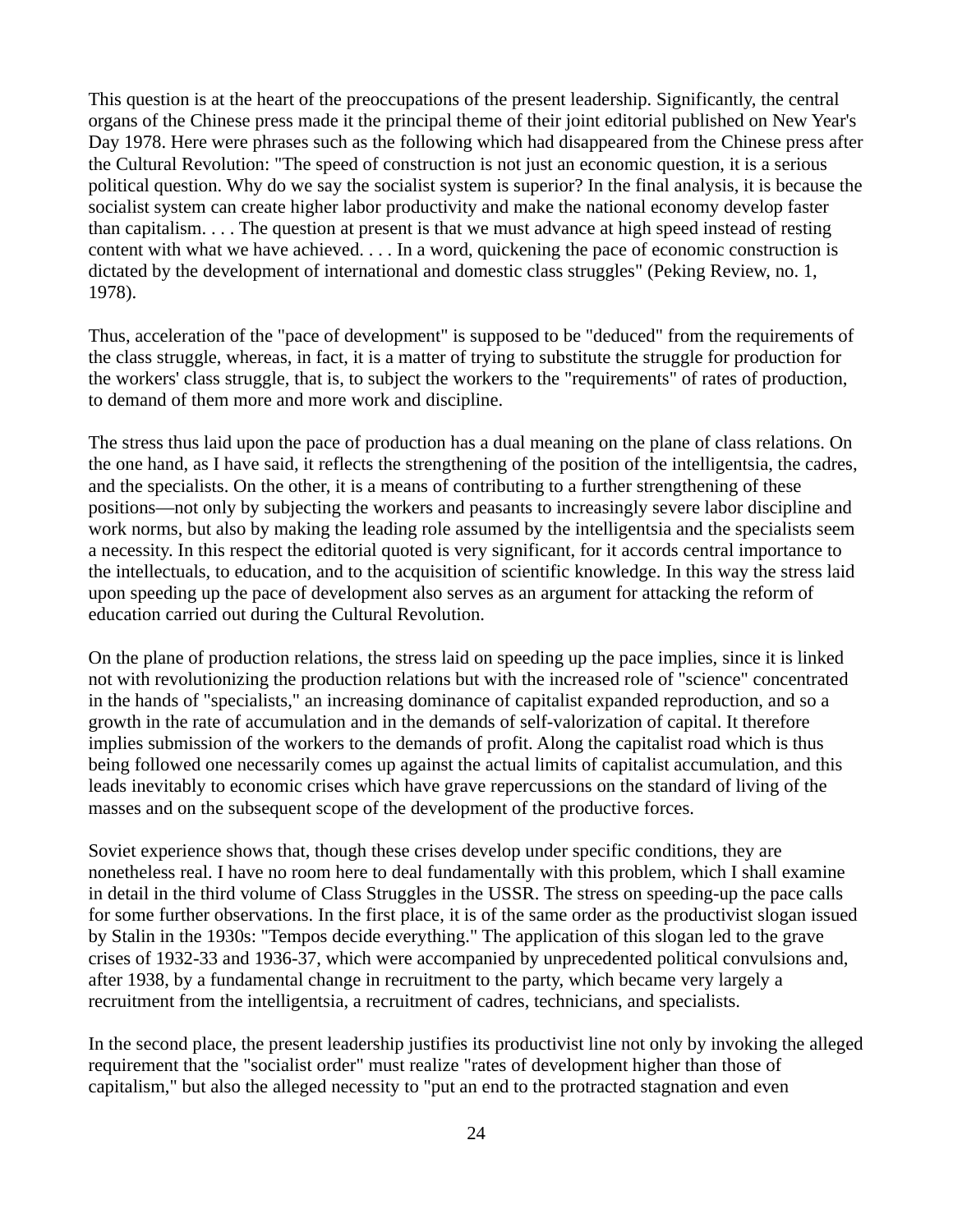regression in the country's economy," said to be due to the doings of the Four. This "argument" is a flagrant falsehood. There has been no protacted stagnation or regression in the country's economy. Between 1965, the last year before the Cultural Revolution, and the most recent years for which we have estimates, there was no stagnation. Production of electric power increased from 42 to 108 billion kwh (in 1974), production of steel from 12.5 to 32.8 million tons (in 1974), of coal from 220 to 389 million tons (in 1974), and of oil from 10.8 to between 75 and 80 million tons (in 1975).[19] To speak of a protracted period of stagnation, and even of regression, is in complete conflict with reality, and is aimed merely at slandering the Cultural Revolution itself.

The increase in production has been even greater where production of machinery is concerned. The overall index for this branch of production, taking 100 = 1957 as the base year, rose from 257 in 1965 to 1,156 in 1975. These figures are taken from a source so unfriendly as the CIA's handbook![20]

In 1975-76, to be sure, difficulties arose, but these were in the main political difficulties, connected with the acute struggle between the revolutionary line and the revisionist line of Teng Hsiao-ping. In the second half of 1976 there were also difficulties arising from the Tangshan earthquake. Thus attributing the problems which appeared then to "interference and sabotage by the Gang of Four" completely distorts the facts. Actually, the Four never "controlled" the economy, and if there was "sabotage" it may be suspected that responsibility for this lies with those who were in charge of production—either because they wanted to be able to blame the Four for their own misdeeds, or because their treatment of the workers provoked various manifestations of discontent, including strikes which the Four may well have supported. In any case, it is a typically bourgeois line of thought to declare that, when strikes occur, responsibility for them lies with "agitators."

Even with the difficulties mentioned above, the available information for 1976 does not show any signs of "protracted stagnation" or "regression." Thus in 1975, production of coal was estimated at 430 million tons, while in 1976 production of oil increased by 13 percent, and production of natural gas increased by 11 percent. During the first quarter of 1976 overall industrial production was 13.4 percent more than in the same period of 1975, and during the first half of 1976 it was 7 per cent more than in the same period in 1975.[21] So far as I know there are no figures available for the second half of 1976.

It may be that, because of the events of 1976, some branches of production may momentarily have declined, but that does not signify a protracted period of stagnation or regression.

The foregoing remarks do not in the least imply that a certain acceleration of pace is not desirable and possible, but this acceleration will not be lasting if the basic lines of the Cultural Revolution are abandoned and the class struggle reduced completely to the struggle for production.

Actually, this reduction amounts to the enslavement of the working people for the purposes of a bourgeoisie striving to increase profit. It implies a renunciation of the workers' class struggle for the revolutionary change of production relations and of social relations as a whole.

#### **The Revisionist Ideology of the Neutrality of Science and Technology**

The effects of turning Marxism into its opposite, which is characteristic of the ideology of the present leadership of the Chinese Communist Party, can of course, be observed in all spheres. There is one sphere, though, that I must specially mention—that of science and technology. Here the ideology of the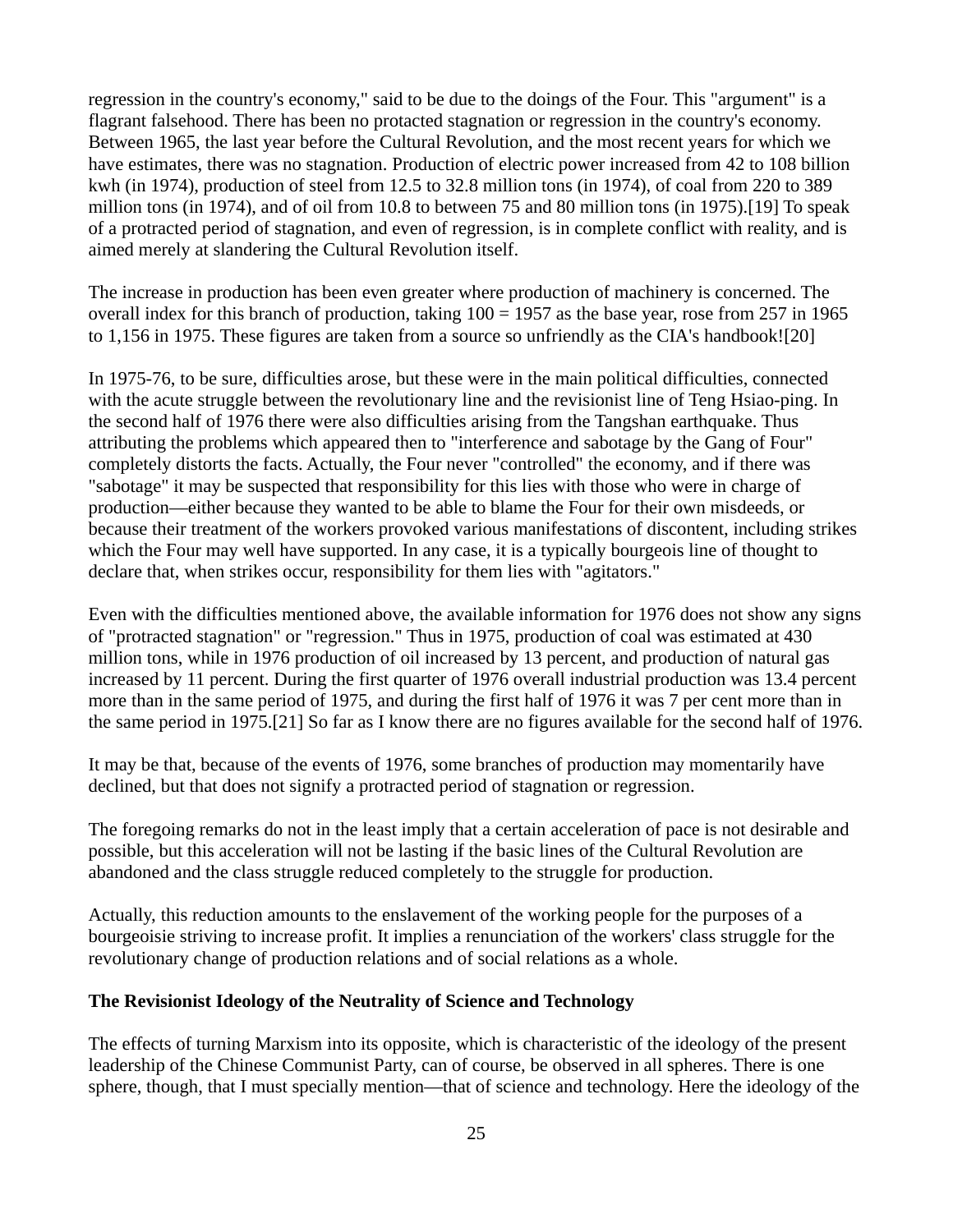opponents of the Cultural Revolution is marked by its presentation of science and technology as socially "neutral." They thus deny that the way in which science and technology develop depends on the predominant class relations, and that the application of different techniques involves definite class effects. This is obviously the case with the forms of technology developed in the imperialist countries. As a rule, they cannot be purely and simply "taken over" in order to serve development along the socialist road: they, too, need to be transformed. This point of view was widely present during the Cultural Revolution. Today it is being forgotten.

The extreme point in this denial of the class determination of techniques occurs where "management techniques" are concerned. For example, Jen-min Jih-pao of March 22, 1977, criticized the formulation according to which, in management, one needs to pay attention to three aspects—"the line, the leadership, and mutual relations." It criticized this formulation because it makes no mention of "the most important question, that of developing the productive forces." The question of developing the productive forces is indeed important, but to say that it is the most important means giving it precedence over class relations, and so taking up a productivist position.

It must be noted, moreover, that the yardstick of "scientificness" occupies a central place in the attempt being made by the present ideologists to eliminate the essential question of class relations. Thus, this same article in Jen-min Jih-pao emphasizes that "it is necessary to have a scientific attitude in the managing of modern enterprises. . . . In the managing of modern enterprises it is necessary to employ a number of scientific methods."

The statement reporting the fifteenth conference devoted to On the Ten Major Relationships (Radio Peking, February 14, 1977) goes so far as to declare that it is necessary to keep that which is "scientific" in the "advanced techniques of the capitalist countries" in the matter of the "management of enterprises." This formulation presupposes that capitalist management belongs to the sphere of "universal" science and that the working class can manage production units in the same way as capitalist enterprises are managed.

Let it be noted that the Jen-min Jih-pao document refers to a "quotation" from On the Ten Major Relationships which is more than dubious, being obviously falsified and adapted to "current taste." In the version of On the Ten Major Relationships which is now officially circulated, we read the following sentences, which in a number of ways fails to correspond either to Mao's style or to the manner in which he deals with problems: "We must firmly reject and criticize all the decadent bourgeois systems, ideologies, and ways of life of foreign countries. But this should in no way prevent us from learning the advance sciences and technologies of capitalist countries and whatever is scientific in the management of their enterprises."

In the version of On the Ten Major Relationships which was circulated by the Red Guards during the Cultural Revolution, Mao said nothing like this. This version contained no stereotyped formula about "decadent bourgeois ideologies," and said nothing about the "scientific" character of the management of enterprises in the capitalist countries. Mao Tse-tung spoke much more simply.[22] Clearly, Mao Tsetung's words have been tampered with so as to "justify" the resort to capitalist methods of management by covering this with his authority. The present leadership of the Chinese Communist Party is here taking the same road as those Soviet revisionists who are "learning management" in business schools in the United States.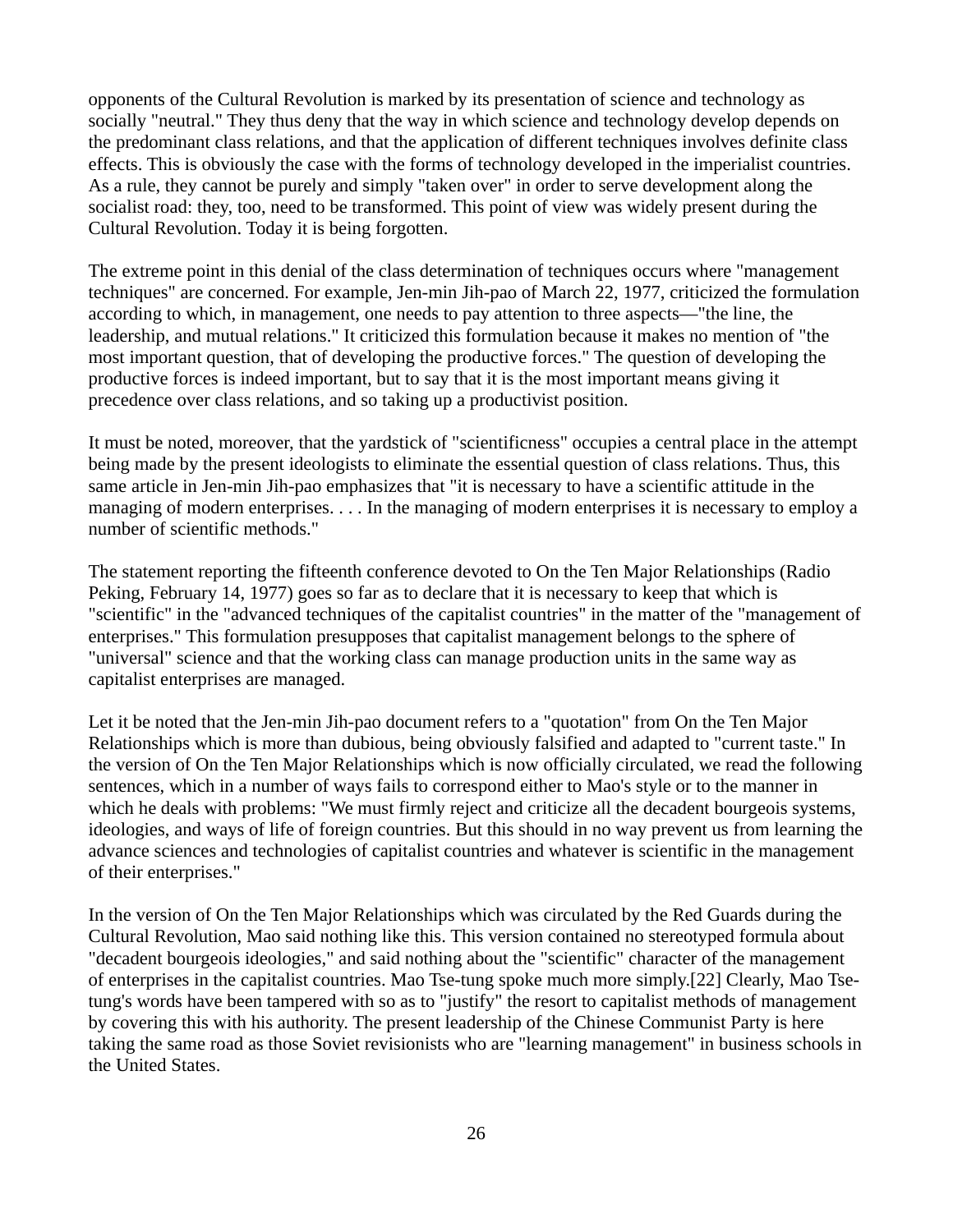This "modification" of one of Mao Tse-tung's writings is not an isolated case; this is a regular practice of the new leadership. As another example, in the current version of On the Ten Major Relationships a phrase has been introduced which did not appear in previous versions, a phrase which emphasizes the need for strong centralism, running counter to Mao's emphasis upon decentralization. The phrase in question runs as follows: "To build a powerful socialist country it is imperative to have a strong and unified central leadership . . . " (Peking Review, no. 1, 1977).

In general, what is characteristic of the ideology accepted to day by the leadership of the Chinese Communist Party and in conflict with the theses of Mao Tse-tung developed during the Cultural Revolution, is its tendency to present science and technology as "neutral," like the productive forces. The idea that there is both a socialist and a capitalist development of the productive forces, and that only the former promotes control by the workers over the means of production, has completely disappeared. Now there is only general talk about "development of the productive forces." This is closely linked with the thesis according to which, as soon as the "socialist system" exists, everything that develops its "material basis" must strengthen "socialism . "

#### **Dogmatism and Revisionism**

One might go on examining the ideological themes which the present leadership uses to justify its resort to revisionist practices, practices which no longer have anything in common with the Cultural Revolution. However, I do not think this is necessary, since what has been said is conclusive enough. I wish therefore to end this section of my letter by simply saying that what characterizes present-day Chinese revisionism is its combination of narrowly empiricist practices and an ideology dominated by dogmatism.

This dogmatism is shown by the fact that instead of carrying out a concrete analysis of social and political realities, the revisionists proceed by means of assertions and by using quotations from the "classics" of Marxism and from Mao Tse-tung, isolated from their context (and even, as we have seen, sometimes distorted or invented). Moreover, no account is taken of the development of the theoretical conceptions of the thinkers quoted. Thus passages from Mao Tse-tung dating from before the Cultural Revolution are put on the same footing as passages from the Cultural Revolution period. Or, more precisely, the older quotations are given precedence over the more recent ones. This does not happen by accident, of course: the more recent passages are rich with an entire experience of struggle against the bourgeoisie in the party, an experience which is highly embarrassing for the present leadership.

Finally, the dogmatism of the period which opened at the end of 1976 is marked by a desire to present fundamental theoretical problems as having been "solved," with a view to preventing further progress in analyses along the line opened up since the Cultural Revolution. In this connection it is highly significant that it has been stated that Mao "created the complete and masterly theory of the continuation of the revolution under the dictatorship of the proletariat" (Wu Kiang, Jen-min Jih-pao, September 17, 1977). Saying that the theory is "complete" means no longer permitting anything but commentaries on it, and thus means putting forward a metaphysical proposition which forbids any elaboration or further research. It means trying to sterilize theory and cause it to wither, for if theory fails to advance it must retreat. In fact, what we see is an attempt to use Mao Tse-tung's theory against Mao Tse-tung. There is little difference between Wu Kiang's "complete theory" and Lin Piao's "absolute authority of Mao Tse-tung Thought."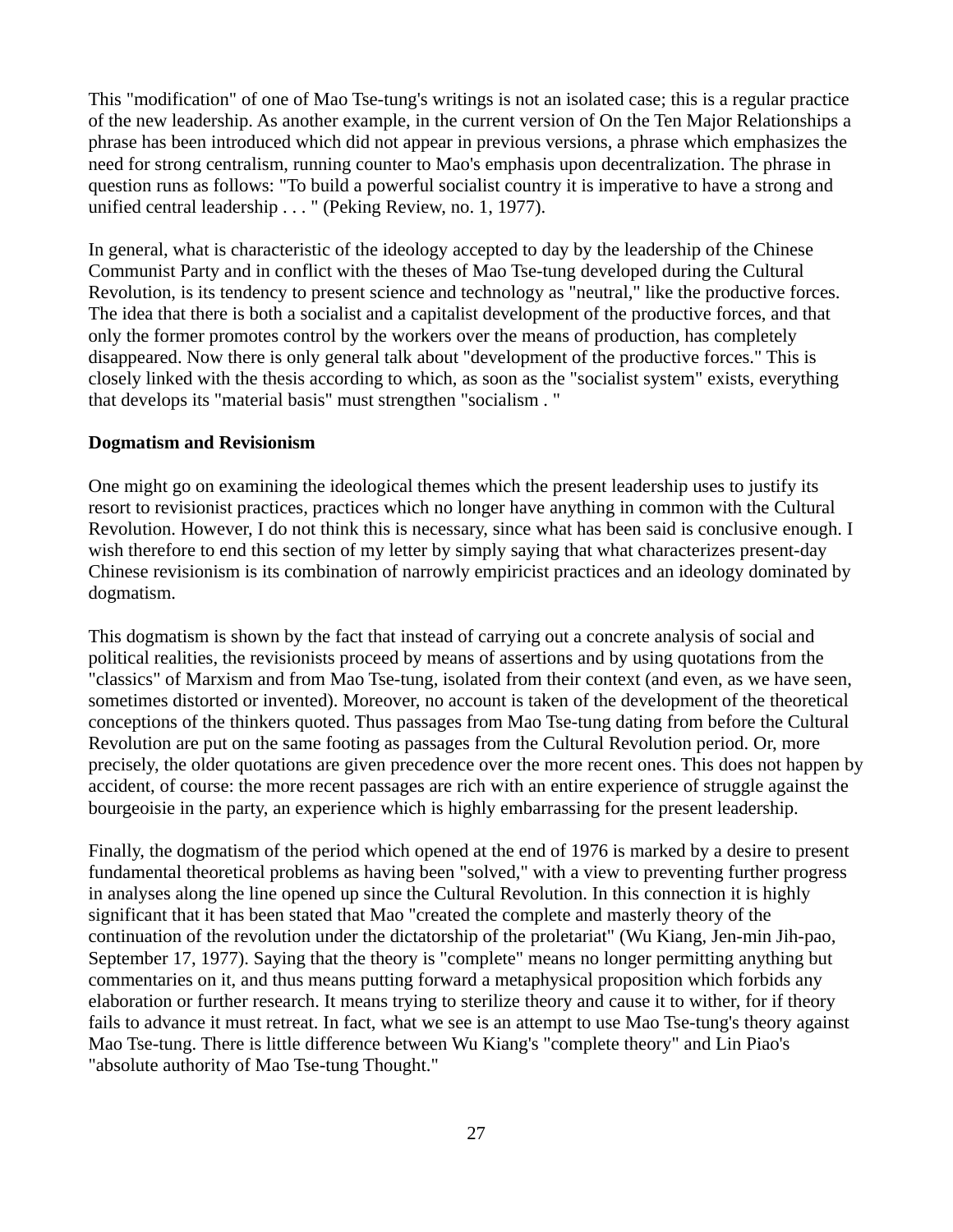Thus, at all levels we observe a "leap backward." This can not be denied, unless one is unwilling to face reality because one feels, without being ready to admit it, that this reality compels us to examine problems we thought had been "solved," or would prefer not to believe exist (and I think that this is your attitude, my dear Neil Burton). Or else one denies that there has been a "leap backward" because one has always thought, or now thinks, that the Cultural Revolution was "harmful." This is, I believe, the view of most of the present leaders, who glorify in a one-sided way the achievements of the first seventeen years of the People's Republic of China (1949-66), while saying practically nothing about the revolutionary phase which opened in 1966. True, they do not venture to repudiate expressly and openly these last ten years of the Chinese Revolution, but their very silence on the revolutionary implications of those years confirms that they take up the position of the bourgeoisie.

The present situation being as I have described, it now remains to understand how matters have got to this state. This question is vital, for the answers involve lessons for the present and the future.

Actually, this question has several aspects. The first is essentially concerned with the course taken by events. It relates to the political conditions most immediately surrounding the de feat of the "revolutionary line," a defeat which became obvious after the death of Mao Tse-tung. Knowledge of these events, which in any case can at present be only fragmentary, informs us only partially as to the underlying causes of the defeat. It is nonetheless necessary for understanding the characteristic features of the present situation.

# **Remarks on the Meaning of the Expression "Revolutionary Line"**

Before proceeding to examine the conditions attending the defeat of the "revolutionary line," I think something needs to be said on the meaning of the expression I have put between quotation marks. This is necessary because the expression can be misleading, all the more so when the line is "personalized" by being called "Mao Tse-tung's political line."

In reality, an actual political line never "materializes" the orientations laid down by the highest levels of a party, even a centralized party, or by the leader who stands at the head of this party. The actual political line always depends on the social forces (classes, or social strata, or elements drawn from these classes and strata) which give it life.

It corresponds only partly to the orientations of principle to which it appeals, for it is heavily marked by the special aspirations and interests of these social forces. Their aspirations depend, inter alia, on the conception they have of the "interests of the community"—a conception which is inevitably affected by the position they occupy in the system of social relations. This implies that there can be a more or less considerable gap between the political line of principle proclaimed by the leading bodies of a party and the actual political line.[23] The latter depends fundamentally on the social forces which give it its real content, and whose interests, aspirations, and conceptions it materializes.

It is therefore wrong to identify a party's actual political line with the orientations of a particular leader or leading body. This line is not the form assumed by their "directives." It is the result of an ideological and political intervention in an objective process. It may modify the course taken by this process, but only within limits imposed by the relations of strength between classes, relations on which it exercises an influence which is far from being "sovereign."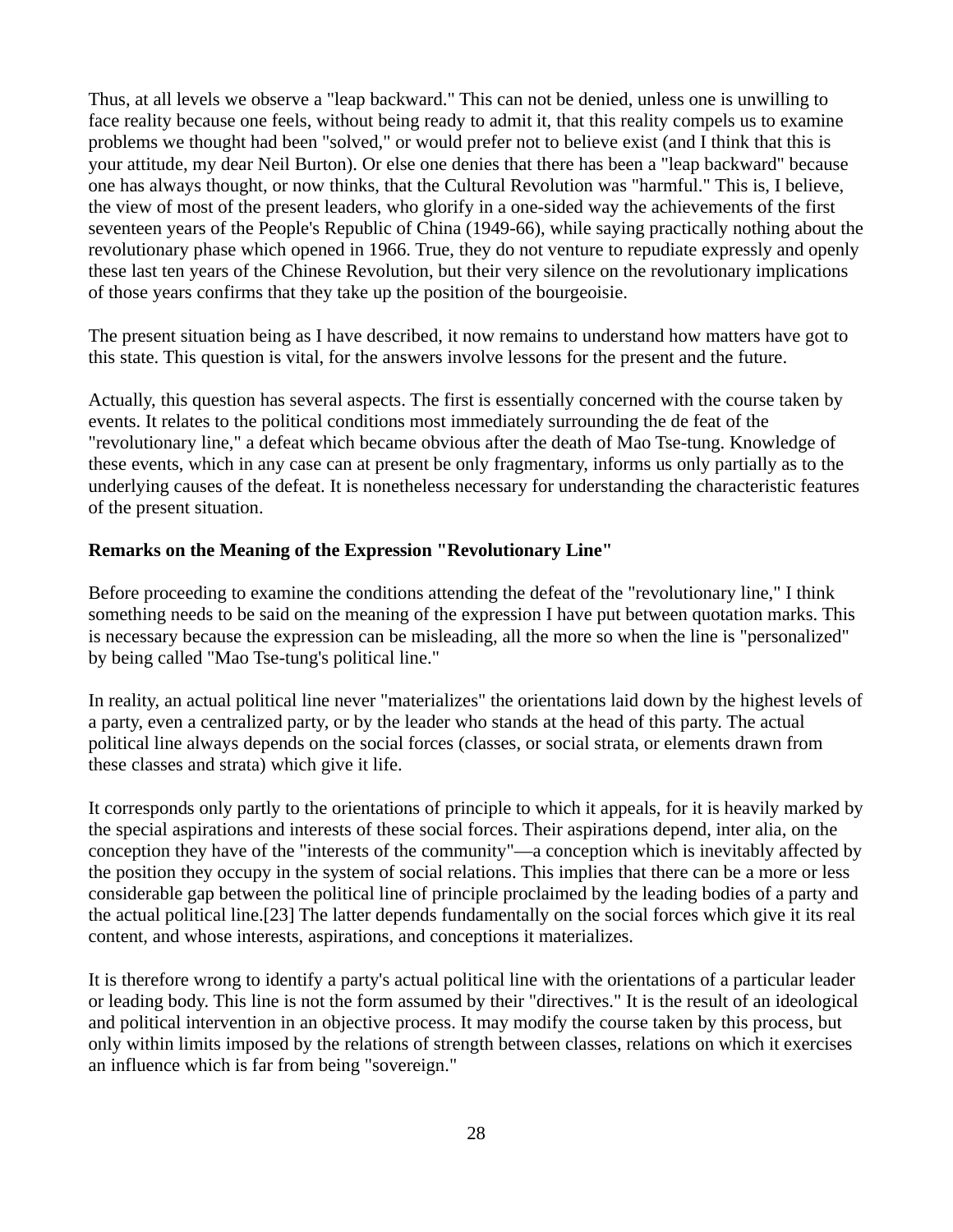The identification, in political practice, of an actual line with the guidance given by a leading political body or individual leader (even when this line diverges more or less profoundly from the guidance in question) is not necessarily due to "stratagems" or systematic "deception." It arises from the conditions under which political struggles take place when the only policy officially "legitimized" is that which is laid down by a supreme authority.

Thus the Chinese Communist Party accepts that the political line applied in China since the founding of the People's Republic is the line "defined by the party and by Chairman Mao," that is, the "basic line" of the party. This line is therefore considered to have been "applied" in the periods when Liu Shao-chi and Lin Piao wielded substantial power. Even in these periods, it is said, the "basic line" was being applied "in the main," despite "interferences" by an "enemy line," or "sabotage" of the official line.

Consequently, the divergences between the official orientations and the actual line are both admitted and denied. The resulting confusions are due to the very procedure (which is in fact an idealist method) whereby the actual political line is related, first and foremost, to a "system of ideas" and decisions taken "in the name of" these ideas, instead of being related explicitly to the social forces which embody the actual political line. It is true that, in dealing with current history, this procedure is often unavoidable, because exposure of the social forces which embody a given political line is not always possible.

These observations do not apply only to the political history of the People's Republic of China. They apply to all social formations in which the actual political line is regarded as being defined and fixed by the highest instances of a ruling party, and in which it appears as having been so fixed. This appearance, connected with the existence of certain political relations, may engender a myth of "united leadership" and "monolithism," or, as its counterpart, a myth of "totalitarianism."

The Soviet Communist Party has also constantly encountered the problem, at once false and real, of "divergences" between the proclaimed political line and the actual political line, these usually being spoken of as examples of "violation" of the line. In some periods this "violation" was attributed to "shortcomings in organizational work," as, for example, at the Seventeenth Congress of the CPSU in 1934, when it was said that "organization decides everything' (see the Russian report of this congress, published in Moscow in 1934, especially pp. 33 and 619). Later this "violation" was blamed on the activity of "enemies," on "sabotage," on "survivals from the past," and so forth. In any case, what matters is that there is both explicit admission of the conflict between the line of principle and the actual line (this being described as "violation") and an inability to "think" this conflict in terms of real social forces.

If we turn back to the political line which actually prevailed during the Cultural Revolution, we therefore would need to stress that this line—which, as a whole, was not repudiated by Mao, even though he may have criticized several aspects of it—was not simply the "materialization" of political orientations given in the resolutions of the Chinese Communist Party and the writings of its chairman. In order to understand the real and complex social nature of this line, one would need to undertake a differentiated analysis, and this is not at present feasible. Only such an analysis would show what the social forces (classes and sections of classes ) were which actually "intervened," socially or ideologically, in the political scene. These social forces were the "agents" of what appeared as the political line of Mao Tse-tung, and which to a large extent determined the content of this line.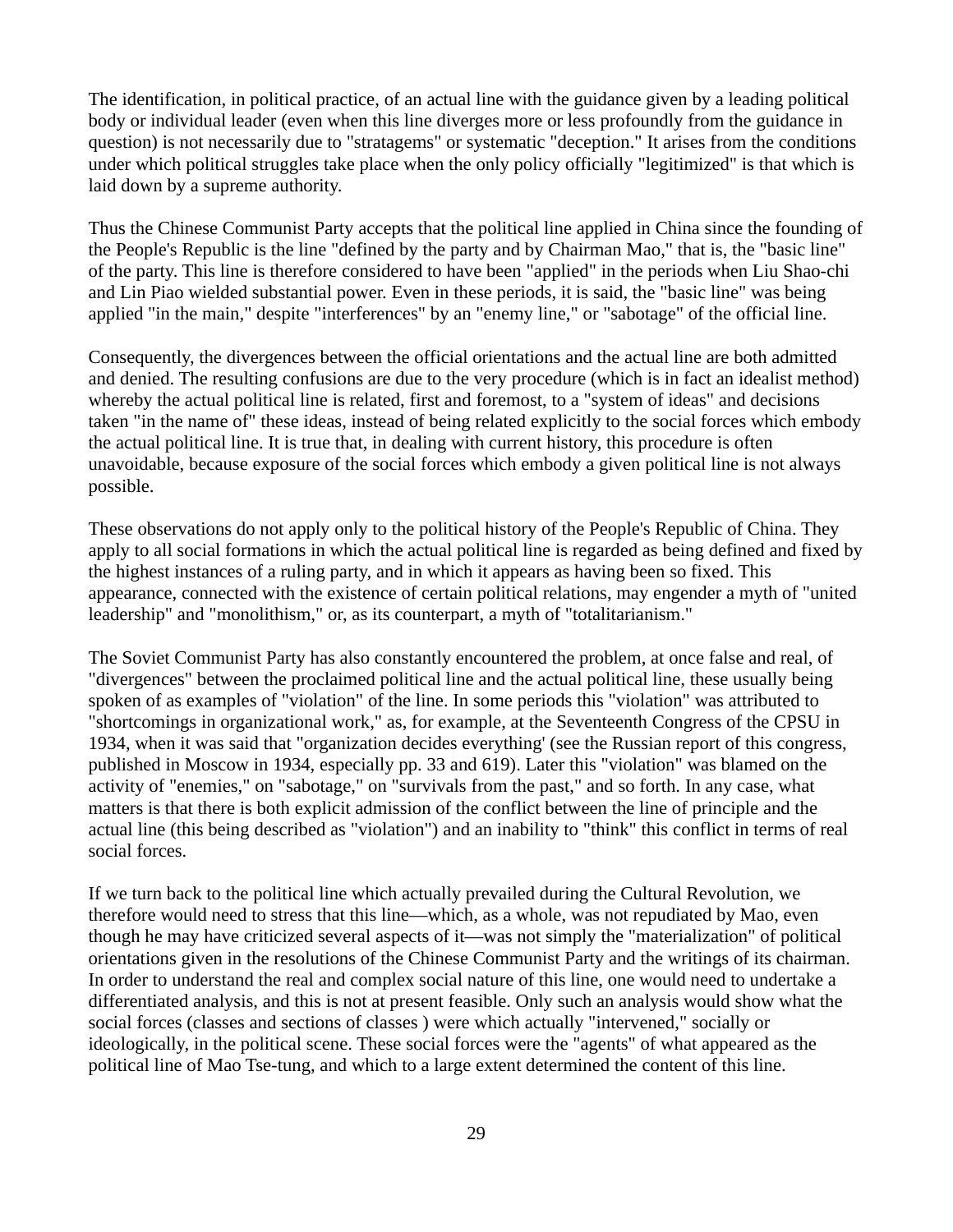It is therefore only with many reservations that we can use the expression "Mao Tse-tung's political line" to describe the line which was dominant between 1966 and 1976.

We must not lose sight of the fact that using the name of a particular leader to describe a certain political line involves a number of negative consequences. Indeed, when the leader in question is held in high esteem, such use of his name can have a very intimidating effect. It tends to discourage critical analysis of the political line, to create a situation in which "argument from authority" takes the place of a thorough examination of the facts and principles. This substitution may entail profoundly harmful consequences. It contributes to engendering an atmosphere in which what certain leaders say is regarded as being "necessarily correct," and discourages the masses and the party members from putting forward their own opinions.

The use of the term "revolutionary line" also calls for reservations. Actually, any and every political line is marked by the social and political forces (which are not all revolutionary in character) that participate, directly or indirectly, in its application, and even in its elaboration. Despite these reservations, I use these expressions here because, in the given conditions, the principal aspect of the line which prevailed between 1966 and 1976 was such that we can say that this line was the most revolutionary and also the closest (in spite of enormous divergences) to Mao Tse-tung's conceptions of principle, which was why, in the main, he gave it his support.

Having said this, let us return to considering the conditions in which this line suffered defeat.

# **The Immediate Political Conditions of the Defeat of "Mao Tse-tung's Political Line" Following His Death**

I shall say only a few words about these conditions. First, Hua Kuo-feng's accession to power resulted from a coup d'¨¦tat. This coup d'¨¦tat began a political turn leading to the substitution of a revisionist and bourgeois line for the previous revolutionary and proletarian line. The order of the most important events is well known. There were other events on which our information is scanty or inadequate. I shall confine myself to the following points.

Immediately after Mao's death on September 9, 1976, the unity of the leadership of the Chinese Communist Party around the political line followed until that time did not seem to be openly broken. All the leaders took part in the ceremonies in memory of Chairman Mao held between September 11 and 18, and Wang Hung-wen was a member of the Funeral Committee (Peking Review, no. 38, 1976).

On September 18, Hua Kuo-feng made a speech reaffirming the fundamental themes of the revolutionary line. He noted that classes and class contradictions persist throughout the transition to socialism. He reaffirmed the thesis of the special features of the class struggle during the transition. He quoted Mao's formulation concerning Teng Hsiao-ping and his supporters; "You are making the socialist revolution, and yet do not know where the bourgeoisie is. It is right in the Communist Party those in power taking the capitalist road. The capitalist-roaders are still on the capitalist road" (Peking Review, no. 39, 1976).

In this same speech Hua Kuo-feng stated that the Cultural Revolution had "smashed the schemes of Liu Shao-chi, Lin Piao, and Teng Hsiao-ping for restoration, and criticized their counter-revolutionary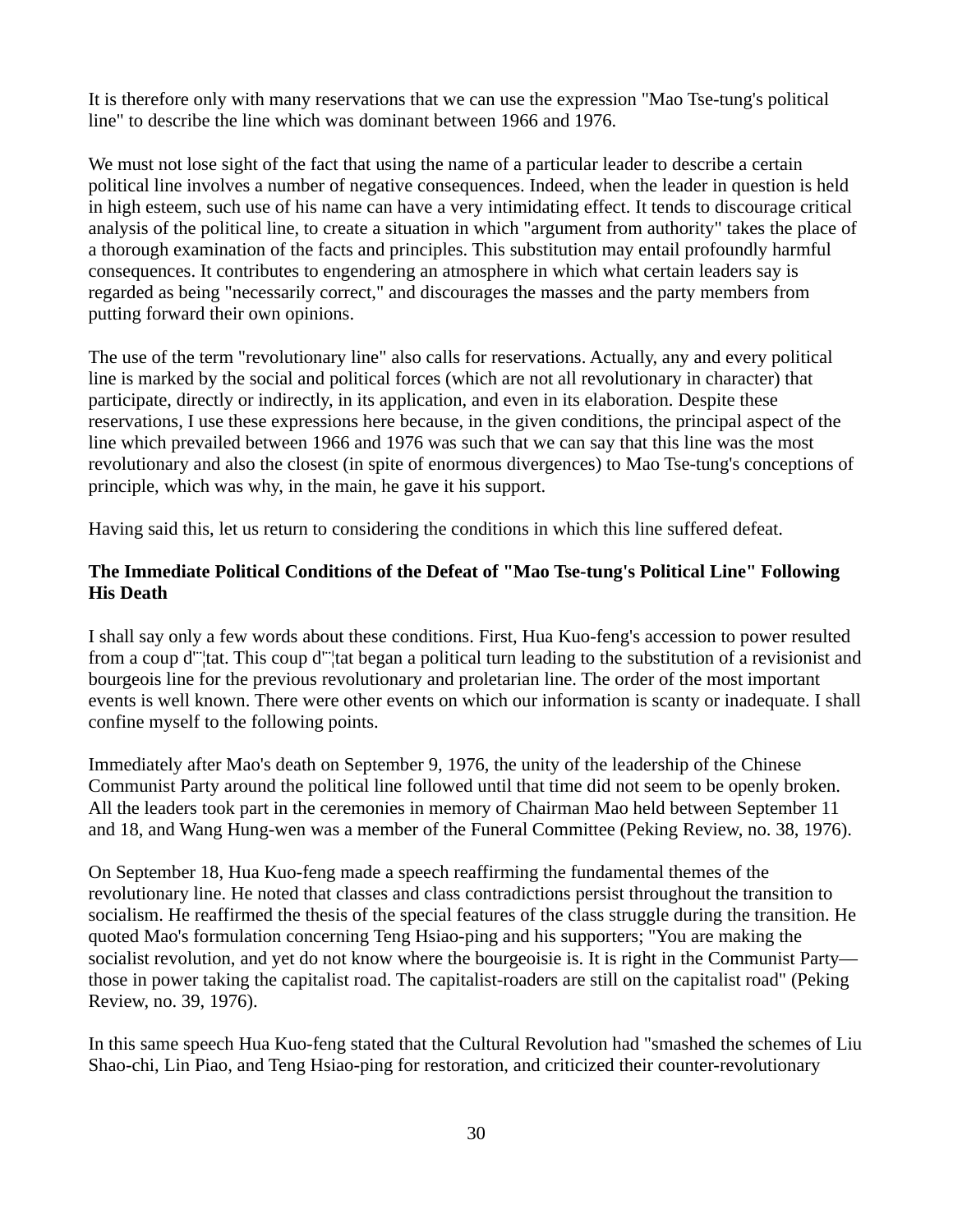revisionist line" (ibid.). He added that it was necessary to "deepen the struggle to criticize Teng Hsiaoping and repulse the Right deviationist attempt to reverse correct verdicts" (ibid.).

The days that followed saw the appearance of signs of tension among the leaders. It seems that on September 19, Hua took possession of Mao Tse-tung's personal papers and on September 29 there was a stormy session (of the Political Bureau?) at which Hua accused the Four of having altered some of Mao's statements. However, on the evening of September 30 the entire leadership was present at a "forum" held in the hall on top of Tien An-men Gate.[24]

During the very first days of October one could observe, if one read the press attentively, the appearance of divergent formulations. Then on October 6 Hua Kuo-feng, relying on the security forces and on the military leaders of North China, carried out his coup d'¨¦tat, arresting the Four (it is said that they are still alive). During these operations Mao Yuan-hsin, a nephew of Mao Tse-tung's, was killed, as was Ma Hsiao-liu, head of the Peking workers' militia.[25] On October 8, in the most dubious of circumstances, some members of established leading bodies having been deprived of their liberty and others having been threatened with arrest, Hua Kuo-feng had himself "appointed" chairman of the Central Committee and chairman of the Central Committee's Military Affairs Commission, while retaining the post of prime minister. At the same time, he had himself assigned the monopoly on publishing and interpreting the works of Mao Tse-tung. All these decisions were announced in the name of the "Central Committee," which in fact had not met.[26] From October 10 on, a campaign was launched against the Four, who were accused of "revisionism" and of "weaving plots and intrigues." At the same time, an appeal for discipline was issued.

For the moment, Hua's "appointment" to the chairmanship was reported discreetly in the newspapers. [27] Only on October 21 were great demonstrations announced, to "acclaim" the "appointment" of Hua and to "celebrate the crushing of the Gang of Four." Thereupon, in complete conflict with historical truth, it was declared that Mao had been against the Four. On October 28 Chang, Yao, and Wang were stripped of all their functions in Shanghai; criticism of Teng Hsiao-ping, however, remained officially on the agenda.[28]

The joint editorial in Jen-min Jih-pao and Chiehfangchun Pao on October 25 strove to "show" that the "Central Committee decision" appointing Hua Kuo-feng chairman of the party had been taken in conformity with a decision made on April 30, 1976, by Chairman Mao. This allegation testifies to the existence in the Chinese party of some doubts regarding the regularity of this appointment, so that it was necessary to endow Hua with a different form of "legitimacy," namely, designation by Chairman Mao himself. Actually, such "legitimacy" could not apply in a Communist Party that was operating in accordance with its own rules. Besides, there was nothing to base it on, for the phrase of Mao's that was now constantly quoted—"With you in charge, I'm at ease"—does not indicate to whom it was addressed, nor what this person was "in charge" of.

In any case, from the end of October on, Hua put himself forward as Mao's sole legitimate successor, and set in motion a sort of "cult" of his personality. Thereafter his photograph appeared increasingly frequently, side by side with Mao's and in the same format.[29]

Starting in November, calls for discipline became more frequent, and a decision was announced to reestablish "rational rules and regulations in the factories." At the same time a campaign of calumny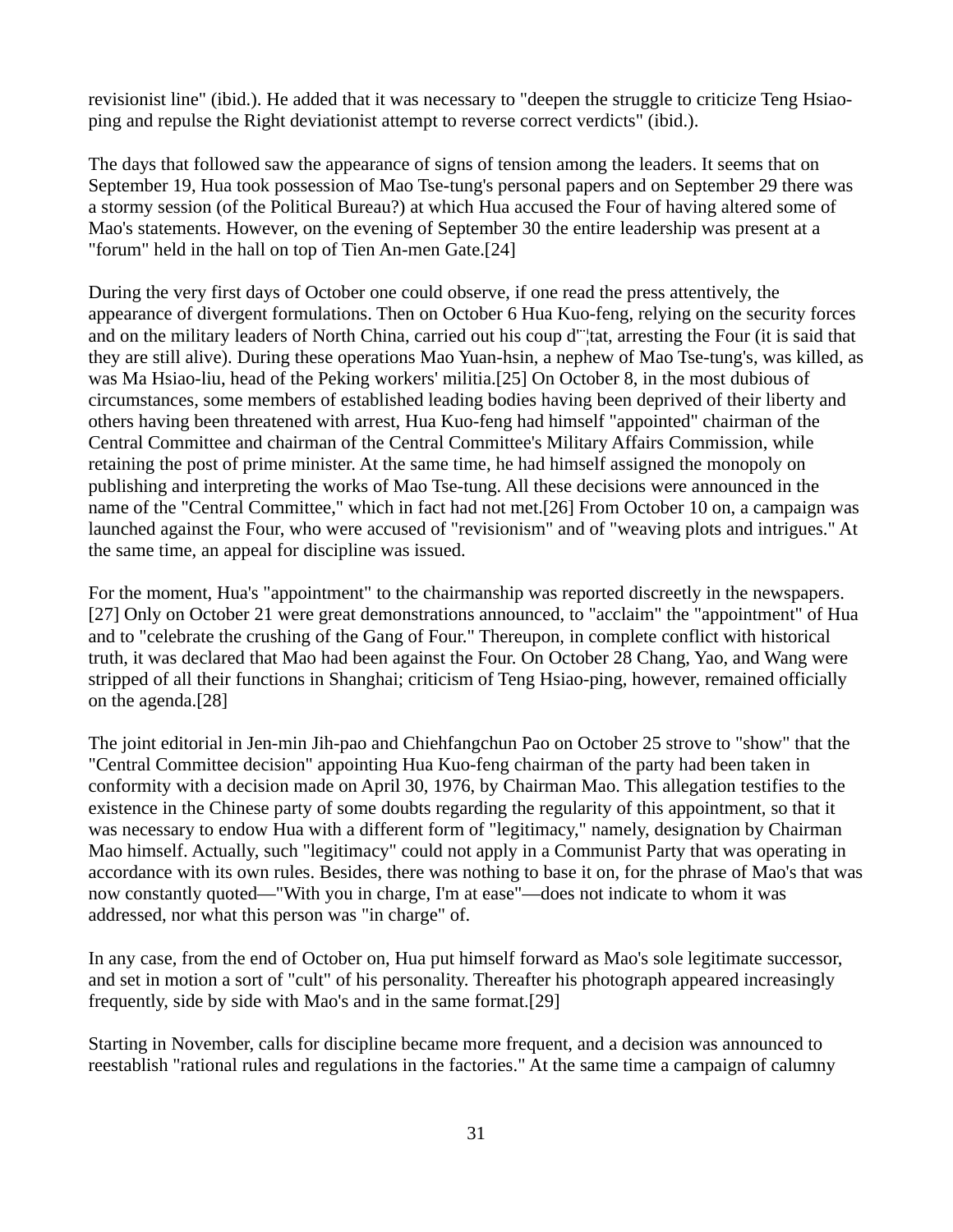was launched against the Four—a campaign so clearly mendacious that there is no need for any reply; it merely discredits those who are responsible for it.[30]

Criticism of Teng Hsiao-ping stopped at the end of November.[31] In December productivist slogans became increasingly more frequent.

In January 1977 various demonstrations calling for Teng's return were reported. In February the minister of foreign af fairs, Huang Hua, said that Teng would return "at the opportune moment." In March Hua Kuo-feng proposed, at a working meeting of the Central Committee, that Teng again be given responsibilities. It was then that the campaigns of "socialist emulation" began, with the announcement of accelerated mechanization of agriculture. At that moment Teng seems to have returned to political activity in practice.

At the end of June 1977 Jen-min Jih-pao praised Teng's ideas, which had previously been criticized, and endorsed his criticisms of the revolutionary line (henceforth presented as the line of the Four).

The situation at the top had evolved in such a way that Teng now returned openly to political activity. At the third session of the Central Committee (July 16-21, 1977) Hua was officially appointed chairman and Teng recovered all his previous powers. At the Eleventh Party Congress (August 2-18, 1977) Teng made the closing speech.

Thus, sixteen months after having been removed from all his duties, Teng got them all back. The Chinese people did not receive any real explanation of what had happened. They were simply told that two mutually contradictory decisions had been adopted unanimously by the party's central bodies. The first decision was announced like this: the Political Bureau of the Central Committee of the Chinese Communist Party "unanimously agrees to dismiss Teng Hsiao-ping from all posts both inside and outside the party" (Peking Review, no. 15, 1976). The second was formulated as follows: the third plenary session of the Central Committee of the Chinese Communist Party "unanimously adopted the 'Resolution on Restoring Comrade Teng Hsiao-ping to his posts'" (Peking Review, no. 31, 1977).

But this about-face did not take place "peacefully." It was the culmination of an acute class struggle in which the security organs played a big part. Although official information regarding their role and the various forms of repression used is scarce, when we put together such information as we have, including information provided by foreigners who were in China until recently, it becomes apparent that repression was (and still is), being carried out on a large scale. In all the provinces for which we possess information there have been not only arrests but also executions, and the latter seem to have been exceptionally numerous.[32] The press, too, has emphasized the role played by the security organs, especially toward the end of 1977 (e.g., in Jen-min Jih- pao, November 27 and 28).

Throughout 1977 repression was accompanied by a mass "purge" of the party. Information is scarce here too, so that we cannot gauge the magnitude of the operation, but according to some travelers who have come back from China and who were able to talk with officials of a certain rank, it would appear that one-third of the cadres were "purged." These were mainly those cadres who had come up from the ranks during the Cultural Revolution. This purge is being accompanied by a mass return of those cadres who had been purged previously. Consequently, the Chinese Communist Party at the end of 1977 was much closer in the composition of its cadres to what it was in 1965 than to what it was in October 1976.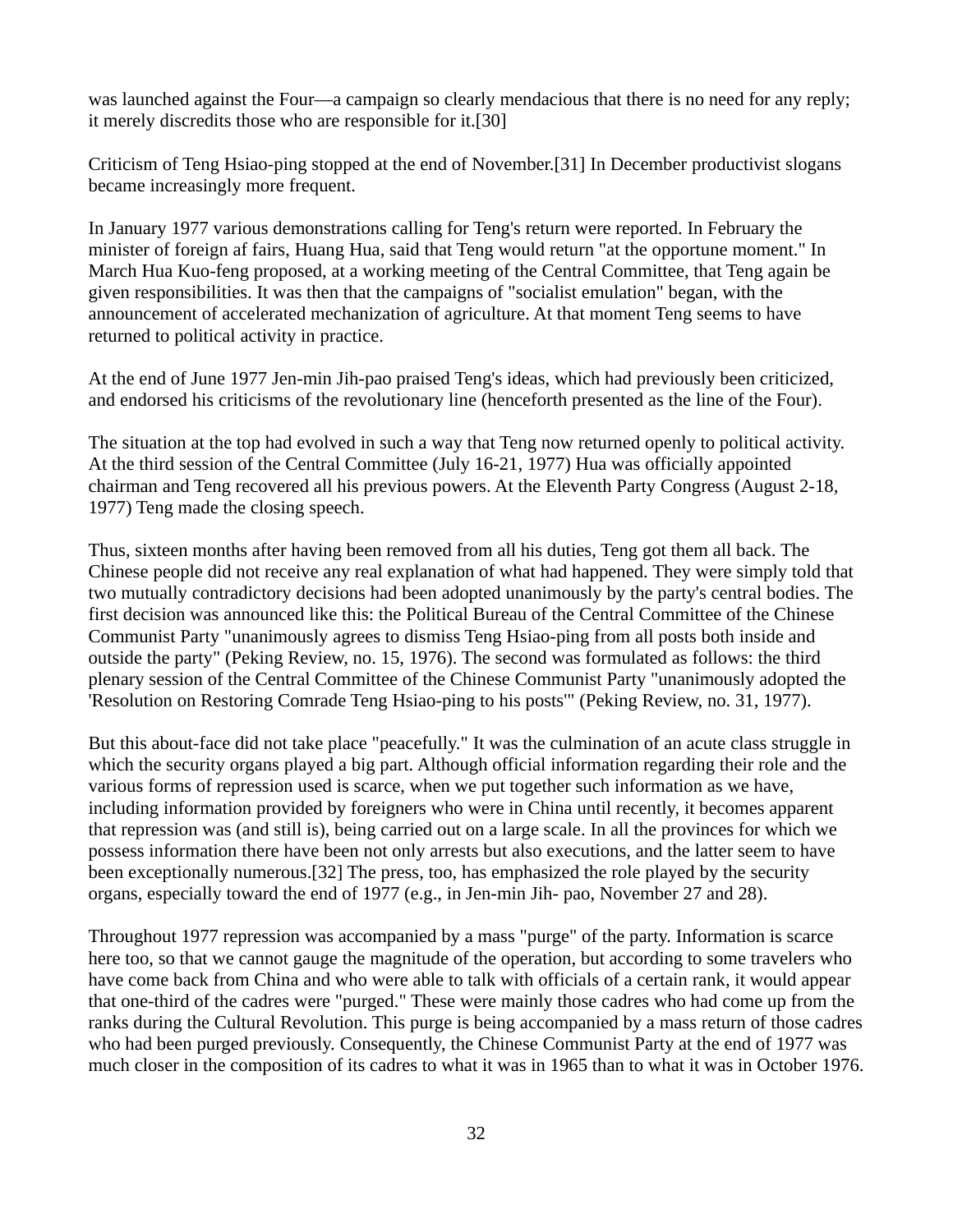Parallel with the return of the Rightists we note that Teng Hsiao-ping's position is being strengthened: his close collaborators are taking over more and more key posts, notably in the Central Committee's department of organization (which decides appointments, transfers, promotions, and dismissals in all the party's bodies),[33] in other central departments, and in a number of provinces.

At the same time, stress is increasingly being laid on production, which "takes precedence over the class struggle" (Jen-min Jih-pao, December 12, 1977). This process is also accompanied by the creation of new targets for criticism. These targets have not yet been clearly designated, but it is possible to discern them amidst various changes of formulation. Thus the formulation calling for criticism of "Liu Shao-chi, Lin Piao, and the Gang of Four" is now often replaced by one which omits the name of Liu Shao-chi. It is now from time to time noted that "we need to counterattack not only against the Right but also against the 'Left'"—the last word being put between quotation marks to show that what is meant is not really Left. This declaration seems aimed at opening the way for a new campaign of criticism, as Jen-min Jih-pao of December 12, 1977, which carried it, added: "Not a few persons have proved incapable of distinguishing the real Left from the fake Left." At the beginning of 1978 this campaign continues, especially in the army paper, which attacks (without naming anyone) "those who change direction with the wind," are experts in the "180-degree turn,"[34] and try to escape from their own responsibilities by joining in the criticism of the Four. Should this orientation be confirmed, it seems certain to lead to fresh purges which would strike at those who were active in criticizing Teng and then showed the same zeal against the Four.[35]

This review of the "events" which accompanied and followed the coup d'¨¦tat of October 1976 is necessary if we are to appreciate the immediate conditions under which the coup d'¨¦tat took place, and to obtain a partial view of some of its consequences. But it does not explain why these "events" took place—how they were determined by changes in relations of strength between the classes and why these changes occurred. The last section will attempt to answer some of these questions.

# **The Changes in the Relations of Strength Between the Classes and the Victory of a Revisionist Line**

I have already disposed of the simplistic "explanation" according to which the new line of the Chinese Communist Party was dictated by the "economic failure" of the line previously followed. This explanation is fundamentally incorrect. In reality, as we have seen, the overall economic balance sheet of the years 1966-76 was a very positive one. One may, of course, consider that it could, and even should, have been better, and that in the years ahead there will have to be a certain speeding up of the tempo of economic development, but there is absolutely nothing to prove that this speed-up could not have been brought about without abandoning the revolutionary line, provided that this line was rectified. That is why, as I see it, this abandonment cannot be accounted for by "economic necessities," but only by a reversal of relations of strength be-tween the classes. In the absence of a real balance sheet of the years 1966-76 it is impossible (and pointless) to try and list the ways in which the previous line could or should have been rectified. Only a broad discussion and social experimentation (neither of which took place) would have made it possible concretely to eliminate the mistakes that were committed by deepening the revolutionary line.

One thing, in any case, is striking: in the municipality of Shanghai, where the revolutionary line was applied most coherently—with the least amount of interference from elements hostile to it, those who sabotaged it in practice while rallying to it in words—the "economic results" appear to have been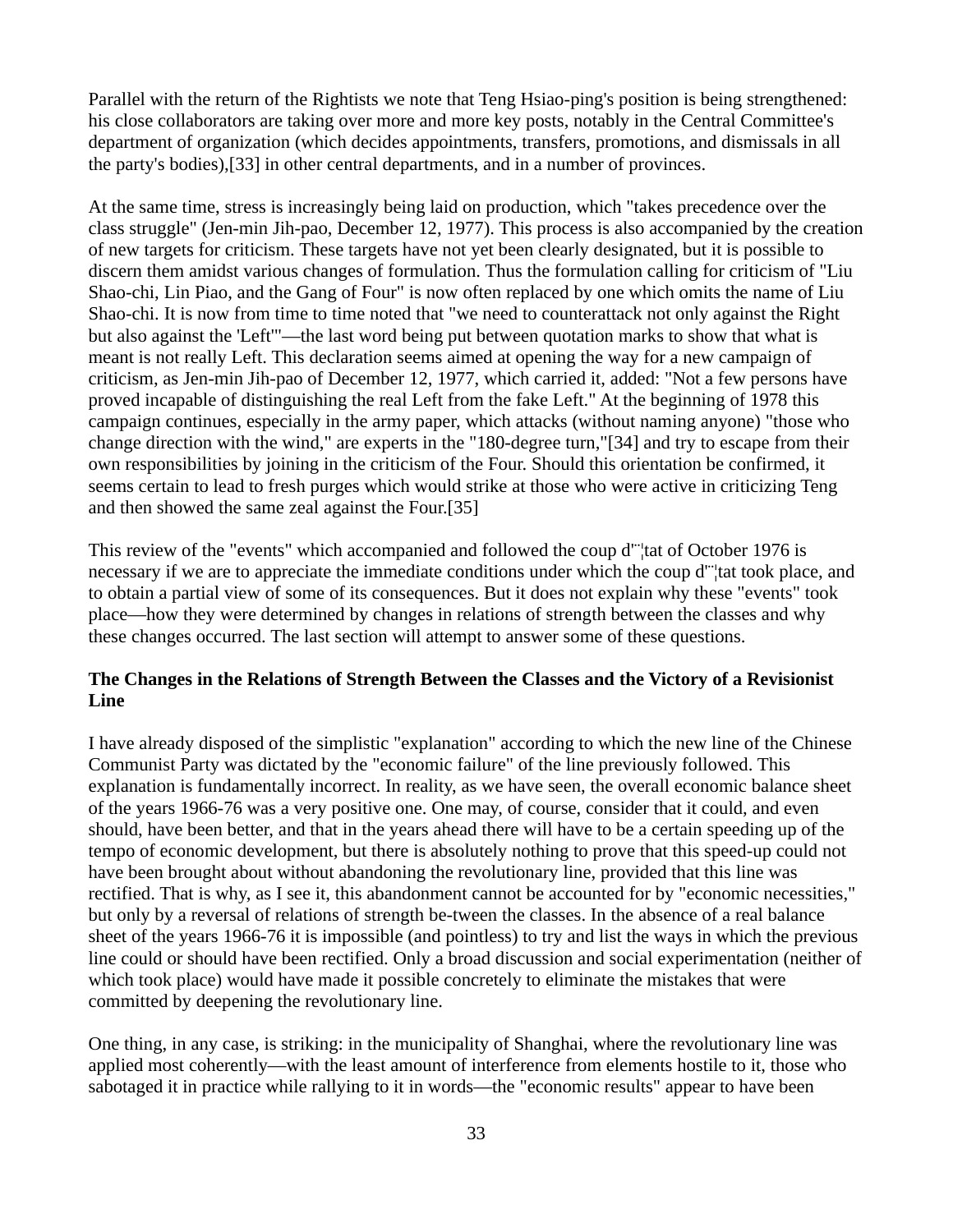excellent. Persons who have lived in China and worked in factories in Shanghai and in other cities generally report that in the Shanghai factories the atmosphere, as regards work and production, was generally as good as, and even, more often than not, better, than elsewhere.

However, the defeat of the revolutionary line did not come from nowhere. Nor can it be explained merely by referring to the "skill," "cunning," or "unscrupulousness" of the opponents of this line. These factors certainly played a part, but they were not the essential ones. If the line suffered defeat, this was because, in a certain way, it had failed. It is quite vital to consider the nature and causes of this failure, which, ultimately, are to be sought on the plane of relations between the classes. Examination of this question ought to furnish answers with very wide application, affecting not China alone.

I repeat: for the moment we can give only partial and provisional answers, but these will perhaps serve as the starting point for a wider ranging study, which will include criticism of what may prove to be mistaken in the answers being offered here.

It must first be said that the principal obstacle to our presenting adequately developed answers is the absence of a class analysis of present-day China. This is a serious and significant fact: the Chinese Communist Party has not produced such an analysis. Some of the Four tried to fill this vacuum, but they did not succeed. They were prevented from doing so by an inadequate grasp of the theoretical concepts needed for a class analysis of a social formation in transition. This inadequacy was shown in the tendency to define the Chinese bourgeoisie of today not by reference to its place in production relations, but by its ideology or its political line—or, at best, by distribution relations conceived as an effect of bourgeois right. At bottom, the bourgeoisie was seen as a product of the superstructure and not of the economic base.

This inadequacy had its source in the employment of the concept (which contradicts Marxism) of "socialist ownership," itself conceived as an effect wrought upon the economic base by a change in the superstructure.

This theoretical inadequacy had many causes, in particular the absence of a broad discussion free from ready-made formulas, and the barrage directed by the opponents of the revolutionary line against any attempt to develop such a class analysis. The bourgeoisie defended itself. It is no accident that one of the "charges" now brought against the Four is that they wanted to carry out a class analysis of China this being pointless, it is said, since such an analysis had long since been made by Mao Tse-tung.

While the absence of a class analysis of present-day China constitutes an obstacle to a full understanding of the changes which have come about in class relations during recent years, it is also and this is a much more serious matter—one of the reasons for the failure of the revolutionary line. One cannot transform class relations in a revolutionary way if one does not know what these relations are. Lacking this knowledge, a ruling party can only, in the end, maintain the status quo while endeavoring to "modernize the economy."[36]

One cannot emphasize too strongly the gravity of a situation in which there is no party document presenting a materialistic analysis of the classes and social strata in China today, the social differentiation within the working class,[37] and within the people's communes.[38] The absence of a concrete analysis of the new class relations is reflected in the resort to stereotyped labeling. Examples of this are numerous. Thus, more than twenty years after the founding of the people's communes, the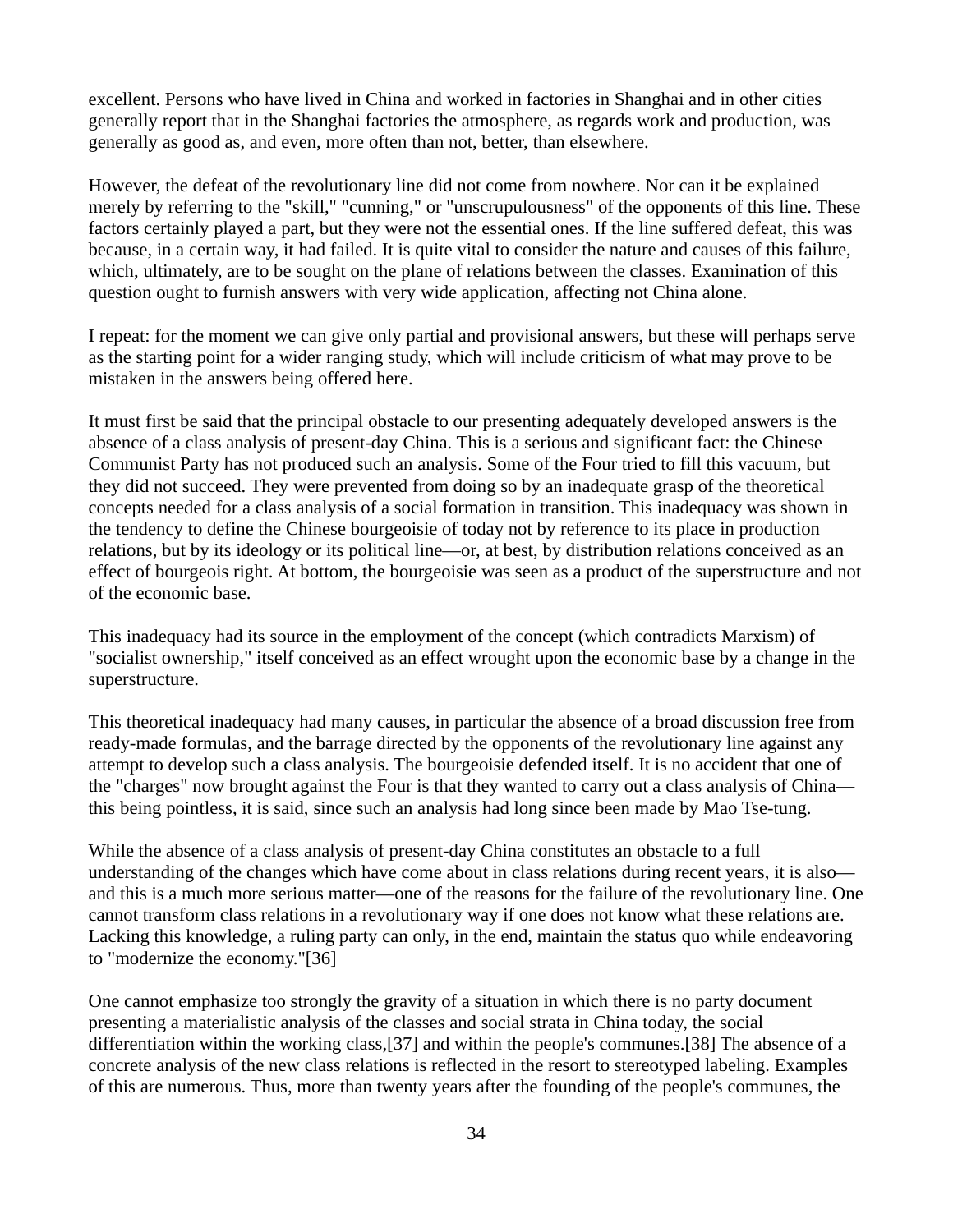categories (which had meaning at the time when the communes were founded) of poor peasants, middle peasants, upper-stratum middle peasants, rich peasants, and landlords are still being used.[39] But today these categories no longer serve as anything but a ridiculous substitute for an analysis of the present classes and social strata. Similarly, instead of a real analysis of the class bases of the different lines, the lines being "criticized" are always denounced in terms of the same stock labels. The result is mere repetition of the same accusations addressed to upholders of opposing lines.

Here is a typical example. In 1976 an article entitled "A Great Victory" (Jen-min Jih-pao, April 10) declared that Teng Hsiao-ping's social base was made up of "the capitalist-roaders in the party" who were "connected with the bourgeoisie and the unreformed landlords, rich peasants, counterrevolutionaries, bad elements, and Rightists in society" (Peking Review, no. 16, 1976). As another example, in 1977 Hua Kuo-feng, who had accepted this "analysis," declared in his report to the Eleventh Congress, with Teng Hsiao-ping by his side, that the Four were "typical representatives within our party of landlords, rich peasants, counter-revolutionaries, and bad elements, as well as of the old and new bourgeois elements. . . ." (Peking Review, no. 35, 1977).

Such formulations reveal the leadership's inability or refusal to put before the party and the people a serious class analysis of the political lines being criticized. If it be supposed that such an analysis has indeed been made but has been kept "secret" (which is unlikely), this would be unworthy of a party which claims to be guiding the masses. Actually, there is every reason to assume that the leadership of the Chinese Communist Party has not carried out any fundamental analysis, and consequently has been unable to do more than repeat the same clich¨¦s.[40]

Of course, the fact that the struggles over vital questions which have divided the party in recent years have not been guided by a serious and rigorous class analysis does not mean that these struggles have not corresponded to profound class cleavages. But it does imply that these cleavages have been apprehended intuitively and globally, and so without subtlety. Under these conditions it is impossible to trace correct lines of demarcation, to deal properly with the secondary contradic-tions (which may thus assume an antagonistic character), and, therefore, to arrange compromises corresponding to the class alliances demanded if the transition to socialism is to be carried through.

To a large extent, the history of the Cultural Revolution is that of an immense forward thrust (effected between May 1966 and February 1967),[41] followed by a series of retreats and fresh advances. The retreats were mainly due to the Left's inability to conclude the essential compromises and forge the necessary class alliances. The first retreats of the Cultural Revolution were blamed by Mao Tse-tung upon this inability, which affected not only relations between political forces but also relations between the classes themselves.[42]

A few phrases of Mao Tse-tung's which, isolated from their context and surrounded by appropriate commentaries, are now presented as criticisms of the Four are actually pieces of advice given to them —not to isolate themselves, to avoid sectarianism, not to act hastily. Such advice is radically different from the criticism addressed by Mao Tse-tung to the supporters of the revisionist line, such as Liu Shao-chi or Teng Hsiao-ping.

Apart from tactical problems (which concern relations between political forces), one of the factors which, it seems to me, played a decisive role in the defeat of the revolutionary line was its inability to deal correctly with the problem of the intellectuals and so, also, of the cadres. One of the results of this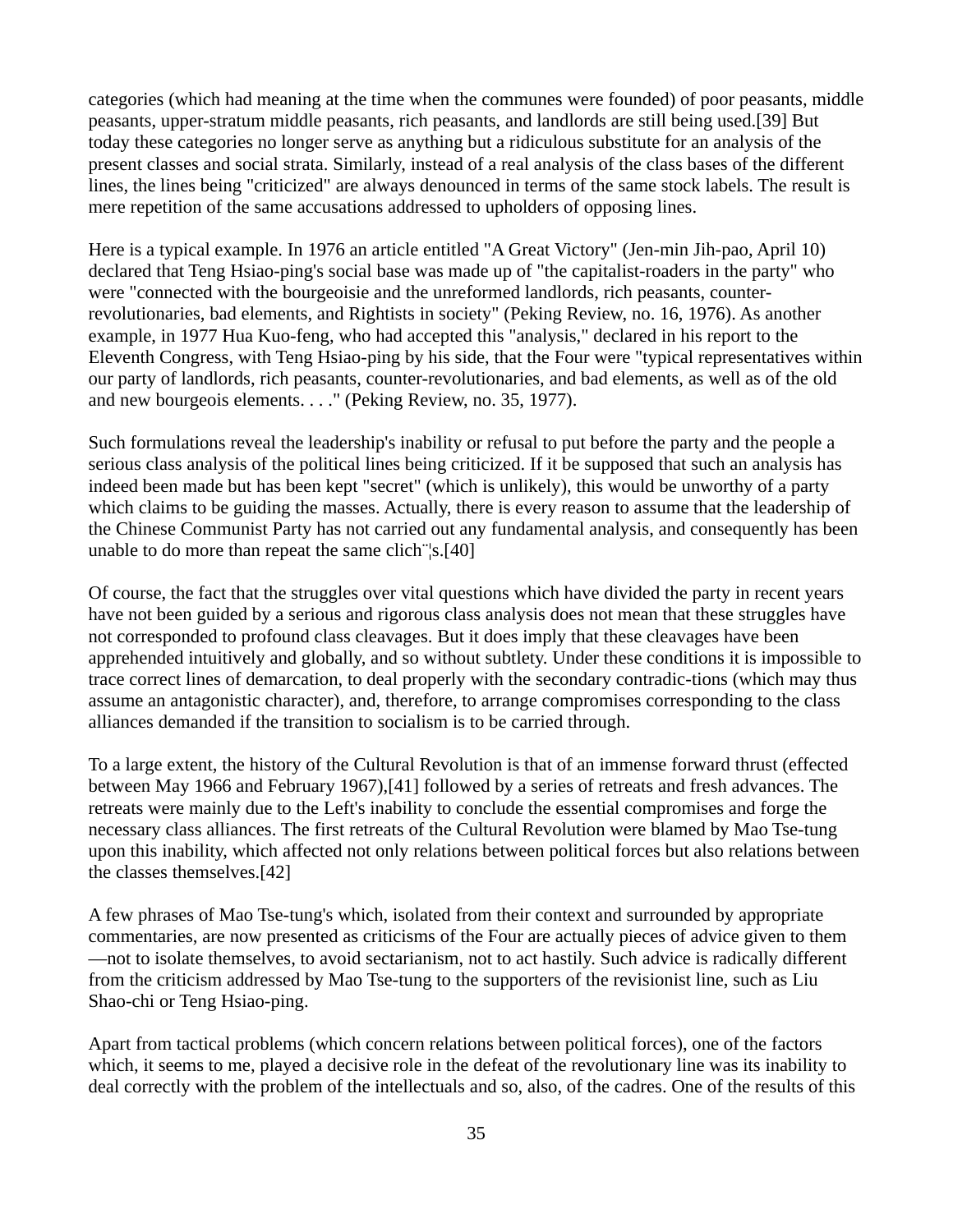inability was that the Four often appeared more apt to impose their news and get rid of their opponents than to implement a fully constructive political line. The supporters of the revolutionary line showed themselves able to build various forms of alliance between the working masses and the intellectuals (in particular, in the different forms of "three-in-one combination"), but they did not always manage to deal correctly with the contradictions within this alliance. Consequently, they tended to substitute coercion for political leadership.

Antagonisms therefore developed, which engendered, on the part of some of the supporters of the Left, measures of harassment and bullying and even acts of repression which were often directed not against real enemies but against persons who were merely suspected of being enemies. These practices were frequently the work of elements that were not truly revolutionary—opportunists who had outwardly rallied to the Left and were seeking mainly to exploit the Left's prestige for their own ends.

Furthermore, even the leaders of the Left took a sectarian attitude toward scientists and artists. Consequently, obstacles were placed in the way of the development of scientific and technical knowledge and of the full progress of literary and artistic activity. The right to read foreign periodicals and books was narrowly restricted (which also reflected the contamination of some of the activists who had rallied to the revolutionary line by a populist and even xenophobic ideology). On the pretext of exercising strict supervision of publications and of all literary, cinematic, theatrical, and similar activities, the number of new works allowed to appear was kept small. In the scientific domain the number of works published was drastically reduced and most scientific journals ceased to appear. Even access to libraries was severely restricted.

As I have said, it may be that some of these measures were taken by opponents of the revolutionary line who, while claiming to act in its name, were in fact trying to do it harm. In any case, measures of this kind not only inflicted pointless damage on the development of science and technology, as well as of cultural activity, but were felt by the intellectuals as bullying and were probably in the end condemned by a section of the masses. Under such conditions it became inevitable that a majority of the intellectuals declined to support the revolutionary line, or only gave it lip service.

The supporters of the revolutionary line did not correct in good time practices that led to the development of contradictions with the intellectuals, and were thus drawn into the infliction of one measure of coercion and repression after another. These measures have been described too often for it to be necessary for me to recapitulate them here. Even if such descriptions are exaggerated, there can be no doubt that, basically, they correspond to some reality.

To sum up the foregoing, I think we can accept the formulation of W. Aschmoneit when he writes, under the heading "Revolutionizing by Coercion," "The alliance between the intelligentsia and the working classes did not take shape sufficiently, and to some extent there was even a deepening of mutual distrust and lack of understanding."[43]

As soon as the element of coercion enters into what ought to be an alliance, it tends to spread. In the end, coercion was brought to bear upon a section of the masses as well, and gave rise to discontent for example, among the young people who were compelled to go and live in country areas, often without being convinced that they should, or being adequately prepared for the move, and also among their families.[44]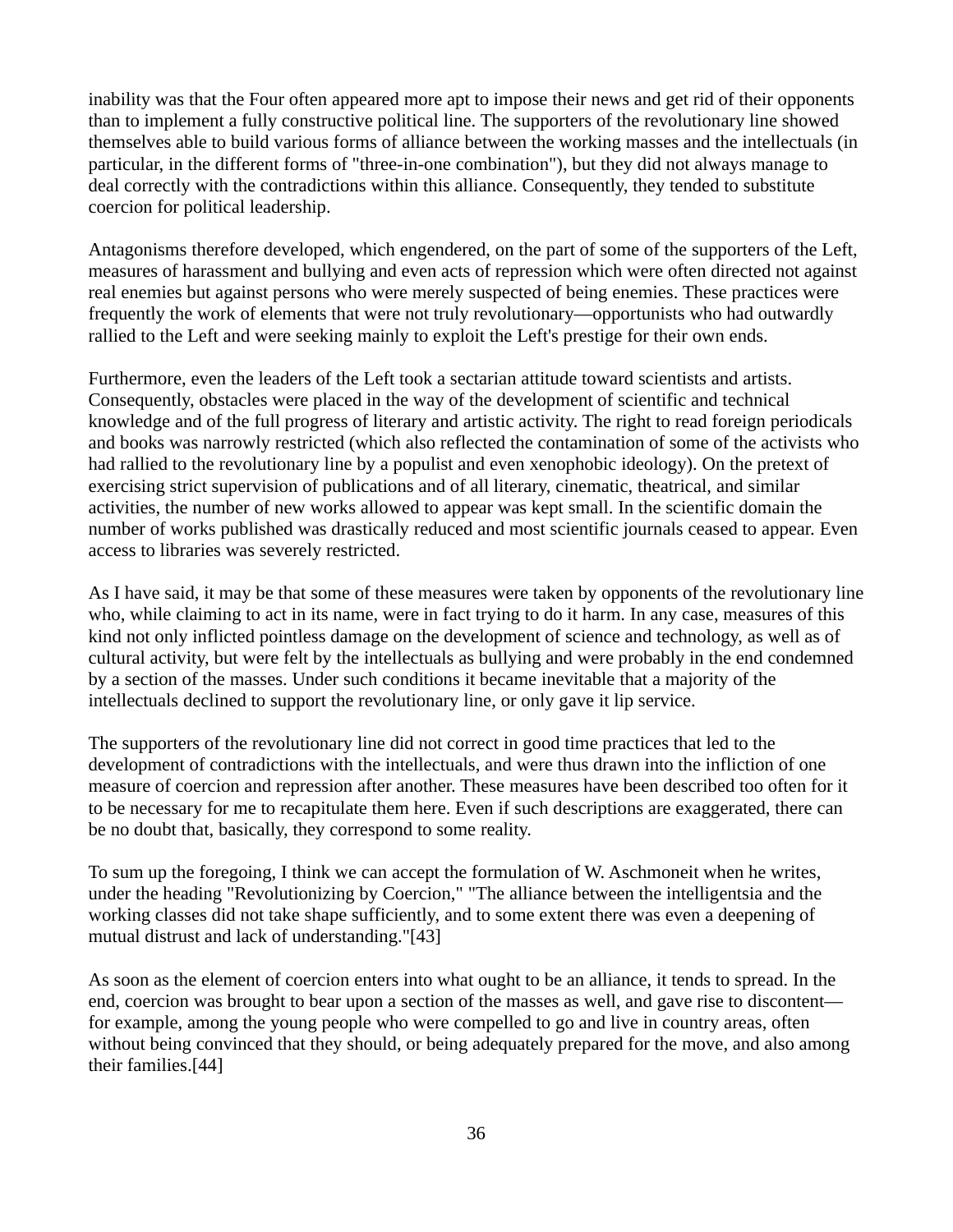Unity of the masses therefore failed to develop. With increasing frequency, instead of the masses being allowed to express themselves, "speakers" appeared, acting instead and independently of them. Each time this happened the results obtained were unsound and the ground was prepared for a revisionist counteroffensive conducted under the banner of "liberalization."

No one who has not lived in China in this period can draw up a real balance sheet of these years. It is possible, however, to identify some characteristic features of these struggles, and, on this basis, to understand why they ended in the defeat of the revolutionary line.

One of the characteristics of those struggles has certainly been the sectarian way in which they were usually conducted. This sectarianism was due in part to the lack of a real analysis of classes which would have made it possible to draw correct lines of demarcation and form alliances. It was partly, also, the result of a schematic conception of Marxism which culminated in dogmatism. To a large extent this reflected the continued influence of the degenerated forms of Bolshevik ideology which developed during the 1930s and which culminated in the transformation of Marxism into its opposite.[45]

Chinese revisionism also came under this influence, but it did not conflict with that tendency's own aims, in contrast to the case of the revolutionary line, which lacked the theoretical conceptions it needed in order to develop its activity in a fully coherent way. Revisionism in China was not in the least embarrassed by this situation: on the contrary, it was able, as a result, to make use of conceptions that were both dogmatic and eclectic.

This eclecticism made the revisionist line seem less coercive. Accordingly, when Mao Tse-tung died, the discontent of the intellectuals, together with a certain lassitude among the masses, led a section of the latter (who, moreover, feared that there might be civil war) to rally to the revisionist line—after the supporters of this line had effected their coup d'''tat.

One of the characteristics of the struggles of the last few years, which helps explain why the revolutionary line was defeated, has been the intensely personal aspect they have assumed. This personalization of the struggles culminated in a veritable "cult of Mao." This cult may have briefly played a certain positive role, but, all things considered, it was a profoundly negative phenomenon: it enabled clever revisionist leaders to hide behind the trust that Mao is supposed to have shown them, to speak "in his name," or to proclaim themselves his "continuators." The examples of Lin Piao and Hua Kuo-feng show that this is not merely a hypoethetical possibility.

The possibility in question is due to the fact that when struggles are personalized, instead of manifesting themselves mainly as conflicts over problems of principle and lines, they assume the appearance (despite general declarations which present them as being struggles between different lines) of personal combat between individuals who are out to get positions, and this applies at every level.

Moreover, this appearance is obviously a factor in reality. The slogan "Seize political power!" has often led to political struggle becoming transformed into a hunt for positions,[46] a hunt in which personal attacks on those occupying these positions have often played a bigger part than the struggle over principles. However, the substitution of conflicts between persons for the struggle to transform class relations could only result, in the end, in producing indifference and weariness among the masses, since the latter could not see how their living and working conditions were affected by conflicts of this sort. The supporters of the revisionist line played upon this lassitude, putting themselves forward as those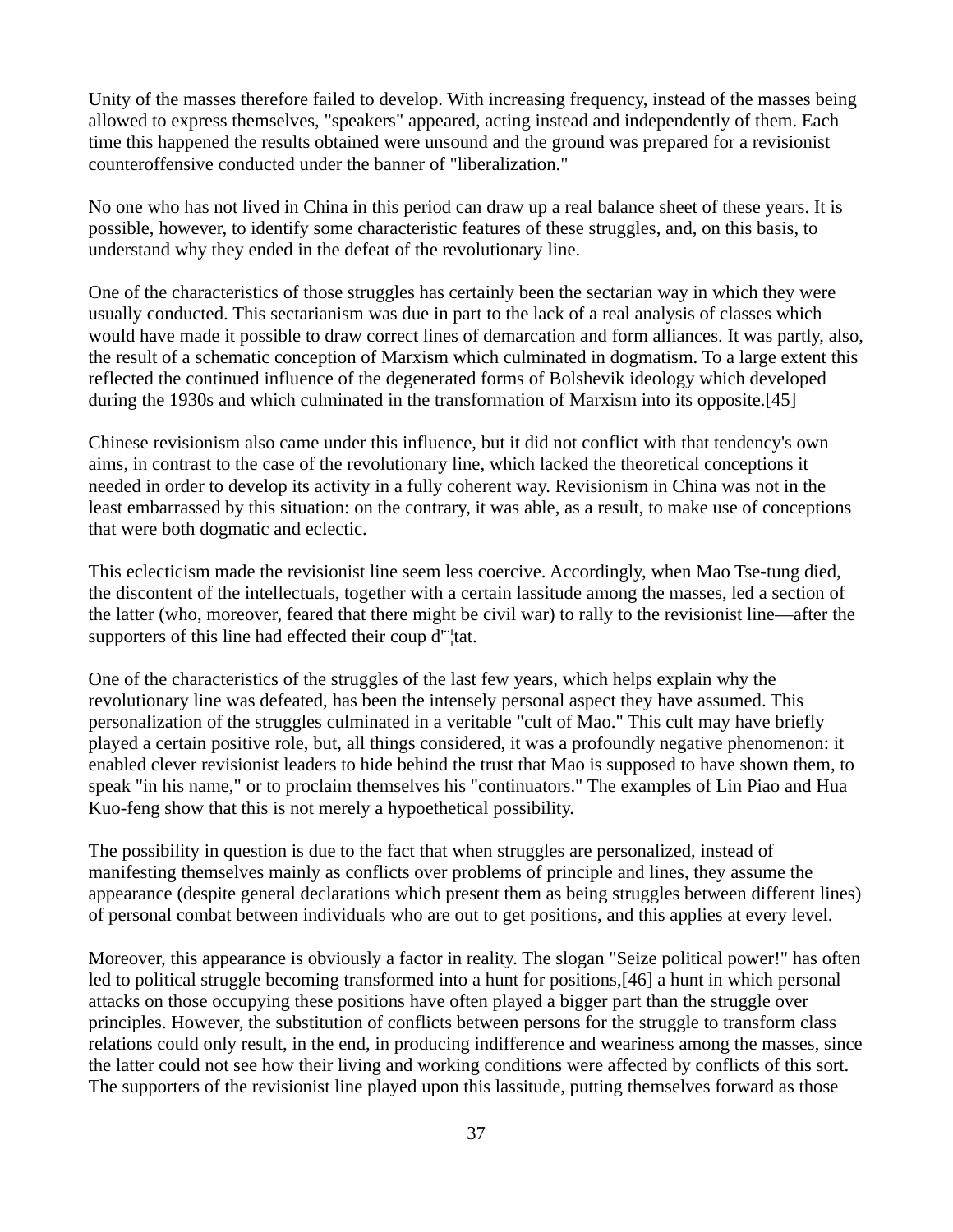who would restore "order" and "tranquillity." Actually, as soon as they had taken power at the center, they threw themselves into the worst sort of persecutions, purges, and hunts for positions, but they did this with less publicity, acting behind the backs of the masses.

To all this something else can be added, namely, the often hermetic character of the political conflicts. I will give only one example. The "Pi-Lin Pi-Kung" campaign (criticizing Lin Piao and Confucius) appears to have been aimed at several targets, at different times and depending on who was taking part. Among the targets were not only Lin Piao and Confucius, but also Chou En-lai, the Four, Teng Hsiaoping, and perhaps others as well. Only a few people, though, could make out the meaning of a "discussion" such as this: for the rest, its pursuit and the obligation to "take part" could only, in the end, become unbearable.

The hermeticism of certain struggles reflected the fact that those promoting them were not really trytng to get the masses to take part. These struggles were waged between the leaders, who "appealed to the masses" in order to obtain their support; but the content of what was at stake was seldom clearly explained. The use of the same labels to denounce persons who advocated profoundly different political lines was, to some extent, an aspect of the hermeticism. Former leaders were held up as objects for the wrath of the masses by using all-purpose labels, that is, without really explaining to the masses what was at stake, and so without helping them to break into the political arena and hold their ground. In this connection, the episode of the Shanghai Commune is particularly significant.

#### **The Shanghai Commune: The Theoretical and Practical Implications of Its Rapid Disappearance**

Here we must go back in time. This is all the more necessary because the Shanghai Commune tends to be passed over, whereas it possesses considerable importance, both theoretical and practical. I shall first recall certain facts.

From November 1966 onward Shanghai (as well as some other industrial towns, notably Tientsin and places in the Northeast) saw a multiplication in the number of factory committees devoted to the Cultural Revolution. These committees established "dual power" in the enterprises. They were a development ratified by a twelve-point directive from the central group of the Cultural Revolution.[47]

In the factories of Shanghai, the power of the Cultural Revolution committees was thus established alongside that of the production groups, which were made up primarily of cadres. At the end of December the latter disintegrated, while the factory committees developed into mass revolutionary organizations (called "headquarters"). Although these had difficulty in agreeing among themselves, they all challenged the authority of the existing municipal council, which they accused of revisionism. In early January 1967, after meetings which over a million workers attended, the municipal council collapsed.[48]

On January 9, thirty-two organizations jointly issued what was called an "urgent notice" which set forth a series of rules and apparently prepared the way for a new form of governing authority. The whole of the Chinese press published this document, and it was held up as a model by Mao Tse-tung himself. Jen-min Jih-pao of January 22, commenting on it, noted: "Of all the ways for the revolutionary masses to take their destiny into their own hands, in the final analysis the only way is to take power! Those who have power have everything; those who are without power have nothing. . . . We, the worker,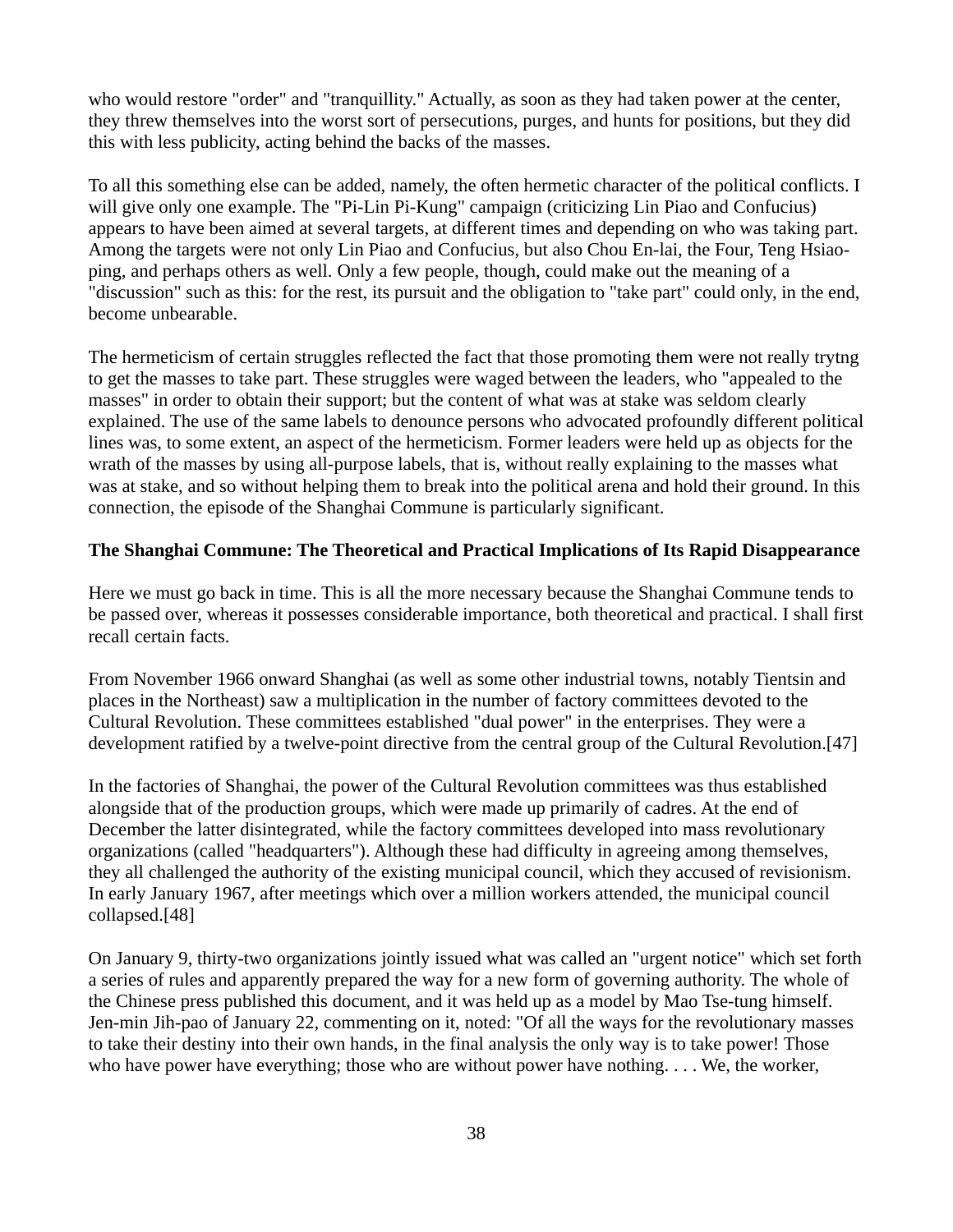peasant, and soldier masses, are the indisputable masters of the new world!"[49] On the walls of the city appeared the slogan: "All power to the Commune!"

Nevertheless, developments took their time. It was not until February 5 that the commune was proclaimed, at a meeting attended by a million workers. The speakers declared that "the municipal party committee and the city council of Shanghai had been destroyed and that a new organ of power had been established, in keeping with the doctrines of Chairman Mao and the principles of the dictatorship of the proletariat. . . ."[50]

However, the Shanghai Commune was not hailed in the central press, any more than was the formation of communes in other cities, such as Taiyuan. Without being officially repudiated, the commune was not, so to speak, "recognized" by the central authority. Some twenty days afterwards, it ceased to exist, with the birth of the Shanghai Revolutionary Committee, presided over by Chang Chun-chiao, who had taken part in the work of the Shanghai Commune, in accordance with the suggestion of the central group and with the approval of all the founding organizations.

Thus, in Shanghai as in other cities, the commune form, though it had been mentioned in the sixteenpoint declaration, was dropped and replaced by that of the revolutionary committee.

No real argument justifying this change has ever been set forth. A variety of reasons have been given, mainly in Chang Chun-chiao's speech of February 24, in which he alluded to Mao Tse-tung's remarks on the creation of the Shanghai Commune.[51] According to Chang, Mao Tse-tung did not question the principle of the commune, but he did question whether the correct procedure had been followed in forming it. He doubted, moreover, whether the model inspired by the Paris Commune could be adopted anywhere but in Shanghai, China's most advanced working-class center. He also wondered about the international problems that would result from the proclamation of communes all over China. These observations were not very convincing, and took the form of questions rather than arguments. In any case, they did not lead to a condemnation of the commune, but were only an appeal for caution and prudence.

Actually, the principal problem raised by Mao was that of the party. He seems to have been very disturbed by the role assigned to the cadres, and by the tendency of some of the rebels to "overthrow all those in responsible positions." He asked the question: "Do we still need the party?" And he answered: "I think that we need it because we need a hard core, a bronze matrix, to strengthen us on the road we still have to travel. You can call it what you like, Communist Party or Socialist Party, but we must have a party. This must not be forgotten."

The question arises as to how the revolutionary leaders of the Chinese Communist Party, who had supported the political form of the commune, went back, in practice, to their previous attitude, claiming that China was not "ready" for this political form. How did they thereby open up a new course, which was to be marked by a series of retreats interrupted by partial, but increasingly less effective, counteroffensives?

In terms of the concrete unfolding of the Cultural Revolution, two sets of facts need to be taken into consideration. First, the various revolutionary organizations (in Shanghai and elsewhere) were apparently incapable of uniting. They tended to clash, often and violently, and to engage in efforts to outdo each other, efforts which risked causing confusion and mass elimination of honest and devoted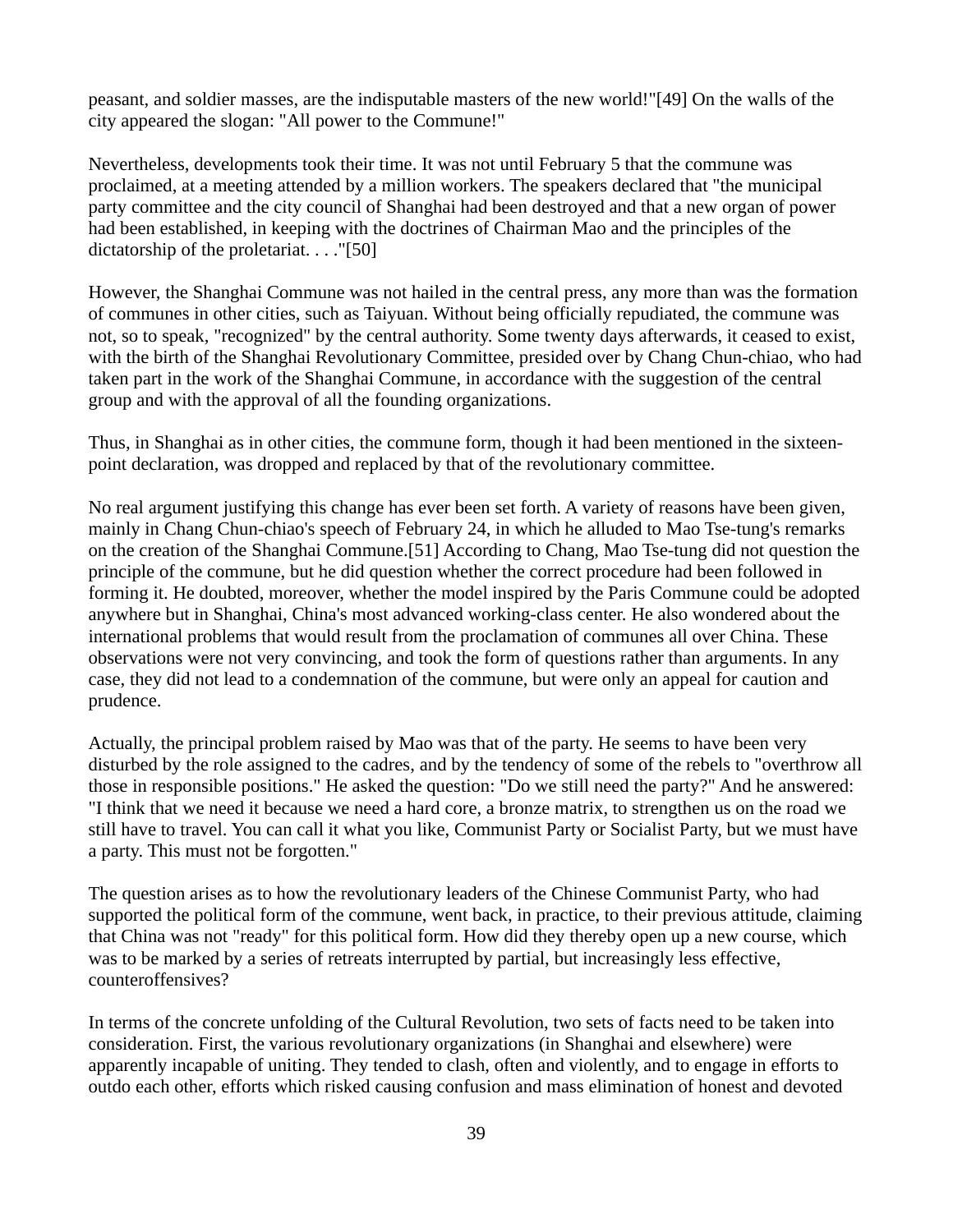cadres. Mao Tse-tung described this situation in July 1967, when he remarked on the inability shown by the most militant supporters of the Cultural Revolution to unite and to ally with all those with whom they ought to come to an agreement.[52]

The second set of facts is the negative reaction of the majority of party members at the highest level to the situation that developed at the beginning of 1967. These party members did not, in the main, take up revolutionary positions. Without saying so openly, they were hostile to the Cultural Revolution. And because they were a majority,[53] their calls for "moderation" were listened to: had this not happened, it would have been all over with the unity and even with the very existence of the party.

The attitude of many veterans of the revolution was expressed in Tan Chen-lin's speech at an enlarged session of the Political Bureau in January 1967, when he said: "Do you still need the leadership of the party? Do you want to destroy all the old cadres? I speak here in the name of all the veterans of the revolution, and I would rather be jailed or beheaded than be a silent witness to the humiliation of so many of our old comrades."[54]

This attitude on the part of most of the old cadres, and the desire to maintain the unity and existence of the party, led the Political Bureau to "narrow the front of attack" and "designate individual targets": Liu Shao-chi, Teng Hsiao-ping, and a few other officials. Another result was that an exceptional role was given to the People's Liberation Army and its then leader, Lin Piao. Thereafter it was the PLA, operating through its "propaganda teams for Mao Tse-tung Thought," that was to "recognize" the genuinely Left rank-and-file committees, guide them toward unifying action, and with them dominate the whole movement.[55]

These decisions led to the withering away of the mass movement and to an increase in the influence of the PLA leaders in the apparatus of the party and of the state.[56] In 1969, at the Ninth Party Congress, the PLA leaders played a decisive role. Of the twenty-five members elected to the Political Bureau, fourteen were PLA generals. The mass movements characteristic of the first years of the Cultural Revolution were replaced by criticism campaigns organized from above. In 1971 the danger that the PLA leaders, grouped around Lin Piao presented to the revolutionary trend was so great that Lin Piao was brusquely eliminated. But this did not make the revolutionary trend the majority trend in the party: its representatives constituted only about one-third of the members of the Political Bureau.

The supporters of the revolutionary line did not manage to strengthen their position in the party sufficiently to prevent comebacks by increasing numbers of Rightist and revisionist elements. Finally, the coup d'etat of October 1976, in which the PLA and the security services played a decisive part, was the culmination, in the forefront of the political stage, of a process which had been going on for years. This process was favored by the priority given to forms of organization led from above over mass movements with many different forms of organization. It was connected to the abandonment of the political form of the commune.

The unfolding of events is not enough, however, to explain either this abandonment or the eventual defeat of the revolutionary line. Explanation of these facts calls for study of the problem of the party's relations with the mass organizations, and especially with organizations of the commune type, constituting organs of the power of the working masses. There was much that was contradictory in these relations. For one thing, the working masses were far from being spontaneously united and active. This circumstance was expressed in the development of contradictions among the masses, and it made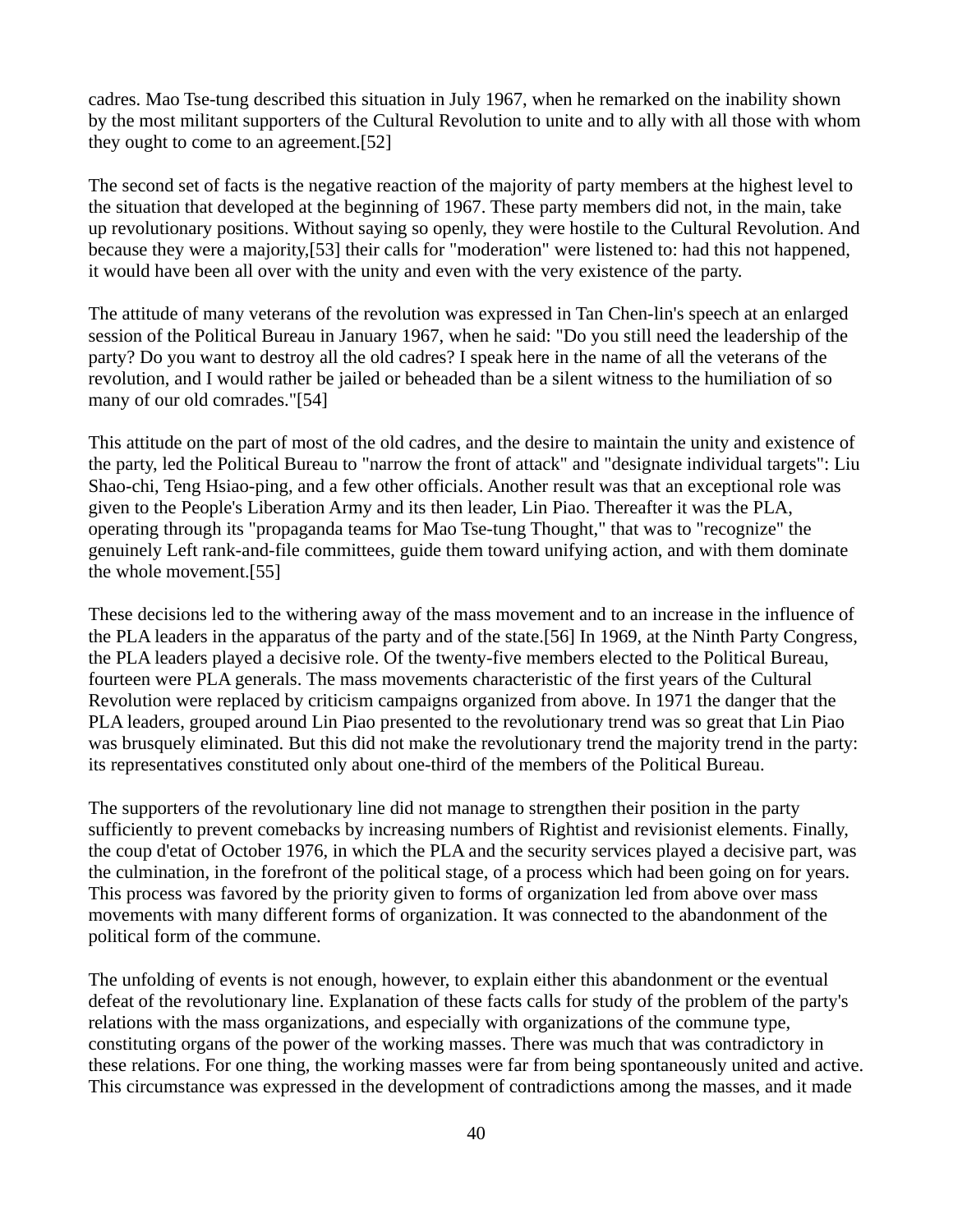it necessary to wage an ideological struggle to enable the proletarian and advanced elements of the masses to play an effective leading role. Here there arises the problem of the role to be played by a revolutionary party amid the contradictions that may split the masses and even bring about conflict between the different ideological and political trends which appear among them.

The party's contradictory relations with the masses also bring up this question: Is power in the hands of the masses, of their organizations and advanced elements, or is it in the party's hands? Or, putting it another way, is power wielded by the working people or is it wielded for them (assuming that the ruling party can remain in the service of the working people without being placed under effective control by them)?

For Marx, in The Civil War in France, the commune is the organ of power, the political form of the dictatorship of the proletariat. Similarly, for Lenin, in State and Revolution, the soviets are the organs of power of the working people. In these two works the leading role of a revolutionary party is not even mentioned. In 1919 Lenin noted, as a negative fact, that the soviets were not, as they should have been, "organs of government by the working people" but "organs of government for the working people by the advanced section of the proletariat, but not by the working people as a whole."[57] This situation was not destined to change, and led to the complete loss of power by the Soviet working people.

In the sixteen-point decision of August 8, 1966, the Chinese Communist Party raised the same problem, though in less clearcut fashion. On the one hand, reference was made to the system of the Paris Commune, and it was said that the new forms of organization of the masses emerging from the Cultural Revolution "are organs of power of the Proletarian Cultural Revolution" (point 9). On the other hand, it was said that, thanks to these forms of organization, "under the leadership of the Communist Party the masses are educating themselves." These two formulations are not contradictory provided that power is really in the hands of the masses, that the party's leadership is exercised through the work of its members, and that this work takes the form of persuasion and explanation and not of the wielding of an authority imposed by coercive means. As was said in the communique of the Central Committee of the Chinese Communist Party adopted on August 12 1966, "the key to the success of this great Cultural Revolution is to have faith in the masses, rely on them, boldly arouse them, and respect their initiative. . . . Be pupils of the masses before becoming their teachers. Don't be afraid of disorder. . . . Oppose the creation of a lot of restrictions to tie the hands of the masses."

The substitution of revolutionary committees for the commune form in Shanghai, the role accorded to the PLA in choosing representatives of the masses, and the way in which these representatives were appointed to the revolutionary committees, all implied abandonment of the orientation which had been explicitly adopted in August 1966.

This abandonment corresponded, as we have seen, to an evolution unfavorable to the revolutionary line in the relation of forces within the party leadership.[58] It was also due to the in ability of the mass organizations to unite and to avoid sectarian practices, both in dealings with each other and in their treatment of numerous cadres. This evolution and these practices seem to have been connected with the predominance of a certain conception of the role of the party, one that aimed at imposing its views on the masses rather than at convincing them. They were connected, too, with the "personalizing" of the struggles. These two phenomena cannot be separated from the weakness of the analyses made of the nature of the dominant social relations during the transition to socialism, for these relations were declared to be "socialist."[59]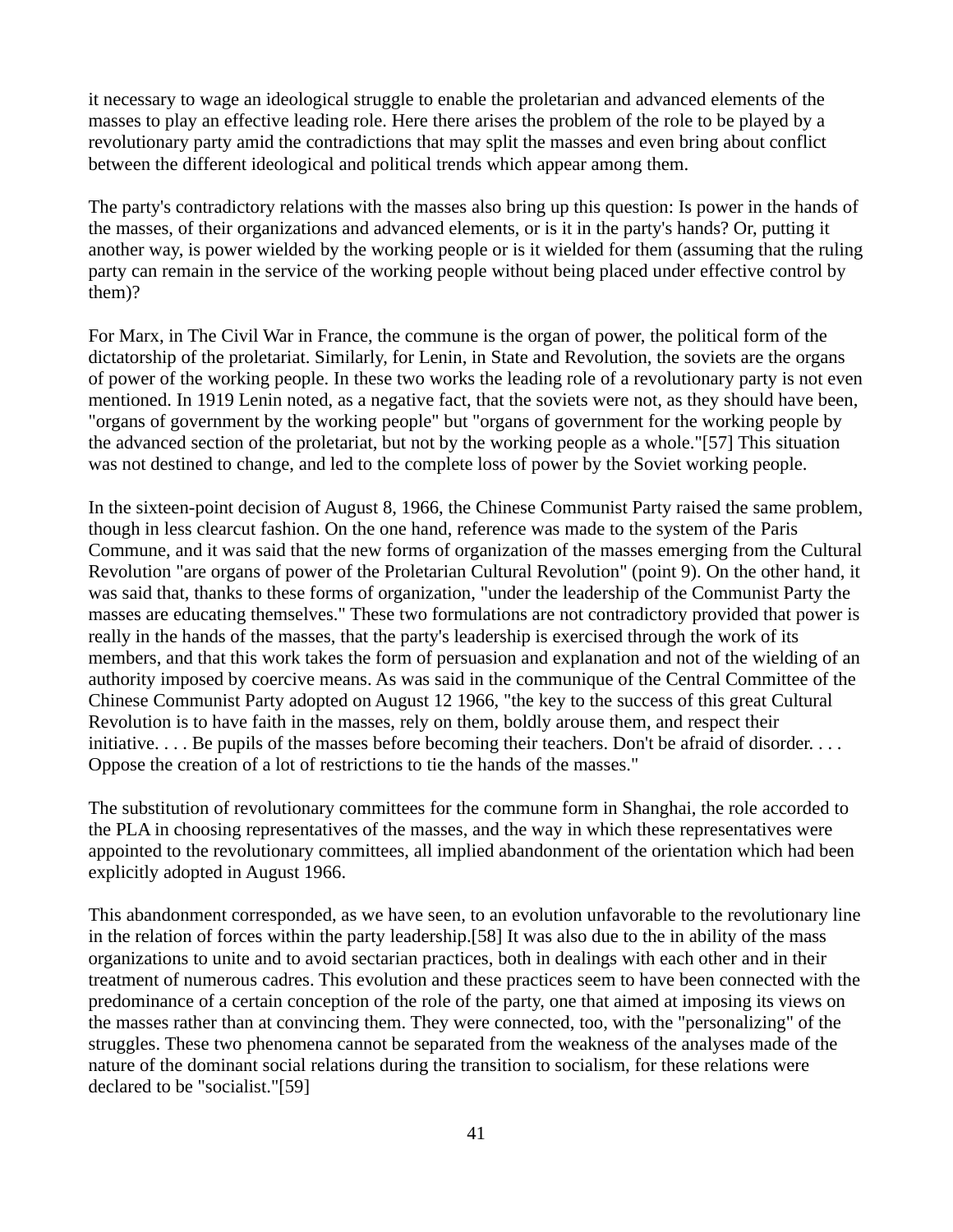That assertion hinders the development of long-term struggles to transform social relations (since these are seen as being "already socialist"). It tends also to substitute personal conflict for such struggles, and the development of these conflicts brings petty-bourgeois elements to the forefront and tends to thrust into the background militants from the working class who are not interested in a "hunt for positions." Under these conditions the supporters of the revolutionary line were sometimes led to try and find support among petty-bourgeois elements (which were inevitably unstable) and sometimes, so as to avoid the chaos that could result from the intervention of these petty-bourgeois elements, to turn toward the cadres of the PLA, or toward the civilian cadres, which ended by favoring the revisionist elements and weakening the revolutionary line.

These are, I think, some of the factors which explain the limits that the Cultural Revolution came up against, and some of the reasons for the defeat the revolutionary line suffered after the death of Mao Tse-tung.

# **The "Ideological Heritage" and Its Active Role**

The preceding remarks relate, in part, to the "ideological heritage" derived from the degenerated form of the Bolshevik ideological formation dating from the end of the 1930s. They relate also, as regards the "personalizing" of struggles, to the survival of elements of feudal ideology, to which China remains heir today.

It is necessary to ask why these "heritages" have survived. What are the elements in social relations and the dominant social practices which enable these "heritages" to remain active? Why has criticism of these degenerate forms of the Bolshevik ideology (though it was begun to a considerable extent in some of Mao Tse-tung's writings) not been fully developed, and why has it not brought about the dominance of practices which this criticism calls for?

It is obviously not easy to answer such wide-ranging questions. Here I can only offer a few reflections, or, more precisely, some fragmentary results of my thinking about the problem of how they should be answered.

To begin with, I note that certain social relations, the reproduction of which restricted the functioning of Mao Tse-tung's line and facilitated the revisionist counteroffensive, were not subjected to systematic criticism and practical attack. At the heart of these relations lie (1) the hierarchical relations (more precisely, the bourgeois political relations) existing in the machinery of party and state, (2) the departmentalizing of the different parts of the state machine, and (3) the separation between the party's basic organizations, which cannot normally communicate with each other and are linked only with the organs above them. This separation and departmentalizing endows the higher organs of the party with substantial power and ensures the reproduction of relations typical of bourgeois apparatuses, relations marked by the existence of hierarchy and secrecy. It renders the masses incapable of appointing and recalling officials. Consequently, the latter cannot be servants of the people, for they belong to a network of apparatuses which dominate the masses.

There is an economic basis to these political relations, namely, the capitalist production relations which have not been transformed, but which react in turn upon the conditions of economic and social reproduction. They make it possible for control of the means of production to be concentrated in a few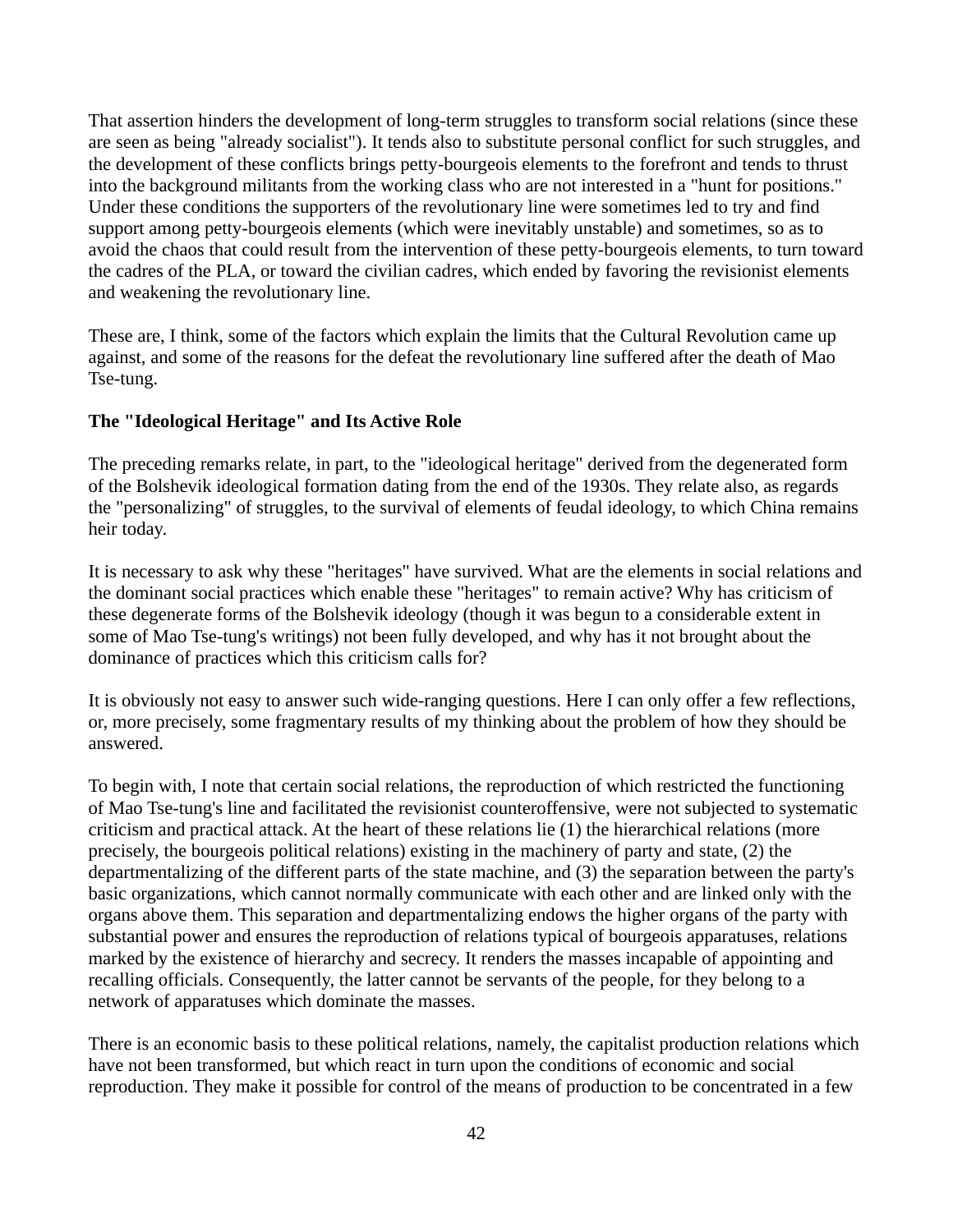hands. In this connection, the carrying through of the partial changes in the immediate production process imposed by the Cultural Revolution was blocked by the absence of a fundamental transformation of the process of reproduction. In its essentials (the fixing of rates of accumulation, the allocation of investments between sectors, etc.) this continued to take place outside of the control by the immediate producers, who were at best "consulted" on this or that detailed aspect of the economic plans. The separation of the immediate producers from their means of production was thus only overcome to a slight degree, and therefore capitalist and commodity relations continued to be reproduced.

The economic counterpart of the bourgeois political relations was constituted, also, by an inequality in distribution relations. This was not merely a matter of an eight-grade wage system but of some thirty grades in the hierarchy of payments. It also involved the privileges enjoyed by the cadres of the party and the state, which increased as one rose in the hierarchy.

These privileges involved, for example, the use of a service automobile, more spacious and comfortable housing, and even, above a certain level, a villa and access to special shops (for clothes and certain consumer durables such as refrigerators, radios, TV sets, cameras, tape recorders, etc.). At the level of the central leadership, these privileges could extend to possession of several villas, free use of an airplane for personal trips, and so on.[60]

The privileges of the cadres have been particularly denounced over the last eighteen months, in a campaign of "big-character posters" which has not been directed exclusively against the Four, as the authorities might have wished. The most critical of these posters have been quickly torn down.[61] They have nonetheless contributed to making known a reality which implies that the cadres of different levels enjoy "legal" privileges and live, at their respective levels of the hierarchy, in a different world from that of the masses.

Moreover, the existence of these "legal" privileges is a source of "illegal" privileges and advantages, of everything that can be acquired, especially by the middle-ranking cadres, "through the back door," as they say in China: the opportunity to have a villa built illegally, favors for the children of cadres (to enable them to go to university, to ensure that the local cadres in the villages where they are sent see that they are not assigned to work of too arduous a kind, etc.). It is impossible to estimate the magnitude of these "illegal" privileges (which are a consequence of the "legal" ones), but according to recent "big-character posters" they are relatively extensive, while being both combated and tolerated by the state apparatuses which are supposed to have it as their duty to prevent their appearance. Actually, the members of these very apparatuses enjoy these same privileges, and so they attack them only in a very limited way.

It must be added, finally, that the existence of bourgeois political relations and of a high degree of centralization favors self-recruitment by the political leaders, especially when, under "democratic centralism," the centralism heavily outweighs the democracy. This self-recruitment is expressed, for instance, in the cooptation of the members of the Central Committee and the Political Bureau. It easily leads to the formation of "cliques" and to nepotism.

It must be acknowledged that the predominance of centralism over democracy is linked (so far as forms of organization and political practice are concerned) with prohibition of complete freedom of expression in the party. It is to the point to recall that in the Bolshevik Party a ban like this was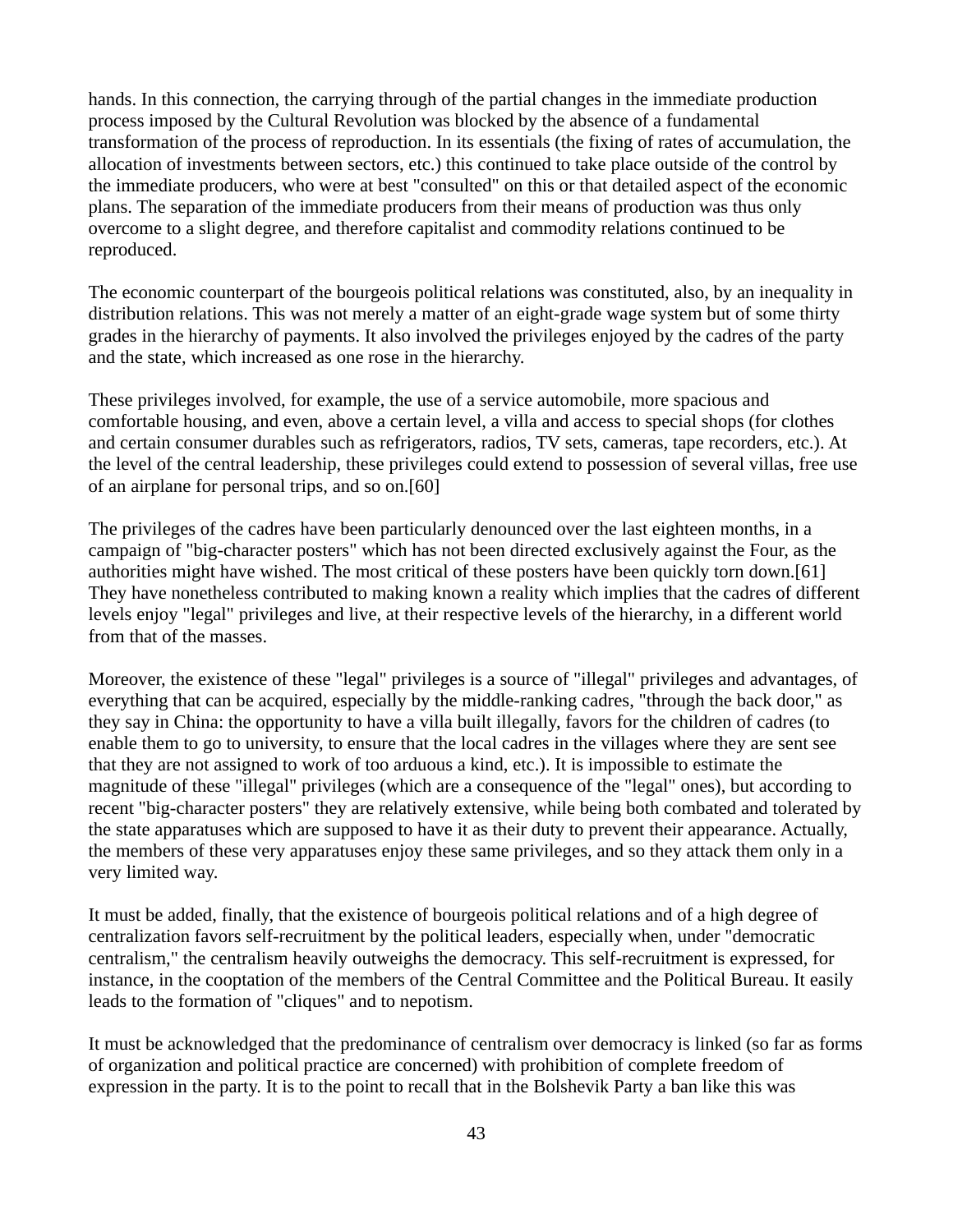introduced only comparatively late, by means of a onesided and incorrect interpretation of a resolution of the Tenth (1921) Party Congress. In principle, this resolution was not intended to prevent freedom for the expression of divergent points of view,[62] and it was adopted, moreover, only as a temporary measure, which the circumstances of a particular moment could alone justify.[63]

The existence of bourgeois political relations, accompanied by a system of privileges, forms one of the bases on which degenerate and altered forms of the Bolshevik ideology are reproduced. (The forms of the Bolshevik ideology which resulted from the transformation of this ideology during the 1930s served in the Soviet Union to defend similar privileges.)[64] I think that the existence of these relations explains—given the absence of a mass movement radically challenging them—why the criticisms made in China of Stalin's "mistakes" were never pursued consistently and given systematic form.

At this point the questions raised earlier come up once more, but in another form: why did no mass movement arise to challenge radically the system of bourgeois political relations and centralization, although on several occasions criticism of this system was widely developed among the masses?

No single answer can be given to this question. The elements of an answer which I can offer are as follows, being put forward in a hypothetical and problematic form.

A first element of the explanation is to be found in the objective function which the existing system fulfills, within certain limits. This function consists, fundamentally, in ensuring 1a certain form of unity in the reproduction of social relations. This system cannot, therefore, really be destroyed without be-ing replaced by another form of unity. One does not truly destroy anything unless one puts something in its place. But this other form of unity can be discovered only by the social movement itself. It cannot be "invented" by theory. Social experimentation combined with theoretical criticism is here indispensable. The limitations imposed in this sphere upon mass social experimentation blocked the road to the discovery of forms of unity which could ensure a dominant role for the mass organizations, while not ruling out the possibility of a renovated and transformed party playing a leading ideological role.

Secondly, it must be noted that the fear felt by the masses themselves that the existing form of unity might collapse contributed to preventing any radical challenge to the prevailing political relations. Thus, the Shanghai Commune could neither be maintained nor presented as a model. It was abandoned without this arousing any mass protest. Finally, the revolutionary committees increasingly constituted, de facto, a transformed form of existence of bourgeois political relations, under the pressure of the bourgeois class struggle and through the reproduction of a number of social practices.

It is a question, in particular, of the methods of leadership, which are in contradiction with the development of genuine mass democracy. This latter requires that neither the free expression of opinions nor the multiform organization of the masses be hindered. However, diversity in the forms of intervention by the working people (through the multiplication of "rebel organizations" in the first phase of the Cultural Revolution, the use of "big-character posters" expressing a great variety of opinions, and the appearance of uncensored publications by rebel organizations) was only a passing phase. The party cadres who were not criticized, and even those who themselves emerged from the Cultural Revolution quickly set limits to these forms of intervention. They gradually replaced those who spoke for the different trends among the masses with "representatives" of the masses: these "representatives" were gradually consolidated in their positions and integrated with the established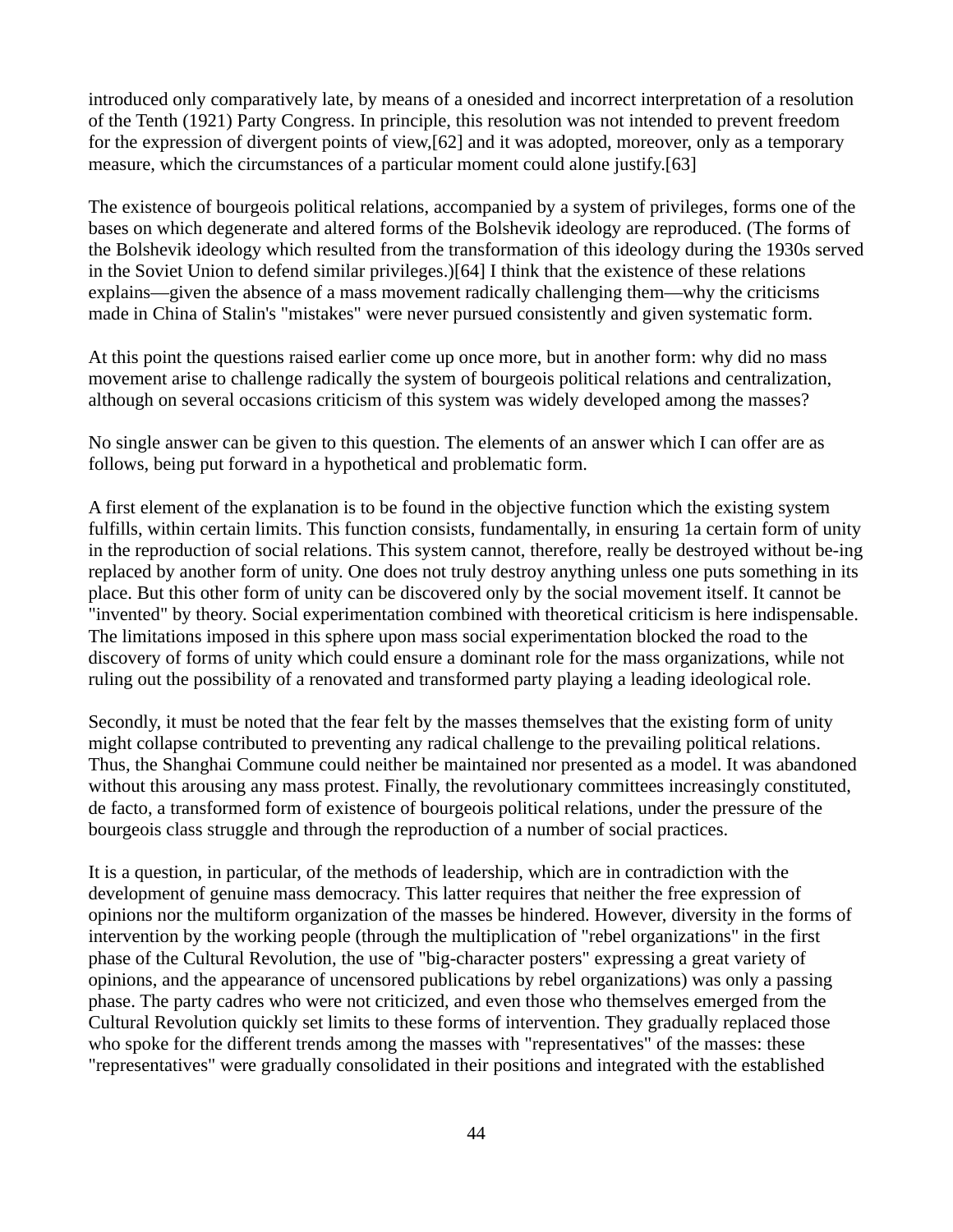apparatuses. They were thus cut off from their base, and by subjecting this base to repetitious practices, they blocked the initiative of the working people and the expression of criticism.

Such methods of leadership run counter to the advance toward socialism, which calls for thoroughgoing democracy. These methods were consolidated by fear of seeing the unity of the reproduction process broken while the rise of new forms of unity still seemed uncertain. They were consolidated also by the absorption of the cadres who had emerged from the Cultural Revolution into a system of privileges which had not been fundamentally challenged—a system which some of these cadres sought to preserve in order to benefit from it.

The imposition of antidemocratic practices contradicts the pursuit of a really revolutionary line, as well as some of Mao Tse-tung's watchwords: "It is right to revolt against reactionaries"; "Going against the stream is a principle of Marxism-Leninism." Such practices justify the analyses made by Mao when in 1964 he said that the Chinese Communist Party was no more revolutionary "in its essence" than any other party, that a party which has been a revolutionary party can always change into its opposite and become counter-revolutionary and fascist,[65] from which follows the need for the party to maintain its leading role not through coercion but through ideological struggle, accepting the existence of other political parties.[66]

For all these reasons, the predominance of antidemocratic practices contradicts the requirements for the revolution's advance.

Ultimately, as we know, only the working people can accomplish their emancipation. Preventing progress in the activity of the masses means opposing the continuation of the revolution. The latter cannot go forward when the freedom of organization of the working people is hindered, when attempts are made to impose upon the masses, and upon the members of the party, "unified thinking," whether this be done by persecuting and repressing those who "think differently" from the leaders or by organizing discussion meetings which turn into a mere repetition of what is regarded, at a particular moment, as being "correct." Pursuit of the revolution also becomes impossible when obstacles are placed in the way of the activity of the masses by establishing a monopoly of information or by distorting historical truth (for such distortion prevents the masses from learning their own history, and therefore from acting on the present situation in a well informed way). Eventually, these various hindrances can only lead to defeats in the struggle for the emancipation of the masses, for the development of social experimentation and of scientific knowledge,[67] with a general mastery of this knowledge and political action based upon it.

A revolutionary line which does not respect these requirements, or does not succeed in ensuring that they are respected, is not completely self-consistent. Whatever temporary gains it may make, it is doomed to suffer defeat in the end. In China this defeat has taken the form of a coup d'¨¦tat by the supporters of the present revisionist line, with its "liberal" demagogy and its deceitful economic promises.

#### **The Present Course and the Prospects Before It**

The present course is, indeed, marked not only by economism and productivism but also by "liberal" demagogy. While repression directed against the masses and against the revolutionaries is being practiced on a large scale, the talk is of "a hundred flowers," or even of "a thousand flowers." But these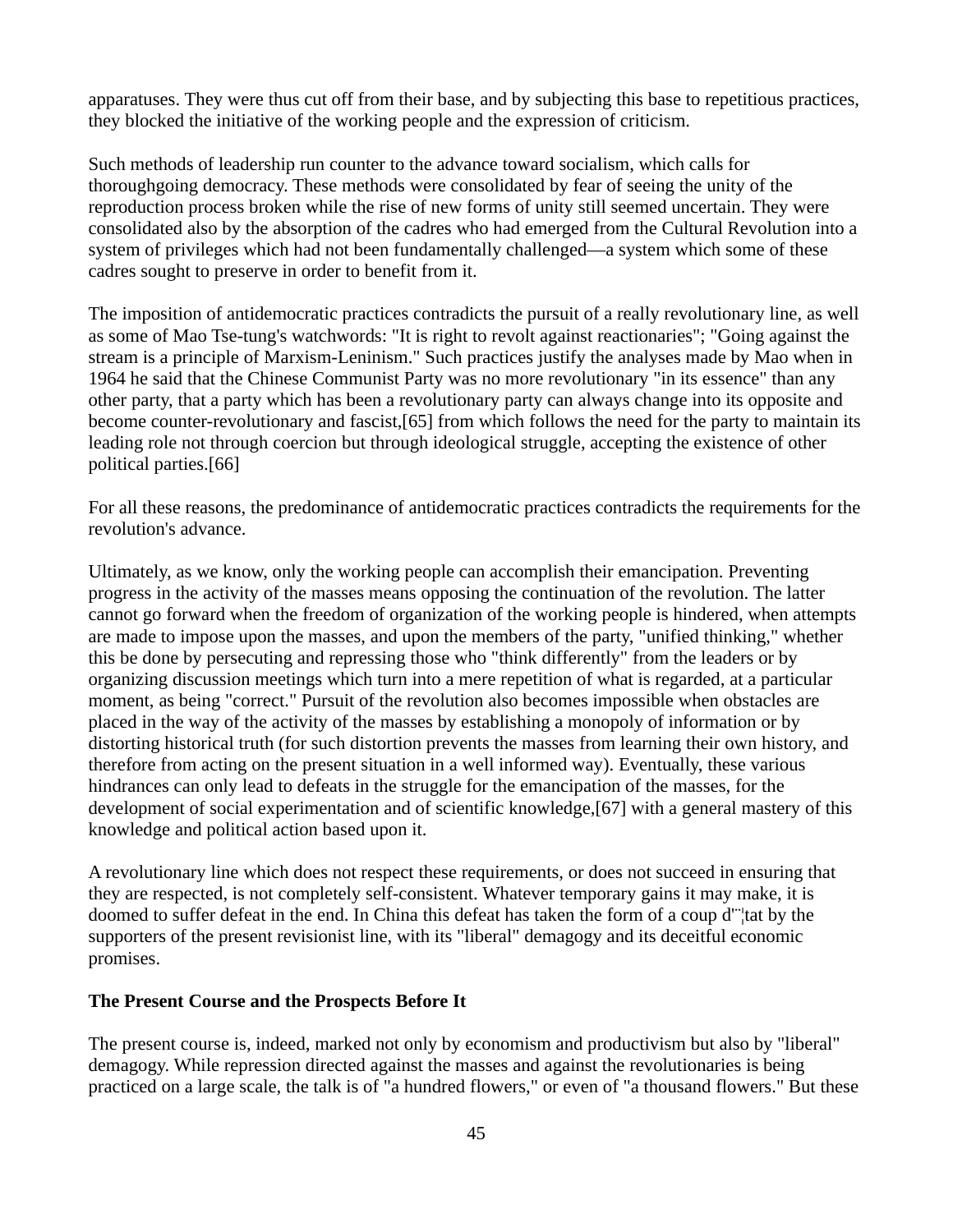"flowers" are destined mainly for the intellectuals[68]—on condition that they agree, where essentials are concerned, to repeat whatever the party says. It is being said over and over again, in fact, that "obedience to the party leadership is necessary for the victory of the proletariat": the idea (which corresponds to reality) that the party could have got into the hands of a revisionist leadership is ruled out by what is assumed.

Oddly enough, the present leadership is restoring a semblance of life to the old mummified parties which no longer represent anything, since they no longer recruit.[69] This is an attempt to seem to take account of what Mao said about the need for mutual supervision by the parties; it is also, and mainly, a way of reassuring the former intellectual and bourgeois circles whom these parties are supposed to represent.

While the new leadership of the party is trying to conciliate the intellectuals and the former bourgeoisie, it is tightening up labor discipline in the factories and the people's communes, and restricting, in practice, access by worker and peasant children to higher education.

All this is being done in the name of "economic growth," with the workers being allowed to hope that they will soon reap the fruits of rapid increase in "modern" means of production and "sophisticated" weapons, which entails an enormous effort of accumulation, so that, apart from a few crumbs, the principal "fruits" that the working people will reap will be an intensification of labor and increased subjection to the orders of the cadres, technicians, and specialists—that is, the strengthening of the dictatorship of the state bourgeoisie.

The true class nature of the present leadership of the Chinese Communist Party is also revealed in its international policy. Here the consequences of the "Three Worlds" theory, as it has been worked out by Teng Hsiao-ping, are being carried further and further.[70] This has been shown, for example in the backing given to French imperialist intervention in Africa and in support of the most reactionary regimes: those of Mobutu, Bokassa, and Idi Amin in Africa, that of Pinochet in Latin America.[71] The class significance of this support is all the greater because it is even contrary to the interests of China as a nation. It is felt by the people as a demonstration of contempt for their democratic and national aspirations, and it helps to strengthen the prestige of social-imperialism, which, on the whole, maneuvers more skillfully (even while intervening alongside Ethiopian colonialism, against the national liberation struggles of the Somalis of the Ogaden and the Eritrean people). To be convinced of the negative consequences for China of the foreign policy it is pursuing, one needs only to talk with working people of the Third World, in whose eyes China's prestige is now at its lowest.

It should also be noted that China's present international policy is continued in a foreign trade policy which tends to integrate China more closely in the world market,[72] so that the scale on which China's productive forces develop must depend more and more upon the fluctuations in this market. Thus, to the factors of crisis implicit in a sharp speeding-up of the pace of accumulation are being added others originating from the outside.

The new leadership of the Chinese Communist Party has been condemned by history. In the long run it can only suffer defeats, as the entire history of revisionism shows. It will therefore be forced increasingly to reveal its true face—which will become apparent to those who cannot or will not see this today. Actually, this leadership is sitting on a volcano. Even if it believes its own promises, these can only be refuted by facts. True, production may advance for a few years, especially in those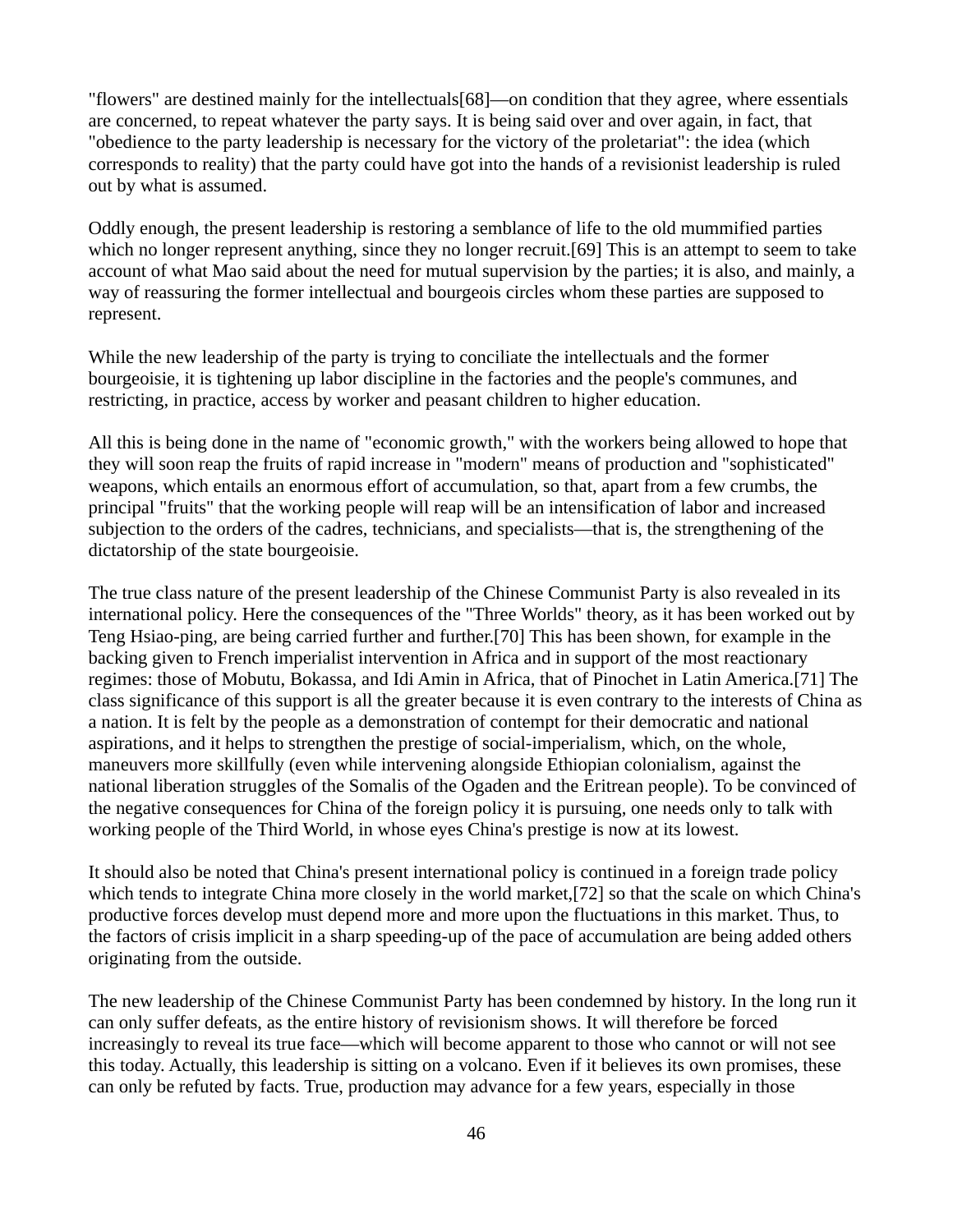branches of industry being given priority, but eventually the contradictions between industry and agriculture, town and country, mental work and manual work, accumulation and consumption, will worsen, for the road along which the present leadership of the party is leading China is the capitalist road.

It may be that the majority of the Chinese people believe that the party is still leading them along the socialist road, and that the promises made will be kept. This circumstance, together with the mistakes made by the Four, and weariness with their coercive measures, explains why a section of the masses has greeted the present leadership with relief and even, in some cases, with comparative enthusiasm.

However, things will change when the falsity of the promises made becomes clear. Then the Chinese people, who have waged long and victorious struggles for socialism, who have experienced the Cultural Revolution, who have seen in practice the positive political and economic results of this revolution, and who have learned to challenge the ruling authorities—this people so rich in experience will resume their forward march.

We cannot foresee when and how this will happen. In the meantime many zigzags may occur, including fresh splits in the party leadership, where a conflict appears to be growing between the classical revisionist line of Teng Hsiao-ping and the line of Hua Kuo-feng, who seems to want to preserve the outward forms of certain elements of the Cultural Revolution. But these fluctuations can only be secondary. It is the Chinese people who will decide, and they will have with them the sound elements in the Chinese Communist Party.

In the situation that exists today, China's friends abroad have the duty more than ever of standing by the Chinese people. Without interfering in China's affairs, they must avoid, above all, doing anything that might strengthen the prestige of the leaders who are dragging China along a road that leads to catastrophe. Furthermore, in face of the disillusionment of those in the rest of the world who see the Cultural Revolution being repudiated, without always understanding why, and who may come to despair of socialism, China's friends must try to explain how and why a revisionist line has momentarily triumphed. This explanation is all the more necessary because it can serve to reveal the roots of the mistakes made by the supporters of Mao Tse-tung's line, mistakes which resulted in their defeat. This knowledge is essential for all who want to fight for socialism, so as to limit the danger that these same mistakes may be reproduced in their own country or elsewhere.

This task of explanation is long and complex. I have tried to begin it in the last sections, but I am well aware that this is, at best, only a first step in a long process of reflection, in which many people will have to take part if it is to succeed. In any case, thank you, dear Neil Burton, for having, by your letter stimulated me to reply and so to put into writing the few contributions toward an explanation which I have offered here.

Charles Bettelheim

**Notes** 

1. I come back to this question later, in the sections on the Shanghai Commune.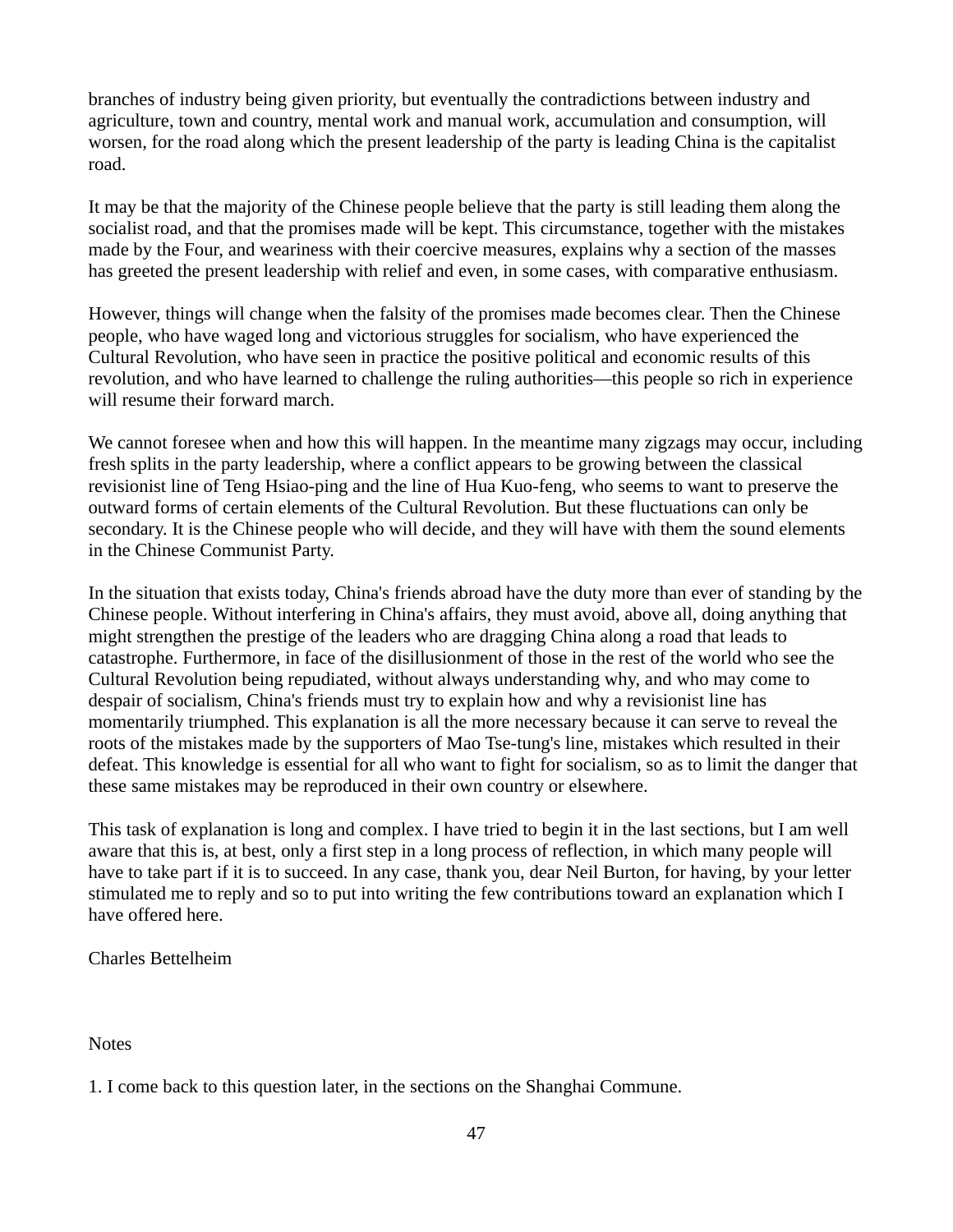2. As this letter is intended for publication I am giving, either in the text or in various notes, details regarding points which may not necessarily be known to, or remembered by, all my readers. Thus I shall remind them that the Four belonged to the highest reaches of the Chinese Communist Party. Wang Hung-wen was vice-chairman of the party beginning in August 1973. Chang Chun-chiao was a member of the standing committee of the Political Bureau. Yao Wen-yuan and Chiang Ching were members of the Political Bureau in 1969. They were arrested in October 1976, when Hua Kuo-feng carried out his coup d'¨¦tat, and in July 1977 were all four expelled from the party "for life."

3. Karl Marx, Frederick Engels, and V. I. Lenin, Anarchism and Anarcho-Syndicalism (Moscow: Progress Publishers, 1972),

4. Harry Braverman, Labor and Monopoly Capital (New York: Monthly Review Press, 1974), p. 16.

Dealing with the discipline imposed on the workers in the capitalist factory, Marx writes that "this discipline will become superfluous under a social system in which the labourers work for their own account. . ." (Capital, Vol. III [Moscow: Foreign Languages Publishing House, 1959], p. 83).

5. See "About the General Program of Activity of the Party and the State," a document drawn up under the direction of Teng Hsiao-ping.

6. At the beginning of the 1970s "social profit" was often advocated. This meant that within certain limits the "financial losses" of some enterprises were tolerated, especially when these losses were connected with measures advantageous to the people—for example, in the form of the fight against pollution. By making it an unconditional requirement that every production unit must make a profit, in the financial sense, there was no longer any question of taking into account the various forms of "social profit" which might result from the working of this or that unit of production.

7. Karl Marx, Capital, vol. I (Harmondsworth: Penguin Books), pp. 697-8.

8. There are few estimates available of the volume of agricultural production, especially of the (decisive) production of "food-grains," and these must be quoted with reservation. The latest production figure from a Chinese source, which was given to Western visitors, was, as far as I am aware, that for the harvest of 1974, given as 274.9 million tons. This was a record figure (it included tubers, and probably soya seeds as well; it is not known whether the tonnage of rice was calculated in terms of husked or unhusked rice). In 1975 foreign specialists, basing themselves mainly on statements made by provincial authorities, estimated the harvest at 280 or 290 million tons. Official announcements seem to indicate that the 1977 harvest reached that same level. These two years would have seen an increase corresponding, at best, to the increase in population. It remains true that between 1970 and 1975 the production of cereals increased by 47 million tons, or more than 19 percent—a remarkable achievement. We note, moreover, that China's contracts for imports of cereals amounted in 1977 to a record figure of 11 million tons, as against 5 million in 1975 and 2 million in 1976. (These figures are taken from Le Monde of January 10, 1977, China Quarterly of June 1976, pp. 817-21, and Est-Ouest, no. 4, 1977, p. 112.) Far those who claim that the years 1965-77 were marked by an attitude of indifference toward production, it is not without point to recall that the total irrigated agricultural area of China increased from 35 million hectares in 1964 to about 55 million in 1977—an increase of some 20 million hectares (in 1952 the irrigated area came to 21 million hectares). (See Dwight H.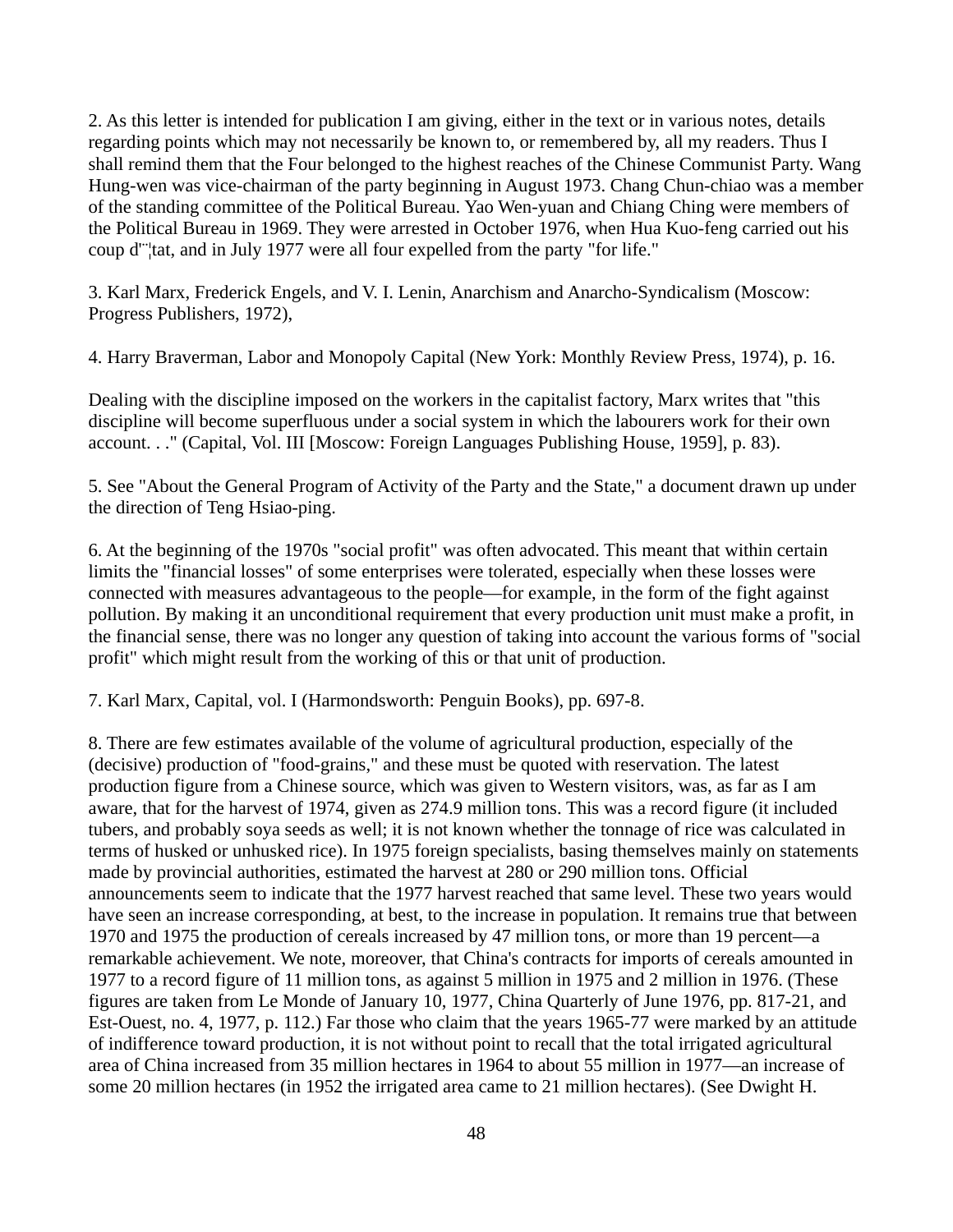Perkins, "Constraints Influencing China's Agriculture Performance," in China: A Reassessment of the Economy [Washington, D.C.: G.P.O., 1975], p. 28, and Est-Ouest, no. 4, 1977, p. 82.)

9. I consider later how these technological problems are presented predominantly in terms of the "mechanization of agriculture," and the social and political reasons why this is the case.

10. There are evidently contradictions, on this point as on others, within the leadership of the Chinese Communist Party. It is symptomatic that on December 25, 1977, New China News Agency (NCNA) circulated Mao Tse-tung's letter on agricultural mechanization, dated March 12, 1966, a letter which, while favoring such mechanization, warned against the illusions that may be cherished regarding the effects it can have, and against the tendency to want to go too fast in this direction. Mao Tse-tung noted in this letter that "it would be inadmissible to set to work impulsively," and added: "Is not Soviet agriculture practically mechanized? Why, then, is it still in difficulties? This certainly calls for thought."

11. This "explanation" of the factory's attitude is disturbingly reminiscent of the stereotyped replies given in the 1930s in the Soviet Union to those who complained of the bad way the economy was functioning: exhaustion of stocks, decline in the quality of products, etc. Everything was blamed on "Trotskyist sabotage," yet, forty years after the "liquidation of the Trotskyists," the same phenomena recur. Incidentally, it is worth noting that the Hsiehtun commune contrasts the attitude of the Red East factory to that of a sewing-machine factory which supplied the spare parts asked for at once. Oddly enough, this was the No. 1 Sewing-Machine Factory in Shanghai—the place where the so called Gang of Four were alleged to be "rampant."

12. It will be noted how an incident like this provides an opportunity for the cadres and technicians of the commune and the factory to travel at the expense of their respective organs, that is, not to work for several days, at the same time as heavy emphasis is placed on the extra effort that the workers and peasants are expected to make. This throws light on the way class relations are evolving.

13. The problem of spare parts is only one aspect of the contradictions engendered by a brusque speeding-up of agricultural mechanization. These contradictions lead inevitably to a gigantic squandering of machines, for the latter are sent into the country districts before the conditions needed for their proper use have been realized (the Chinese press is full of information on this subject). Another problem is the maintenance of these machines. It is not accidental that the editorial in Jen-min Jih-pao of September 16, 1977, observes that the operators of agricultural machinery who have been trained in the state schools constitute only a small percentage of the total number needed.

14. This conception accords greater importance to the accumulation of equipment than to collective mastery of the production process by the producers.

15. The possibilities of increased output inherent in these methods are considerable. It is their use, much more than mechanization, that explains the high yields attained in other countries of Asia. Thus in 1974 Japan's grain yield was 5,580 kg. per hectare, com-pared with 1,900 kg. in China. For unhusked rice their respective yields were 6,200 kg. and 3,509 kg. (see Est-Ouest, no. 4, 1977, pp. 83- 85).

16. I deal with this question in volume 3 of Class Struggles in the USSR, which I am now writing.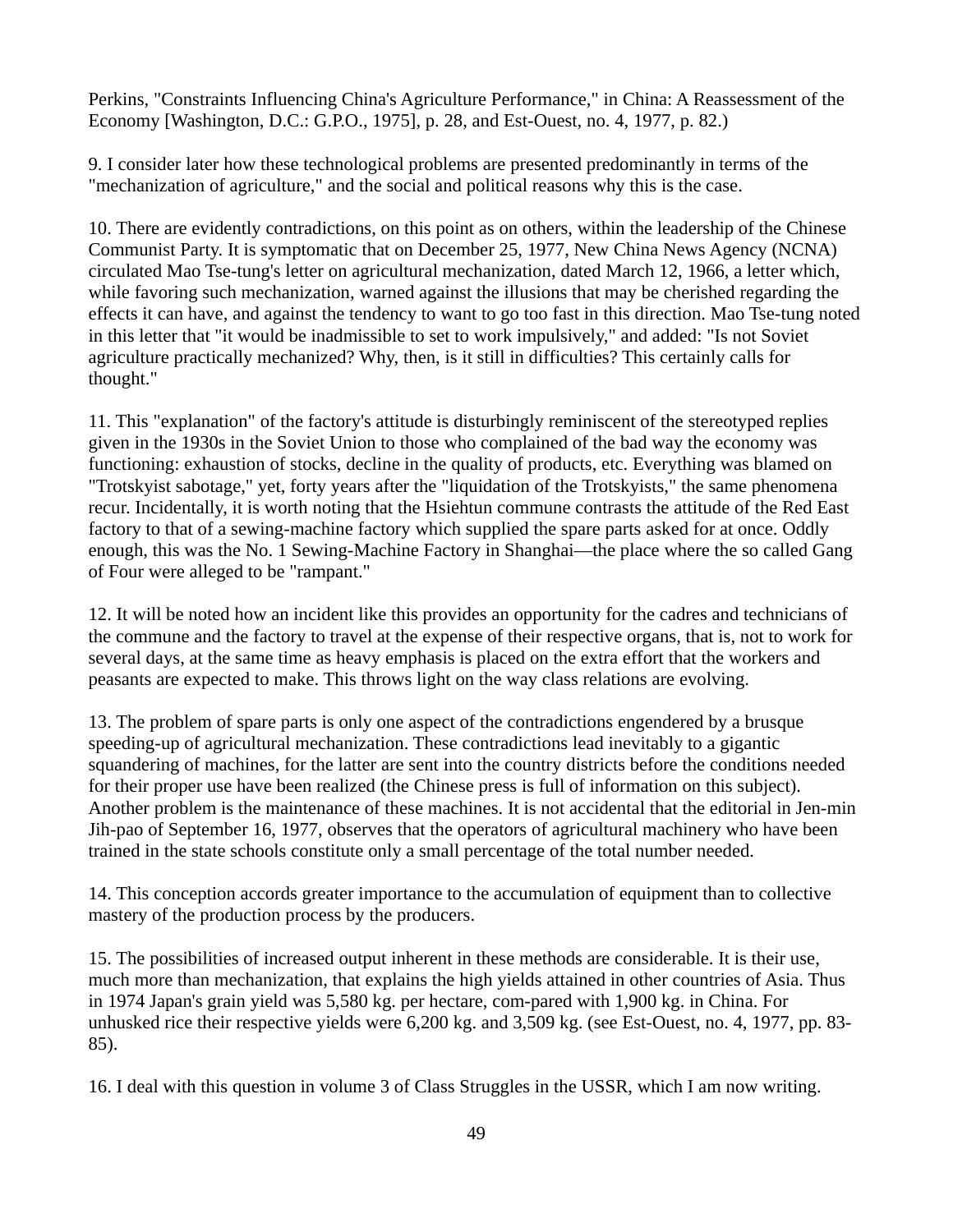17. I obviously have no room here to analyze in what way the present revisionist line, whose principal representative is Teng Hsiao-ping, resembles the revisionist line of the early 1960s, which Liu Shao-chi and his supporters followed, and in what way it differs. It seems to me that the principal difference lies in the emphasis laid, today, on accelerating the pace of industrialization, on "modernization," etc. The difference is connected, apparently, with the numerical strengthening of the state bourgeoisie, which is thus able to assert more strongly its hegemony over the old bourgeoisie.

This difference is also connected with the fact that, in order to try and break the resistance, which can only grow, of a working class which has experienced the Cultural Revolution, it is necessary for the bourgeoisie to work up the myth of "urgency," of a "race against time." In the name of this "necessary struggle" the state bourgeoisie tries to strengthen discipline to the utmost and to increase the pace of work as much as possible. The wage increases "granted" in 1977 thus appear both as a means of dividing the working class (through the criteria governing these increases) and as a necessary counterpart to tightening discipline and raising the intensity of labor.

18. Recognizing these important contributions made by Chang must not, of course, lead us to overlook the weak points in his analyses, which indicate some of the limits which have objectively restricted the development of Marxism in China. One of these weak points is an inability to present the prospect of real social appropriation through a revolutionary change in the production relations. Instead of this prospect, what Chang advocated was generalization of state ownership (mistakenly called "ownership of the whole people"), whereas this would merely maintain the separation of the immediate producers from their means of production. Similarly, Chang did not see that, as soon as state ownership becomes predominant, the principal danger of capitalist development lies in the development of bourgeois relations in the state sector, and no longer in petty commodity production.

19. The figures quoted are given in "The Chinese Economy in 1976," China Quarterly, June 1977, pp. 362-4 and 382.

20. See USCIA, People's Republic of China: Handbook of Economic Indicators, August 1976, p. 1, quoted in Est- Ouest, no. 4, 1977, p. 97. According to this same source, tractor production (in thousand units of 15 h.p.) increased in this same period from 23.9 to 180, and that of merchant ships (in tons) from 50,600 to 335,600.

21. Figures from China Quarterly, June 1977, note 9.

22. Peking Review, no. 1, 1977, pp. 23-23. The version circulated by the Red Guards is in Communism, no. 1, November 1972, p. 95, and in Mao Tse-tung, Textes 1949-1958 [Paris: Editions du Cerf, 1975], p. 190.

23. This observation seems to me especially important when dealing with the revolutionary line which was put into effect between 1966 and 1976. The actual political line of those years was strongly affected by the fact that the most consistent revolutionary leaders (which means, first and foremost, Mao himself) were relatively more isolated than for a long time had been supposed. They were able to make their views prevail only partially, because they were obliged to rely on social and political forces which were extremely diverse and which differed from one period to another. For example, they relied upon radicalized elements of the petty bourgeoisie in the first months of the Cultural Revolution, then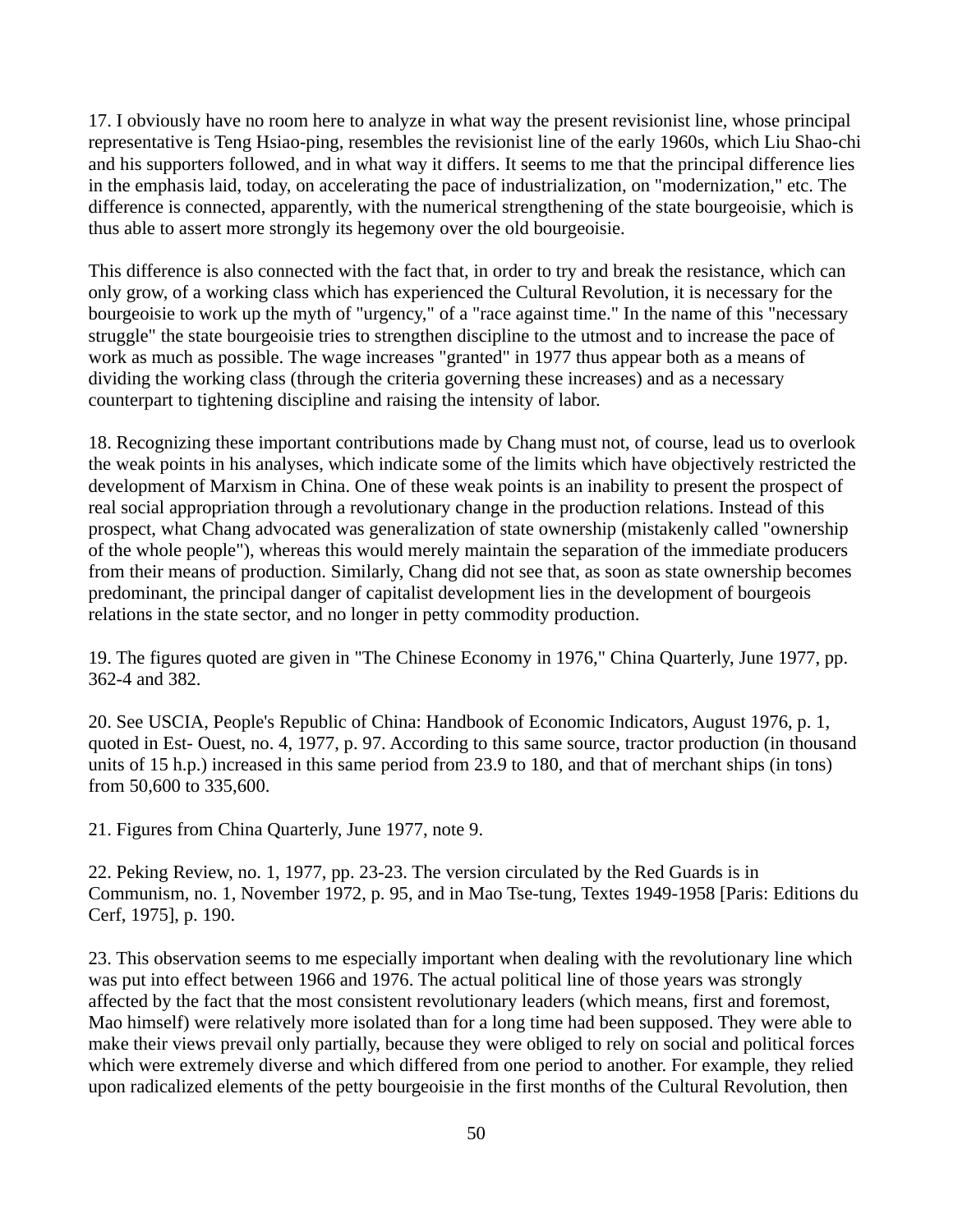upon a section of the People's Liberation Army, and so on. (On this point, see also my remarks below on the Shanghai Commune, and especially note 53.)

24. See Peking Review, no. 41, 1976, p. 5. See also the chronology of the events of this period given in A. Bouc, La Rectification (Paris, 1977), pp. 159 ff., and Chen Ying-hsiang and Claude Cadart, Les Deux Morts de Mao Ts¨¦-toung (Paris, 1977), pp. 97 ff. These two books present views which differ widely from mine, as well as from each other.

25. See Chen Ying-hsiang and Claude Cadart, Les Deux Morts, p. 98.

26. At best, a section of the standing committee of the Political Bureau may have met.

27. As K.S. Karol notes in his contribution, entitled "Da Teng a Teng: Tre anni di lotta politica in Cina," in Quale Cina dopo la revoluzione culturale, Il Manifesto, no. 6, p. 46.

28. See Peking Review, nos. 43 and 44, 1976.

29. On October 29 Chiehfangchun Bao published an article entitled "Comrade Hua Kuo-feng is Undeniably the Leader of Our Party." Such an assertion doubtless implied that the fact was not obvious to everyone.

30. Besides, if this campaign were not made up of lies, what sort of a party would it be whose leaders had done all that is alleged against the Four, without anybody ever knowing or protesting?

31. In Hua's speech of November 24, when the first stone of Mao Tse-tung's mausoleum was laid, there was no more criticism of Teng.

32. Some of these executions were announced officially, either over the radio or by means of posters displayed by the authorities. Others became known through "big-character posters" or because people saw trucks carrying persons condemned to death, wearing placards around their necks which proclaimed the sentence passed upon them. Matters went so far that it became necessary to state officially that it might be desirable to suspend certain executions. It is hard to say with certainty that the executions carried out during the struggle against the Rightists were less numerous than these. Despite what is being said now, however, this would appear to have been the case. The present comeback of the Rightists to positions of leadership shows, in any event, that they had merely been removed from their responsibilities. Besides, Mao Tse-tung's line was opposed to large-scale execution of counterrevolutionaries. Thus, in On the Ten Major Relationships, Mao wrote: "What harm is there in not killing any of them? Those who are physically fit for manual labor should be reformed through labor . . . You can make them perform some kind of service to the people . . . Second, people may be wrongly executed. Once a head is chopped off, history shows it cannot be restored, nor can it grow again as chives do, after being cut. If you cut off a head by mistake, there is no way to rectify the mistake, even if you want to. . . . Adopting the policy of killing none when eliminating counter-revolutionaries from party and government organs in no way prevents us from being strict with them." (Peking Review, no. 1, 1977. See also Mao Tse-tung, Textes 1949-1958, p. 186).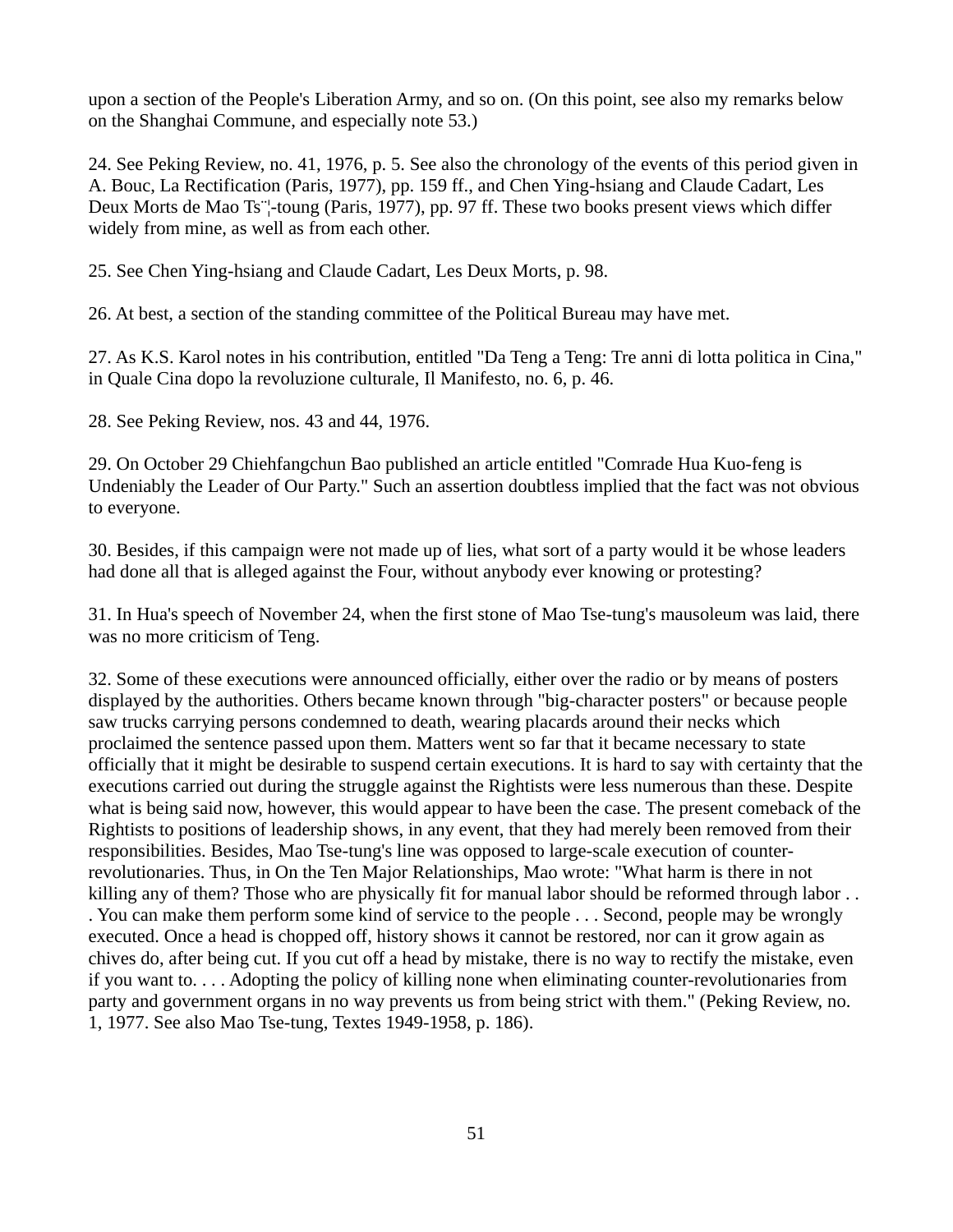33. For instance, Hu Yao-pang became head of this department in December 1977. Formerly secretarygeneral of the Young Communist League, he was severely criticized during the Cultural Revolution for his revisionist conceptions.

34. See the article by Alain Jacob in Le Monde, January 13, 1978.

35. Is it necessary to recall that when Hua Kuo-feng was appointed acting deputy prime minister in February 1976, he proposed that the campaign to criticize Teng Hsiao-ping be launched under the party's leadership? This fact was mentioned by the army daily on November 8, 1976, but Hua obviously said nothing further about it at the Eleventh Congress (see Quale Cina, pp. 42-43).

36. W. Aschmoneit develops this line of thought in his article "China: Die Privilegierung der Intelligenz," Berltner Hefte, January 1978, pp. 27 ff.

37. As Aschmoneit rightly asks, what do we know about this differentiation beyond the fact that eight grades of wages exist? What do we know about differences in skill, about the role of seasonal workers, about relations between the workers in the small and medium factories of the country areas and the workers in the big factories in the towns? (ibid., p. 32).

38. Aschmoneit notes also that we know practically nothing about the effects on social differentiation in the countryside of the campaigns to change the production processes which followed the establishment of the people's communes.

39. And even at the time the communes were founded, these terms referred, in general, to social differentiation prior to the land reform, which is more than twenty-five years behind us.

40. When former cadres removed from office for having acted in an "incorrect" way are denounced, the recourse to stereotypes is also normal. They are almost all accused of being "spies" or "secret agents." It was in these terms that Chiang Ching attacked a number of writers and artists during the Cultural Revolution, and it is in these terms that she is now being attacked in turn. Here, too, "labels" are being "stuck on," instead of a concrete analysis being made. The repetition of this method implies that, instead of matters being explained to the masses, they are being refused any explanation. In this way their own history is obscured, and an attempt is made to destroy their historical memory, and so to disarm them, by the use of mutilated or forged documents and falsified photographs. When that hap pens, it is no longer a question of mere lack of analysis but of contempt for the masses.

41. This forward thrust developed from the summer of 1966 on ward. It was preceded by an intense ideological class struggle in which the students and young workers played the role of a vanguard. During my visits to factories in the summer of 1967, the members of the revolutionary factory committees explained to me more than once that, at the beginning of the Cultural Revolution, most of the workers did not feel directly concerned, and often even sent away the students and young workers from other factories who wanted to talk with them. It was only little by little, through intense propaganda efforts, that the broad masses of the workers were brought into movement. I drew the attention of Maria Antonietta Macciocchi to this dialectic. She has retained from what I said to her the idea that in my view the Cultural Revolution was not a genuine mass movement but "the ideological attempt of a vanguard to impose its own line and, as a result, the birth of a new, antibureaucratic bureaucracy" (M. A. Macciocchi, Apr is Marx, Avril [Paris: Editions de Seuil, 1978], pp. 26-27). It is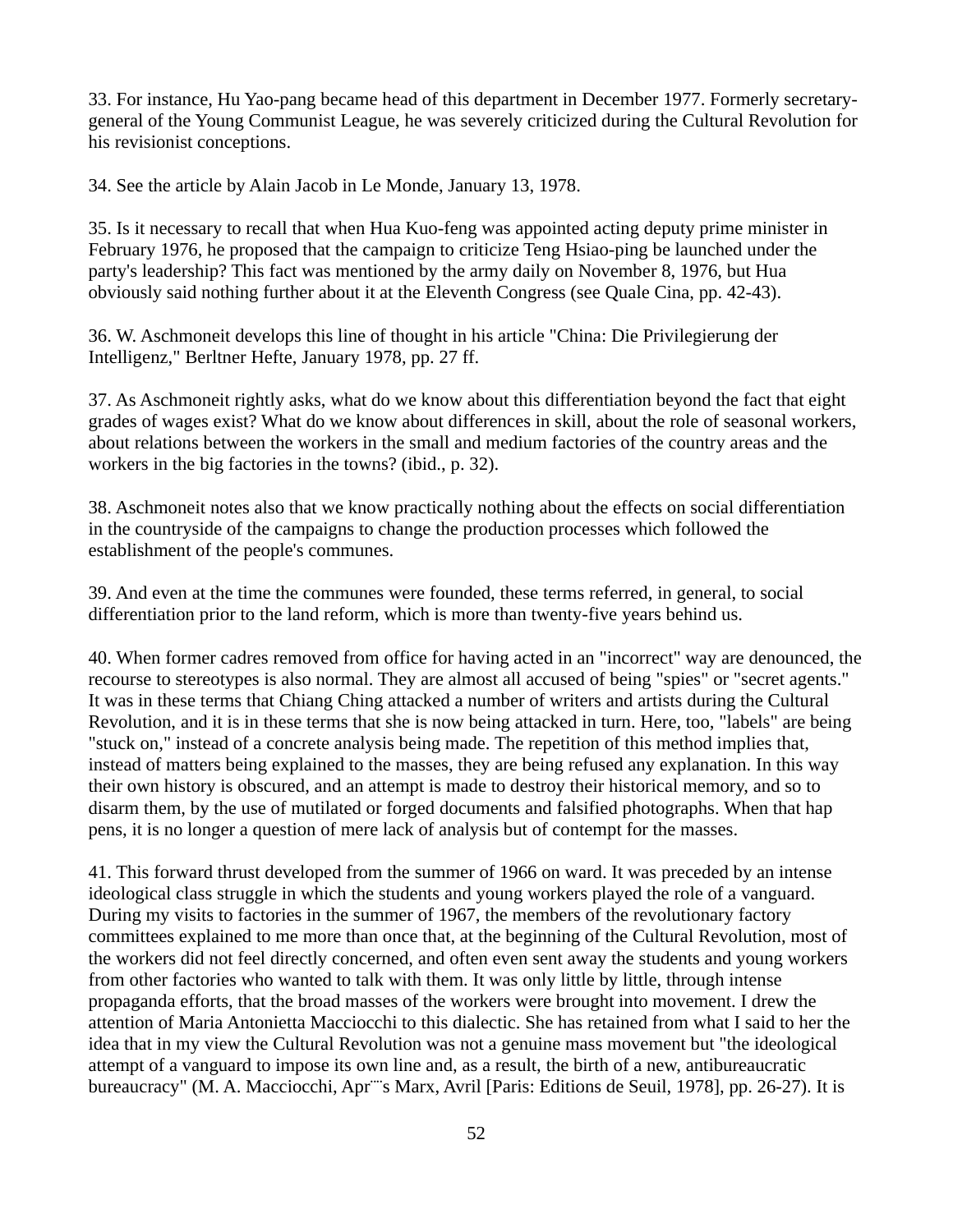clear that a vanguard which had tried to "impose" itself would never have succeeded in unleashing such a mass movement as was the Cultural Revolution.

42. To discover the reasons for this inability would require prolonged and complex analyses which I cannot undertake here, and for which, moreover, I lack the materials. These reasons were, certainly, at once social, ideological and political. I shall mention some of them later. From the ideological standpoint these reasons were connected with the very insufficient break those concerned had made with the anti-Marxist conceptions of the Stalin epoch.

43. Aschmoneit, "China," p. 30.

44. Coercion did not necessarily or even frequently take the form of coercion by "administrative means," but rather of "social pressure." Further, it must be remembered that the problem of the departure (voluntary in varying degrees) of young people to the country districts affected not only the children of intellectuals but also those of workers.

45. In the last part of the second volume of Class Struggles in the USSR (New York: Monthly Review Press, 1978) I have analyzed the process of transformation undergone by Bolshevik ideology. There is no room to go over this again here.

46. See Aschmoneit's remarks on this subject, "China," p. 31.

47. This document, dated November 17, 1966, was published by the newspaper of the Red Guards of the Peking Aeronautical Institute on December 23 (see Chinese Communist Party, Documents of the Great Cultural Proletarian Revolution [Hongkong: URI, 1966], p. 133).

48. An account of these events is given in K.S. Karol, The Second Chinese Revolution (London: Jonathan Cape, 1975), pp. 215 ff.

49. Peking Review, January 26, 1967, pp. 8-9.

50. Editorial of February 6, 1967, in Wen Hui-pao, the principal Shanghai newspaper, quoted in Karol, The Second Chinese Revolution, p. 227.

51. See ibid., pp. 229-31. Extensive extracts from this speech were reproduced in Survey of the China Mainland Press, no. 4147. See also Mao Tse-tung, Le Grand Livre Rouge (1949-1971) (Paris: Flammarion, 1975), pp. 224 ff.

52. See Jean Daubier, Histoire de la Revolution Culturelle Proletarienne en Chine (1965-1969) (Paris: Maspero, 1970), pp. 289 ff.

53. As we know, the most consistent promoters of the revolutionary line were constantly obliged to rely upon (and to make compromises with) ideological and political trends of different kinds, owing to their minority position, which they proved unable to overcome. Thus, in his letter of July 8, 1966, to Chiang Ching, Mao said that, given the situation that existed, he could not avoid relying upon Lin Piao (and, therefore, upon the People's Liberation Army), even though he disagreed with him on some important points. As he wrote: "My friend [an ironical reference to Lin Piao] and his supporters have forced my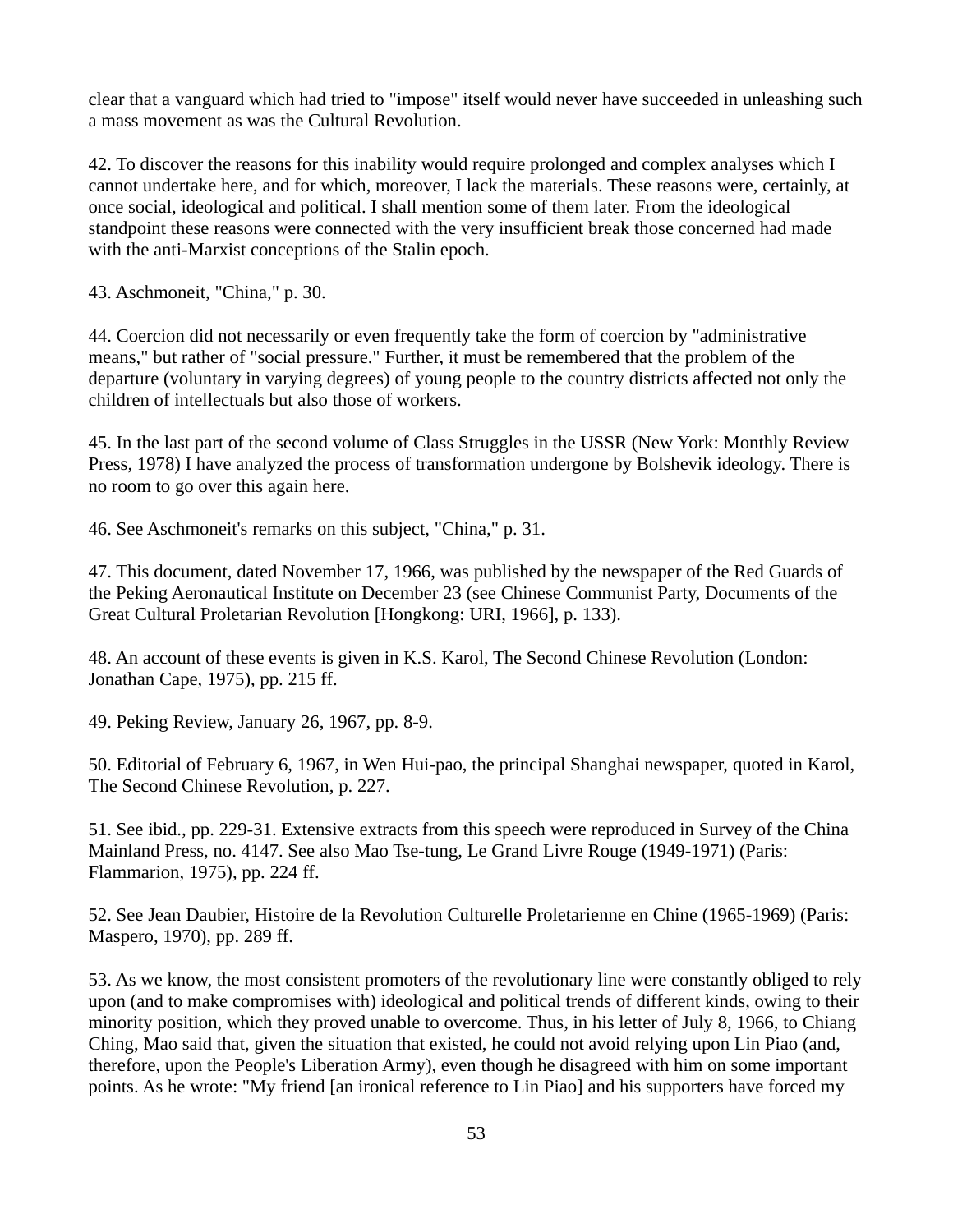hand. Apparently I am unable to do otherwise than agree with them." He even added: "This is the first time in my life that, on an essential problem, I find myself aligned with other people against my will. This is what is called changing one's direction without wanting to" (quoted in Le Monde, December 2, 1972). This comparative isolation of the revolutionary leaders had not been overcome by the time of the Ninth Party Congress in 1969. In 1971, with the fall of Lin Piao, this caused the revolutionary leaders to enter in to agreement with civilian cadres who were far from sympathetic to the Cultural Revolution. These cadres constituted the social and political basis on which Hua Kuo-feng was to rely in his coup d'etat.

I attempt later on to analyze some of the ideological reasons for this comparative isolation of the most consistent and most respected of the leaders advocating the revolutionary line; as for the social basis of this situation, that was doubtless constituted by the slight relative weight of the Chinese proletariat. The active elements of this class, especially among the young workers formed a fundamental base upon which the revolutionary line's advocates were able to rely (and this was so to the very end), but it was a numerically weak base, so that various forms of agreement with petty-bourgeois trends had to be entered into. The need for these agreements, and the conditions under which they were concluded, hindered to some extent the development of more radical theoretical positions.

54. Quoted in Karol, The Second Chinese Revolution, pp. 218-19.

55. Ibid., p. 225.

56. In fact, the leaders of the People's Liberation Army played a decisive political role for several years. Some commanders were undoubtedly in favor of revolutionary positions and did really help the Left, but they were not the majority. The PLA was one of the apparatuses which had been least revolutionized. Between 1960 and 1965 it had, to be sure, experienced a movement for the study of Marxism, but this was conducted in the way in which Lin Piao conceived such a movement, a schematic and stereotyped way, so that, ultimately, it proved to be negative rather than positive in its effects. The relation of forces was never such as to enable the advocates of the revolutionary line really to tackle the problem of revolutionizing the PLA. In 1967 Mao was still hoping that the PLA would educate itself through its intervention in the Cultural Revolution (see J. Daubier, Histoire, p. 293). Facts have shown that this did not happen. The high command of the PLA eventually gave its support to the revisionist line. Furthermore, the effort put in by the Left to develop the workers' militias was not sufficiently sustained. Today these militias have been practically disarmed and put under the control of the PLA. At the same time, we see reappearing the anti-Marxist formulation which presents the PLA as "the pillar of the dictatorship of the proletariat."

57. Lenin, "Report on the Party Programme," Eighth Congress of the Russian Communist Party, March 19, 1919.[Transcriber's Note: See Lenin's Eighth Congress of the R.C.P.(B.).—DJR]

58. After the abandonment of the political form of the Shanghai Commune, tension between the role assigned to the party and that assigned to the masses recurred several times, but without resulting in any change in actual relations (for the same reasons as in 1967). Thus, in 1974 many Chinese workers raised this slogan: "We want to be masters of the state and of the factories, not slaves of production and work." At that time they supported the advocates of the revolutionary line. Today, since the coup d'¨¦tat, this slogan is regarded as "reactionary" (see P. Tissier, "La ligne ¨¦conomique de la nouvelle direction chinoise pendant l'anne¨¦ 1977," Communisme, November 1977-February 1978, pp. 68ff.).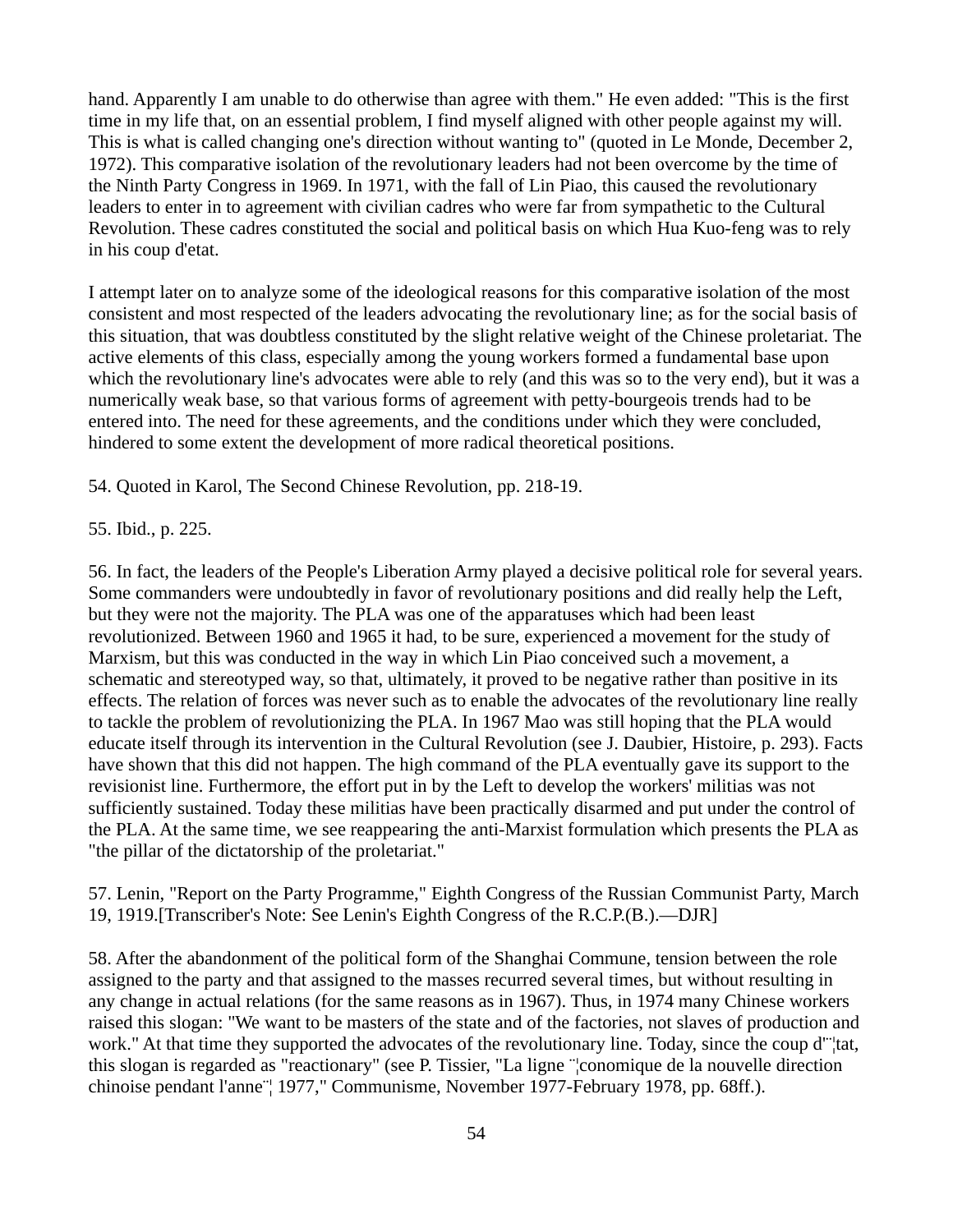59. I have no room to deal with this important problem. Briefly, the weakness of these analyses is due to the fact that the Chinese Communist Party did not question the anti-Marxist conceptions developed by the Bolshevik Party during the 1930s. According to these conceptions, state ownership and collective-farm ownership are two forms of "socialist ownership." This idea is quite unsound. It does not relate to any change in production relations. Again, according to the conceptions developed by the Bolshevik Party during the 1930s, the revolution was supposed to have ensured the existence of a ruling authority based fundamentally on "proletarian political relations," which obscured the existence of state machine separated from the masses and therefore reproducing bourgeois political relations. Consequently, if these conceptions are not subjected to criticism, one cannot indicate to the mass movement the real targets that it should set itself. On this question see B. Fabregues, "Questions sur la theorie du socialisme," Communisme, November 1977-February 1978, pp. 40 ff. especially pp. 45-49.

60. The existence of these privileges can be clearly seen in Roxane Witke's biography of Chang Ching (Comrade Chiang Ch' ing [Boston: Little, Brown, 1977]). These were not privileges peculiar to a particular individual. All leaders of the same rank enjoyed them, although today the new leadership is trying to make out that only the Four possessed them. It is known that this is far from being the case, and that Teng Hsiao-ping does not hesitate to have friends of his with whom he wants to play bridge brought to Peking by airplane.

61. It is significant that in the discussions organized in the various "units" (factories, workshops, educational institutions, etc.) on "restriction of bourgeois right" and the application of the principle of "to each according to his work," what has mainly been dealt with is the problem of the eight-grade wage system, bonuses, and so on, whereas the matter of the high salaries of the state officials who may receive more than ten times as much as a worker entering industry) does not seem, from the information available, ever to have been debated, even in the years when discussions were at their "widest ranging."

62. On this point, see Bettelheim, Class Struggles in the USSR: First Period, 1917-1923, pp. 399 ff.

63. Generally speaking, restrictions on freedom of expression, information, and discussion (in the party and in the society as a whole), conceived as a means of "protecting" the revolutionary character of the ruling authority, very easily become transformed into their opposite. They make possible not merely the formation of cliques and the development of corruption and nepotism but also, what is even more serious, they favour the seizure of power by the state bourgeoisie. A coup d'¨¦tat carried out by the latter enables them to exploit with ease the restrictions imposed on democracy so as to repress the revolutionaries. To day the experience of China, following that of the USSR, leaves room for no doubt on this score.

64. On the transformation of the Bolshevik ideological formation see Class Struggles in the USSR: Second Period, 1924-1930 (New York: Monthly Review Press, 1978), chap. 1.

65. This idea was expressed clearly in 1964 in On Khrushchev's Phoney Communism and Its Historical Lessons for the World, (Peking: Foreign Languages Press, 1964), p. 72.

66. In On the Correct Handling of Contradictions Among the People (1957) Mao Tse-tung pointed out that it is useless to "ban the expression of wrong ideas," for "the ideas will still be there," and that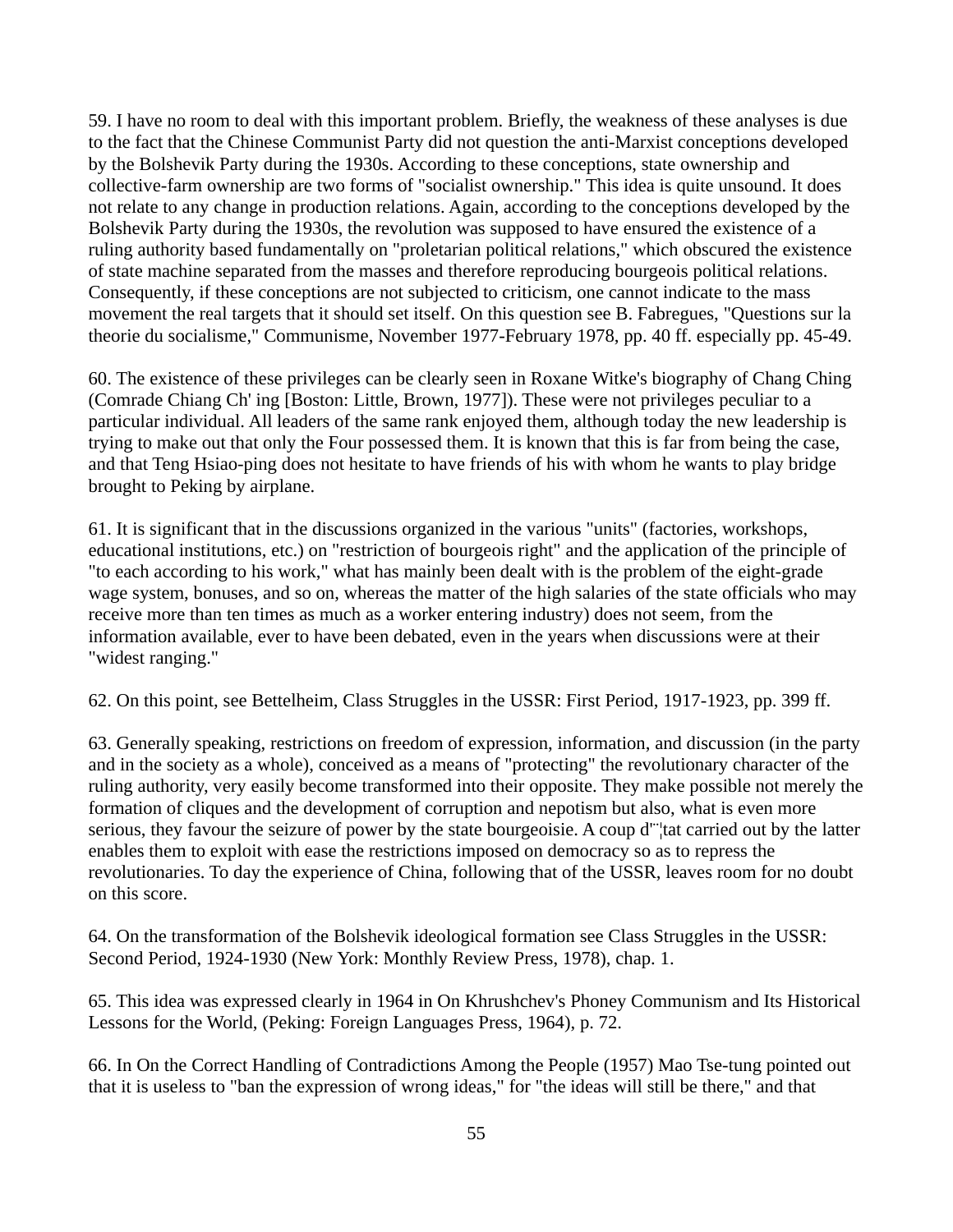"Marxism can only develop through struggle." In the same work he said that "a party as much as an individual has great need to hear opinions different from its own" and that "mutual supervision among the various parties" is necessary—that "the other democratic parties should exercise supervision over the Communist Party" (Mao Tse-tung, On New Democracy [Peking: Foreign Languages Press, 1967], pp. 151 -58).

67. Such hindrances also stand in the way of what Marx calls "free scientific inquiry," which, he says, has many enemies (preface to the first edition of Capital ).

68. These "hundred flowers" are evidently a mere fa?ade, aimed in the main at deceiving the intellectuals, who have been granted a few minor "concessions." In part, these "concessions" correspond to the requirements for scientific and technological development which the revisionist line counts on achieving, but they can only be limited in character. They conflict with the respect for authority and hierarchy which is constantly called for by the supporters of the revisionist line. Above all, these "liberal concessions" cannot develop, for they are not reconcilable with the repressions which the advocates of the revisionist line are being led to exert against the working people and against those cadres who are unwilling to repudiate their past. Thus Jen-min Jih-pao of February 13, 1978, called for all cadres who fail to take up "a firm position in the fight against the Gang of Four" to be attacked, so as to oblige them "to make a self-criticism and plainly confess their mistakes." The paper thereby revealed its fear lest these cadres become "inevitably" what it called "fomenters of [political] upheavals when a favorable situation presents itself" (quoted in Le Monde, February 17, 1978).

69. Thus, on December 27, 1977, there was held, for the first time for many years, an enlarged meeting of the standing committee of the Fourth National Conference of the Chinese People's Political Consultative Committee, a meeting in which the "democratic parties" took part (Peking Review, no. 1, 1978, p. 3).

70. What I am questioning here is the "Three Worlds Theory" itself. To start a discussion about this would take up too much space. Nevertheless, it must be said that this "theory" has no scientific basis. It corresponds to no reality. It wrongly assumes that, as between the "Second" and the "Third" worlds, unity can have primacy over contradiction, an idea which runs counter to every thing taught us by history, past and present. History reveals the deep conflicts which set many of the countries of the "Second" and "Third" worlds against each other (as well as the acute conflicts between some of the countries of the "Third" world itself). History and present reality show us, too, how great are the relations of dependence binding most of the governments of these "worlds" to one or the other of the two superpowers. As I have said already, the "argument from authority" of those who claim that this theory derives from Mao Tse-tung cannot confer scientific value upon a theory which buries the class contradictions involved, to say nothing of the contradictions between countries. Besides which, even this claim does not seem to be well founded, since there is no published work of Mao's dealing with the matter. The first official proclamation of this "theory" occurred in Teng Hsiao-ping's speech at the United Nations.

71. On October 21, 1977, the ambassador of the People's Republic of China to Chile declared that his impression of Chile and "of its head of state, is excellent" (El Mercurio, October 21, 1977, and La Tercera of the same day).